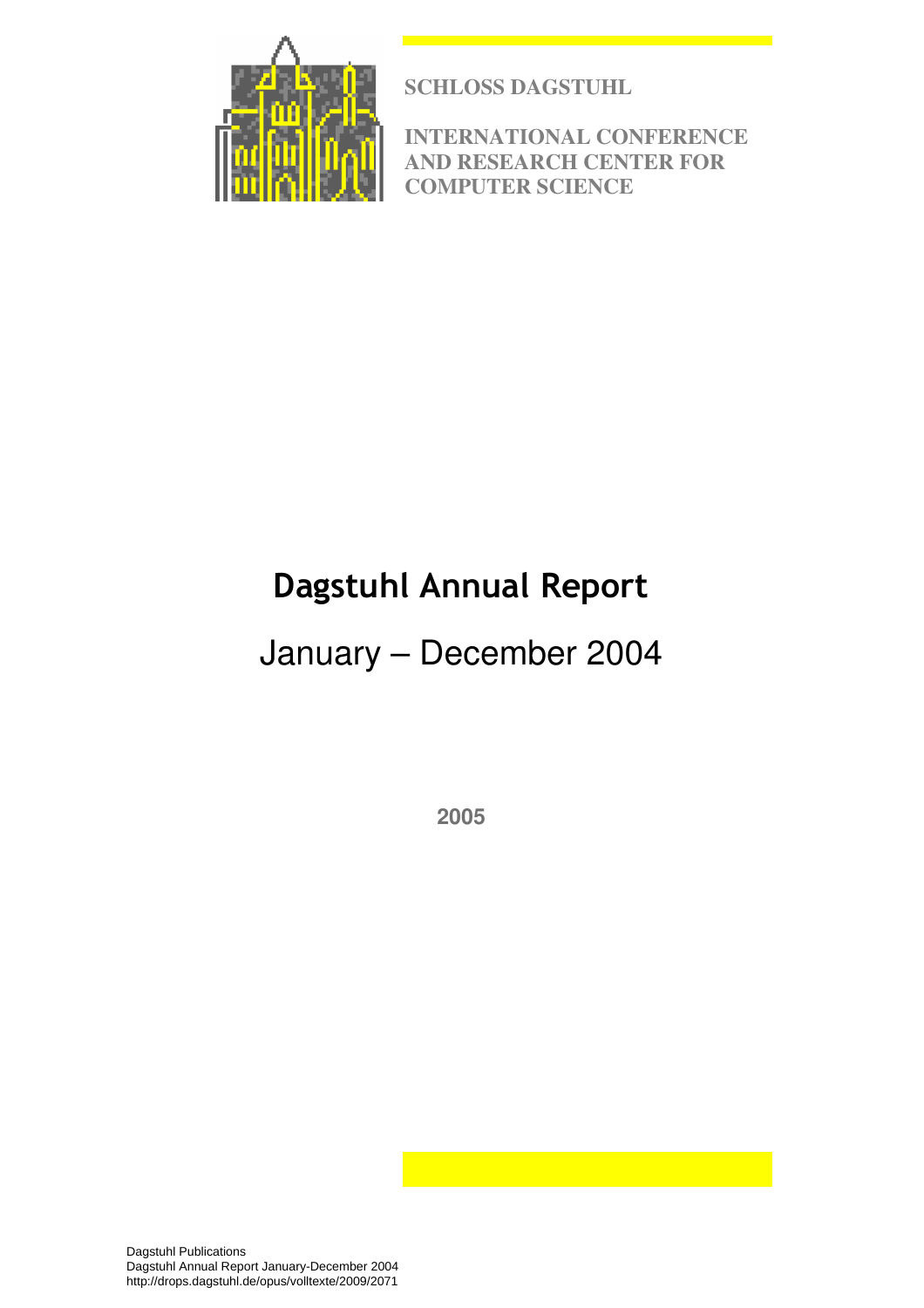| Copyright © 2005 | IBFI gGmbH, Schloss Dagstuhl, 66687 Wadern, Germany<br>Phone: +49-6871-905-0, Fax: +49-6871-905-133<br>No. of copies: 100, Translation: Amy S. Bryant                                                                                                         |
|------------------|---------------------------------------------------------------------------------------------------------------------------------------------------------------------------------------------------------------------------------------------------------------|
| Web version:     | http://www.dagstuhl.de/files/Reports/AnnualReports/                                                                                                                                                                                                           |
| Associates:      | Gesellschaft für Informatik e.V. (GI), Bonn<br><b>Technical University of Darmstadt</b><br>University of Frankfurt<br>University of Kaiserslautern<br>University of Karlsruhe<br>University of Stuttgart<br>University of Trier<br><b>Saarland University</b> |
| Funded by:       | The state governments of Saarland<br>and Rhineland Palatinate                                                                                                                                                                                                 |
| Information:     | <b>Schloss Dagstuhl Office</b><br><b>Saarland University</b><br>P.O. Box 15 11 50<br>66041 Saarbrücken, Germany<br>Phone: +49-681-302-4396<br>Fax: +49-681-302-4397<br>E-mail: service@dagstuhl.de<br>http://www.dagstuhl.de/                                 |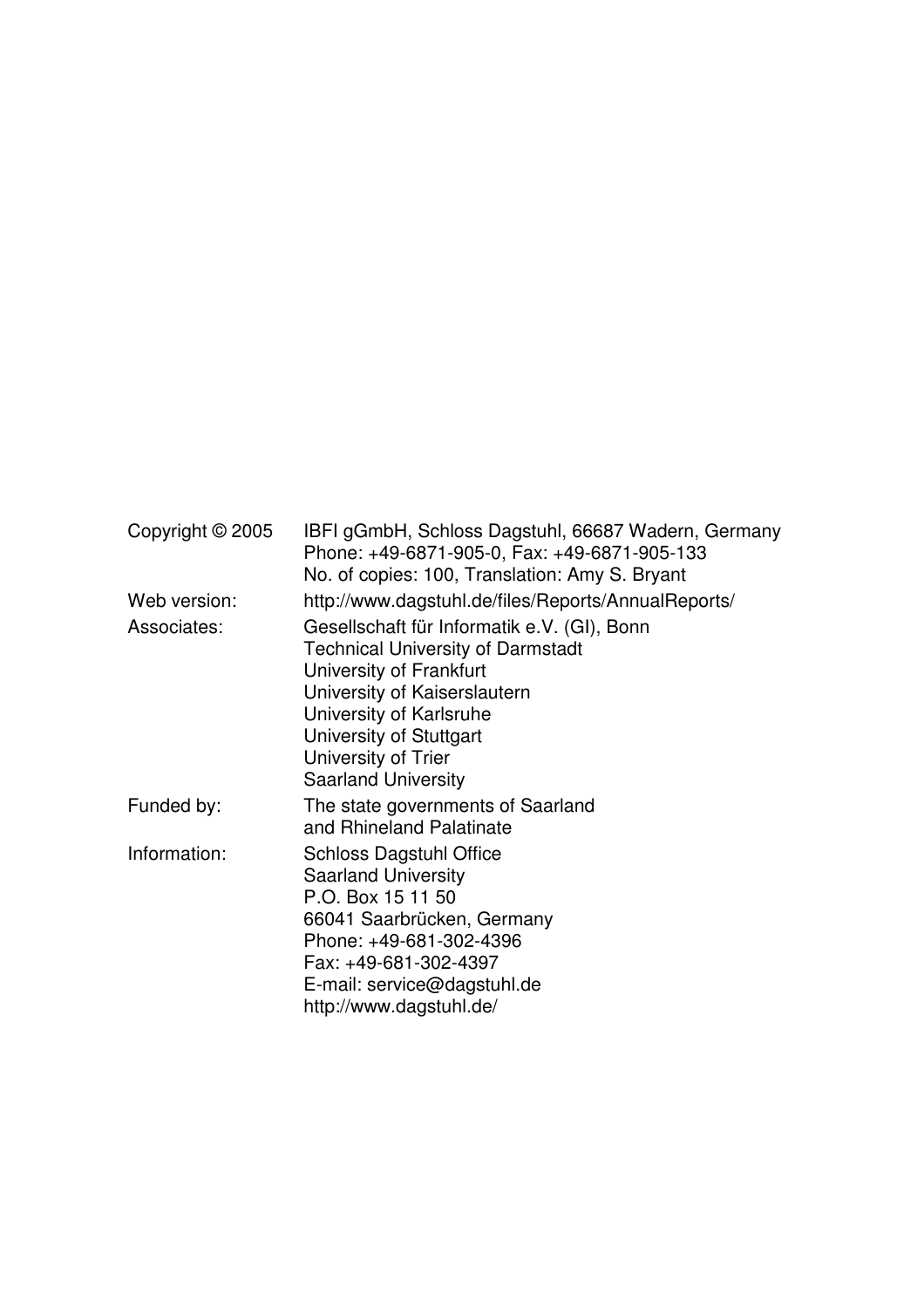# Dagstuhl Annual Report January – December 2004

| $\mathbf{1}$   | The International Conference and Research Center for Computer |                                                                |  |
|----------------|---------------------------------------------------------------|----------------------------------------------------------------|--|
|                |                                                               | Science, Schloss Dagstuhl                                      |  |
|                | 1.1                                                           |                                                                |  |
|                | 1.2                                                           |                                                                |  |
|                | 1.3                                                           |                                                                |  |
|                | 1.4                                                           |                                                                |  |
|                | 1.5                                                           |                                                                |  |
|                | 1.6                                                           |                                                                |  |
|                | 1.7                                                           |                                                                |  |
| $\overline{2}$ |                                                               | Events at the International Conference and Research Center     |  |
|                | 2.1                                                           |                                                                |  |
|                | 2.2                                                           |                                                                |  |
|                | 2.3                                                           |                                                                |  |
|                | 2.4                                                           |                                                                |  |
|                | 2.5                                                           |                                                                |  |
|                | 2.6                                                           |                                                                |  |
| 3              |                                                               | <b>Offerings for Dagstuhl's Guests</b>                         |  |
|                | 3.1                                                           |                                                                |  |
|                | 3.2                                                           |                                                                |  |
|                | 3.3                                                           |                                                                |  |
|                | 3.4                                                           |                                                                |  |
|                | 3.5                                                           |                                                                |  |
|                | 3.6                                                           |                                                                |  |
|                | 3.7                                                           |                                                                |  |
| Annex          |                                                               |                                                                |  |
| 1              |                                                               |                                                                |  |
| $\overline{2}$ |                                                               | Schedule of Events 2004-2006                                   |  |
|                | 2.1                                                           |                                                                |  |
|                | 2.2                                                           | Continuing Education/Professional Development 39               |  |
|                | 2.3                                                           |                                                                |  |
| 3              |                                                               |                                                                |  |
| $\overline{4}$ | Comments                                                      |                                                                |  |
|                | 4.1                                                           |                                                                |  |
|                | 4.2                                                           |                                                                |  |
| 5              |                                                               | Articles of Incorporation of Schloss Dagstuhl Computer Science |  |
|                |                                                               |                                                                |  |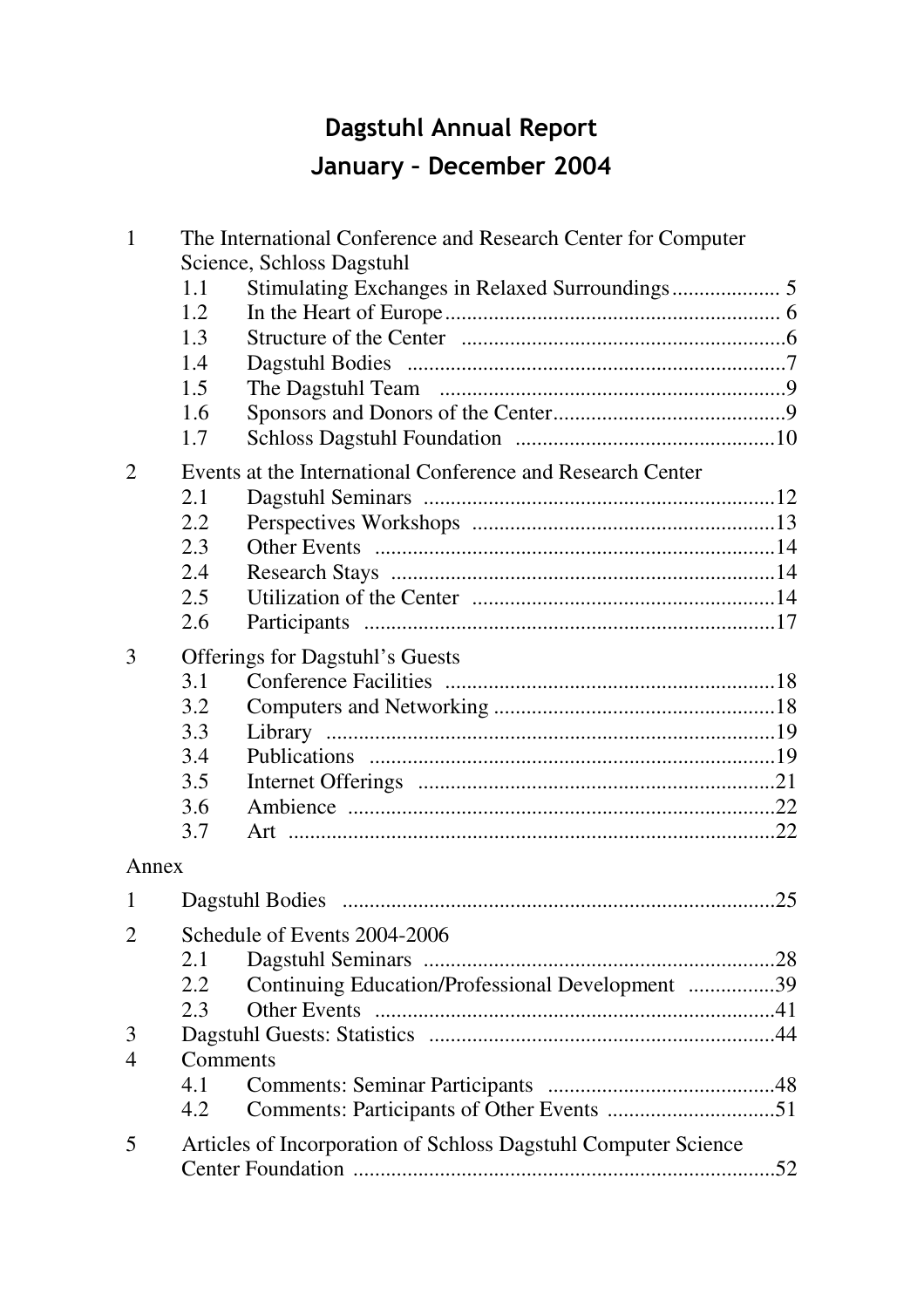

**Tim Otto Roth: "100 days — 100 Imachinations" "Web-based Megaprojection", 6 November 2004 – 6 March 2005**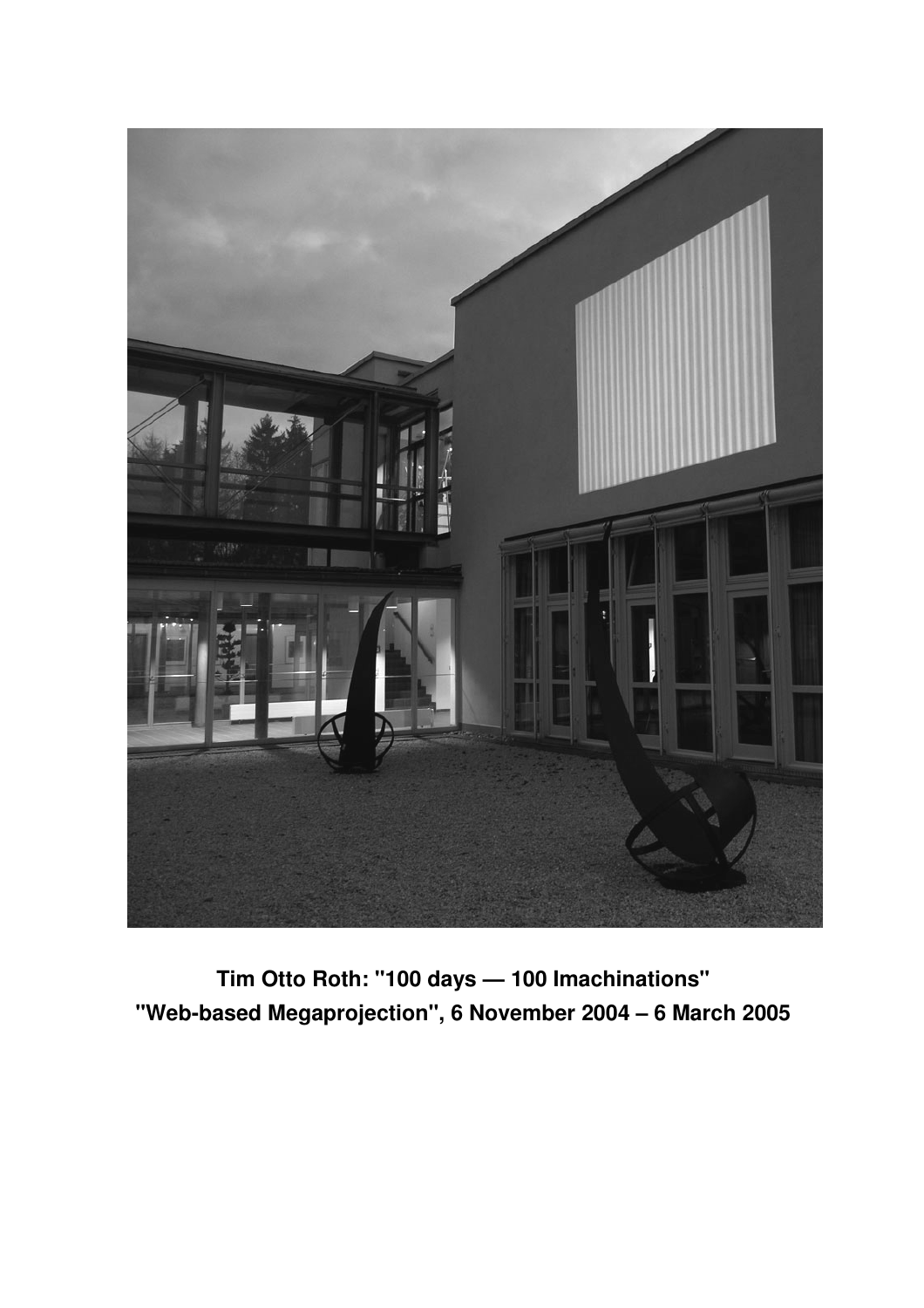## 1 The International Conference and Research Center for Computer Science, Schloss Dagstuhl

## 1.1 Stimulating Exchanges in Relaxed Surroundings

The objective of the International Conference and Research Center for Computer Science at Schloss Dagstuhl is to promote world-class research in computer science, support leading-edge continuing education, and promote the exchange of knowledge and findings between the academic community and industry.

Founded in 1990, the Center hosts research seminars at which promising young research scientists are afforded the opportunity of discussing their views and research findings with the international elite of their field in a specific cutting-edge field of computer science. The seminars enable new ideas to be showcased, topical problems to be discussed, and the course to be set for future development in the field.

A proposal is submitted for a seminar by a small group of scientists of international standing in the respective field. The Scientific Directorate is responsible for approving the proposals and the participant lists. Participation in a seminar is only possible by way of personal invitation by the Center. The researchers invited to a seminar are asked to report from their latest research and findings.

The seminars generally last one week. The Center assumes part of the associated costs in order to enable young, promising scientists and students to participate. Schloss Dagstuhl is also a research center, meaning it is more than just a collection of conference facilities and guestrooms. Lounges and working areas are also featured which invite the visitors to get together in small groups outside of the official conference offerings for talking one on one or for doing work in the research library or using the Center's computing facilities. The Center has three lecture halls, several conference rooms, computer rooms, a spacious research library and 61 accommodation units — singles for the most part but also a couple of doubles and three studio apartments.

Every year Dagstuhl Seminars are booked at the Center for 40 to 45 weeks of the year which are attended by ca. 40-50 participants each. Gatherings of smaller workgroups are hosted in parallel to the seminars. The facilities are available for other computer science conferences and events during the weeks when they are not being used for Dagstuhl Seminars. In addition, individuals are accommodated for research stays lasting several weeks in most cases. There is only one condition applicable to all the offerings: They have to be related to computer science.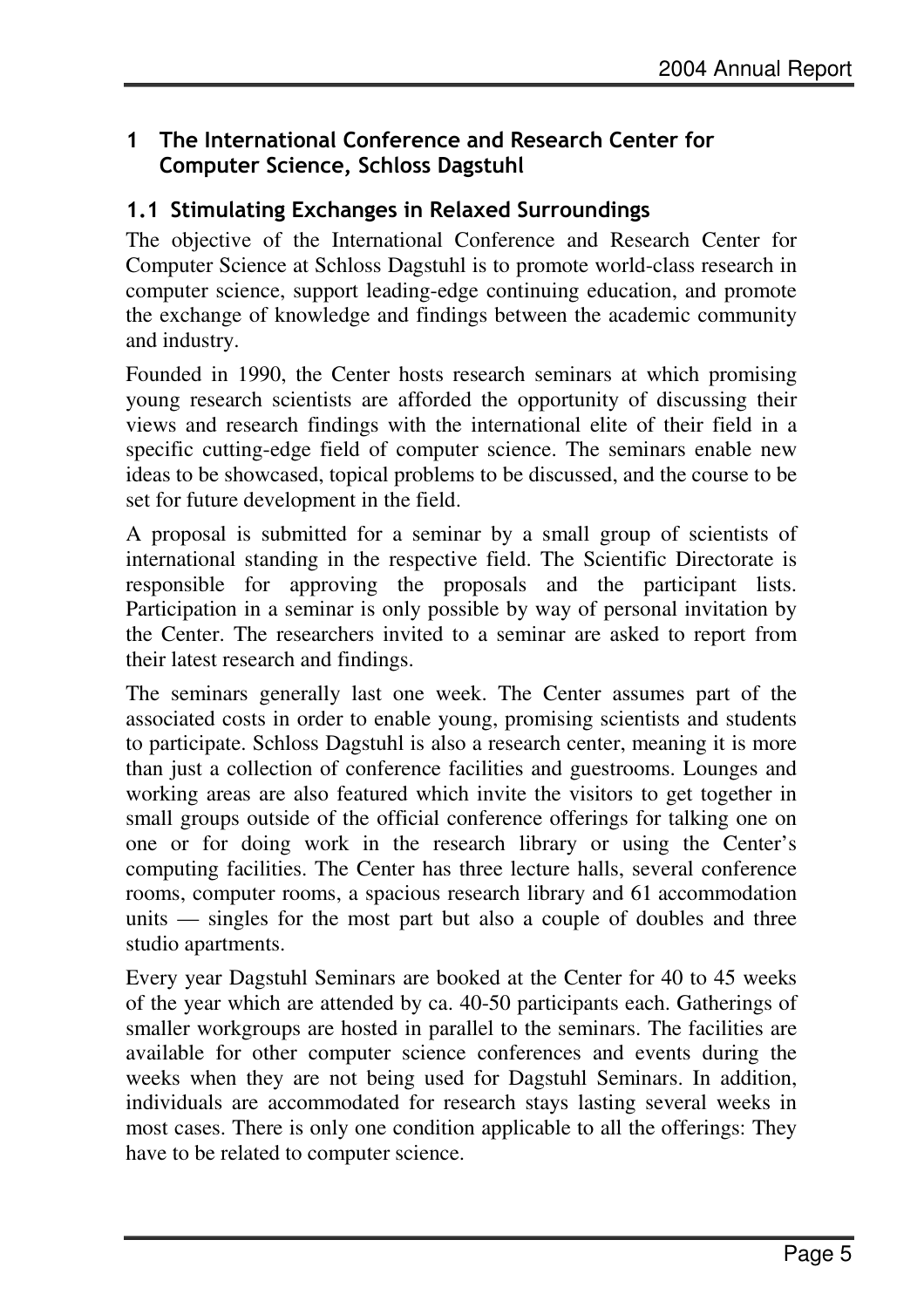## 1.2 In the Heart of Europe

Schloss Dagstuhl is located in the charming countryside of northern Saarland, in the tri-country region formed by Germany, France and Luxembourg. As they say, location is everything, which is why Schloss Dagstuhl offers a host of possibilities for "getting up close and personal" with nature. Yet Schloss Dagstuhl is also conveniently located, as it is near the Saarbrücken-Trier-Koblenz-Bonn and Kaiserslautern-Trier autobahns, meaning it can be easily reached from Saarbrücken, Trier and Kaiserslautern in less than an hour.

Dagstuhl can be reached by train in two hours from the Frankfurt Airport by virtue of the new express train connection. Visitors traveling to Dagstuhl by train have to get off at Türkismühle or St. Wendel. Upon arriving at the St. Wendel train station, guests can reach Wadern by taking regional Saar-Westpfalz busses. A makeshift stop is offered directly at Schloss Dagstuhl on Sunday afternoons, the time during which most seminar participants arrive.

Dagstuhl can also be reached by flying into the airports of Saarbrücken-Ensheim and Luxembourg. Some guests fly in via the Frankfurt Hahn Airport (Hunsrück). However, bus connections are available only from Monday to Saturday, meaning using the bus is exceedingly difficult as the seminar participants usually arrive on Sunday.

## 1.3 Structure of the Center

The International Conference and Research Center for Computer Science is operated by a non-profit organization whose associates are the Gesellschaft for Informatik e.V. (GI, or German Informatics Society), of Bonn, Saarland University, the Technical University of Darmstadt, and the Universities of Frankfurt, Kaiserslautern, Karlsruhe, Stuttgart and Trier. The Center is funded by the state governments of Saarland and Rhineland Palatinate. Three internationally renowned research societies will soon be admitted to the non-profit organization:

- Max Planck Society (MPG), represented by the Max Planck Institute for Computer Science, of Saarbrücken, Germany (abbreviated below as "MPI Saarbrücken")
- French National Institute for Research in Computer Science and Control (INRIA), of Rocquencourt, France
- Dutch National Research Institute for Mathematics and Computer Science (CWI), of Amsterdam, Netherlands

In February and September of 2002, the Center was evaluated by the *Wissenschaftsrat* (German Science Council) at the request of the two state governments and recommended for inclusion as a research service institution in the joint research funding of the federal and state governments (Blue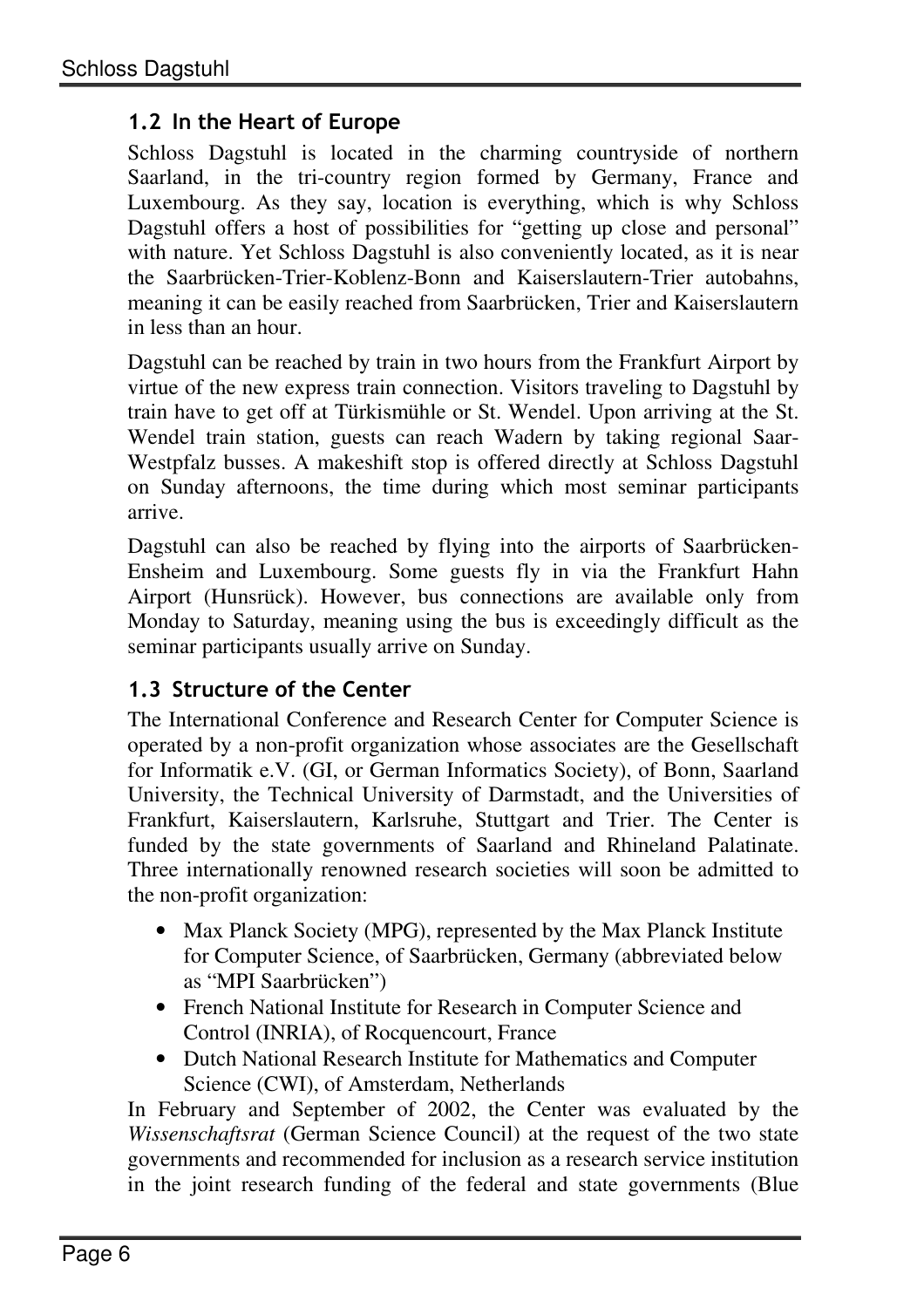List). On 17 November 2003, the Federal Government–State Commission for Educational Planning and Research Promotion (BLK) passed a resolution for including the Center in the Blue List as of 2005. The joint funding of the Center by the federal and state governments will start in 2006.<sup>1</sup>

The institutions of the Blue List have joined together in the Leibniz Association. The Center has been a member of the Leibniz Association since 26 November 2004.

## 1.4 Dagstuhl Bodies

Bodies in charges of the activities offered at the Center (for the body members, cf. Annex 1):

• Associates' Meeting

The Associates' Meeting convenes meetings of the Supervisory Board and is responsible for amendments to the articles of incorporation and the admission of other associates.

• Supervisory Board

The Supervisory Board is responsible for ensuring that management complies with the Center's objectives in a meaningful legal and economical manner. It is involved in all essential matters pertaining to research and financial planning.

It is composed of four representatives of the German Informatics Society (GI), one representative each of the three founding universities (Saarland, Karlsruhe, Kaiserslautern), two representatives of the universities that subsequently joined (Darmstadt, Frankfurt, Stuttgart, Trier), and one representative each of the state governments (Saarland and Rhineland-Palatinate) who fund the Center. The members of the Supervisory Board hold office for four full fiscal years. The Supervisory Board convenes meetings of the Scientific Directorate and of members of the Scientific Advisory Board and the Industrial Curatory Board.

• Scientific Directorate

The Scientific Directorate is responsible for the Center's program. It reviews the applications for the Dagstuhl Seminars and decides whether they are to be approved. It reserves the right to approve the individuals included in the participant group. It makes suggestions concerning event topics when individual computer science fields are not well represented, and develops new event concepts.

The Scientific Directorate is comprised of one computer science professor each from the university associate members and four delegates of the GI's

l <sup>1</sup> Cf. position paper issued by the Wissenschaftsrat dated 25 November 2003 (doc. no. 5523/03): http://www.wissenschaftsrat.de/texte/5523-03.pdf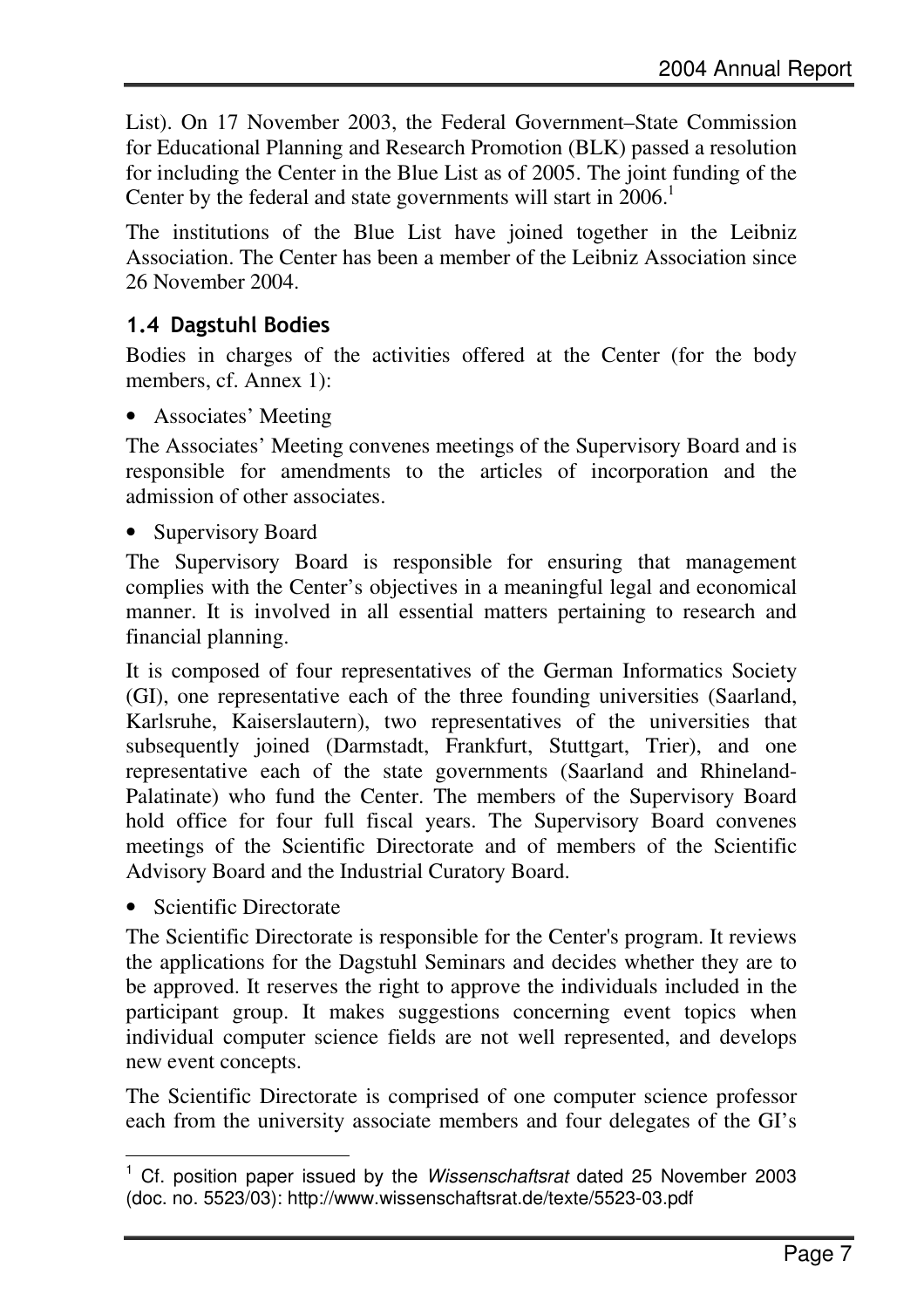Executive Board. Of these individuals, two are nominated by the GI's Advisory Board of University Professors (GIBU), which is independent of the GI's Executive Board. The Directorate's membership currently numbers 11 members, however it will comprise 14 members when the Center is expanded.

The members elect a Scientific Director from their midst. The members and the scientific director hold office for three years. Professor Reinhard Wilhelm has been the Center's Scientific Director since its founding.

There have been a number of structural changes in the Center's statutory bodies and staff following from its inclusion in the Blue List and associated membership in the Leibniz Association, and also as a result of undergoing expansion. As a consequence, there are now two additional deliberative bodies since January of 2003:

• Scientific Advisory Board

The members of the Scientific Advisory Board are internationally diverse. The Board's purpose is to lend critical support in the management of the Center with regard to its scientific orientation and the user orientation of its service offerings, and in fundamental decisions pertaining to the Center's continued development. Its task is to advise the Supervisory Board and Scientific Directorate in a scientific or subject-matter capacity. Another task is to evaluate the Center's achievements every two years and draft a status report including position paper and recommendations (audit) for the senate of the Leibniz Association.

The Board convened on 13 March 2003 on the occasion of its inaugural meeting and will conduct its first evaluation in Dagstuhl on 8 April 2005. Following this meeting the Center will host a colloquium to celebrate the admission of the three new associates, CWI, INRIA and MPG (see 1.3).

• Industrial Curatory Board

The Industrial Curatory Board performs a transmission function between the Center and the R&D departments and labs of industry. It also has the task of securing the acceptance of the Center by government authorities and industry and, being a promotional organization, expanding the Center's economic base. The task of the members of the Curatory Board is to promote current R&D topics and to locate attractive organizers in industry and provide program planning suggestions.

The Curatory Board is regularly called upon to propose suitable participants for seminars known to it from its activities, the Curatory Board having done this on several occasions in 2004.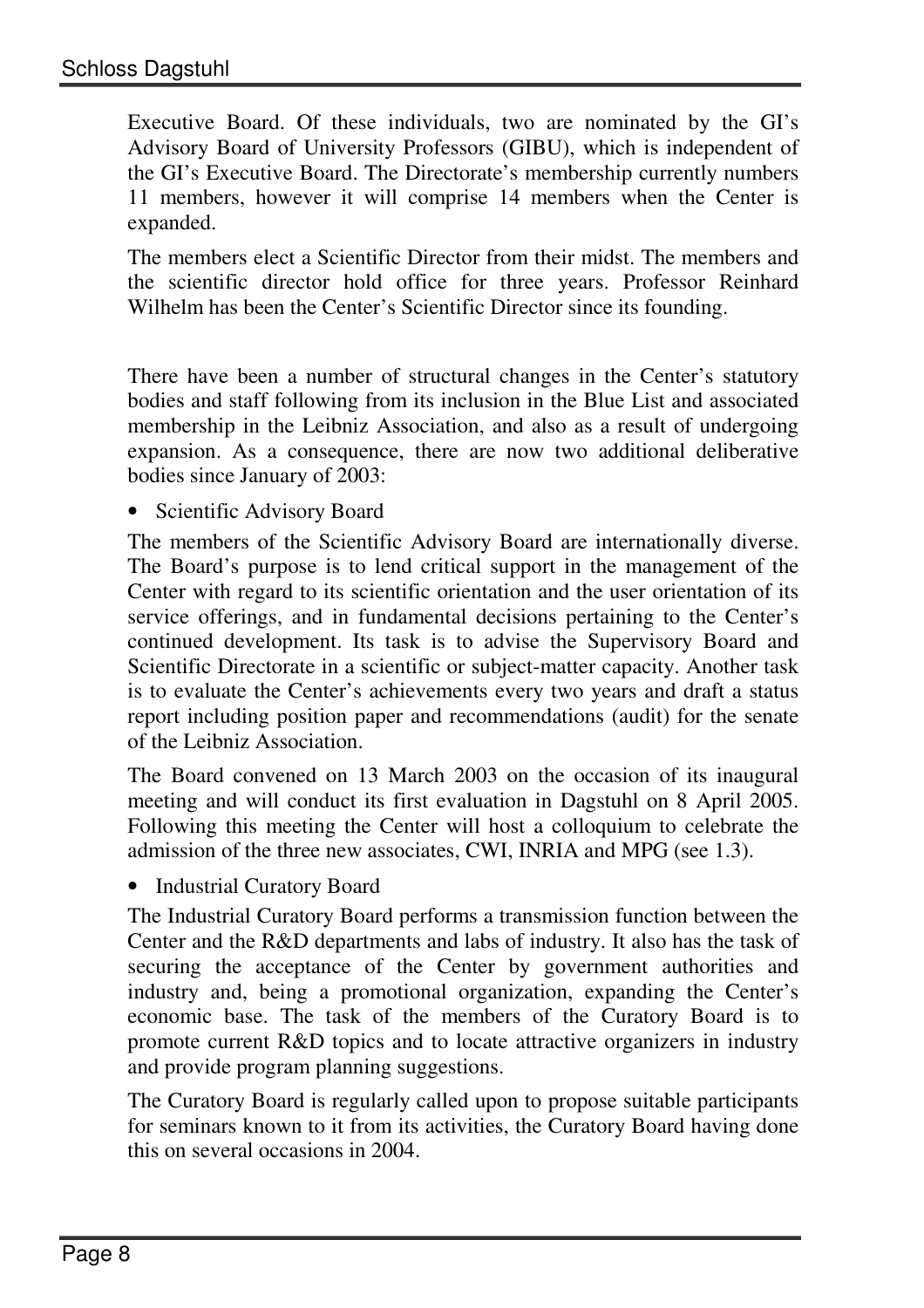The Curatory Board put forth the suggestion for a seminar on organic computing. This suggestion was forwarded to a scientist who joined together with colleagues and submitted a proposal. This seminar is scheduled to take place in January 2006.

## 1.5 The Dagstuhl Team

A 36-strong team including 3 trainees works under the supervision of the Center's two directors, Prof. Dr. Reinhard Wilhelm (Scientific Director) and Wolfgang Lorenz (Technical Administrative Director). 7 individuals are charged with general administrative tasks, 5 administer the library and IT systems, 22 are charged with housekeeping, cooking and maintenance.

Since 2003 efforts have been made to establish a scientific staff designed to support the seminar organizers and participants and the Scientific Directorate. The idea is to also have this department engage more in committee support and PR in the future. In December 2004 Dr. Roswitha Bardohl, one of the new members of the Center's scientific staff, was elected to the GI Executive Board. This resulted in closer collaboration with the GI, in addition to opening up a series of key contacts with the German computer science community.

## 1.6 Sponsors and Donors of the Center

The Center receives funding from other sources in addition to the funding received from the state governments of Saarland and Rhineland-Palatinate, the latter accounting for **78%** of the Center's total funding:

• Research Library

The Computer Science Research Library received regular book donations from the following publishers during 2004:

- dpunkt-Verlag
- Heise Verlag
- O'Reilly & Associates Inc.
- Pearson
- SIAM Society for Industrial and Applied Mathematics
- Springer-Verlag
- vdf Hochschulverlag

Individual donations came from the following publishers: Oldenbourg and Vieweg. The library also regularly receives book donations from seminar participants. The Center is grateful for donations of author's copies, particularly those of major works which are out of print. In total, the Center received 733 volumes during the year under review in the form of donations from publishing houses and seminar participants.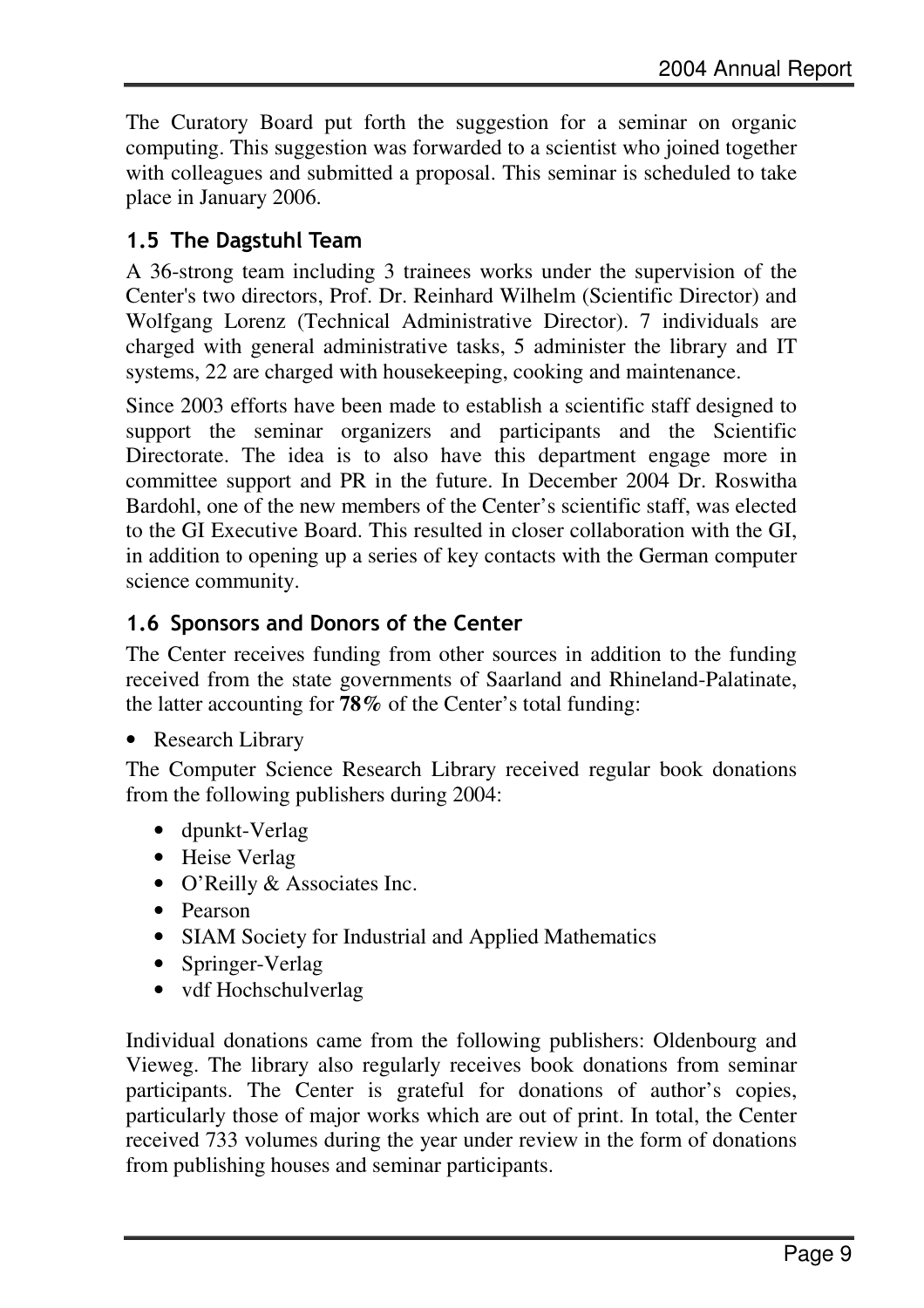## 1.7 Schloss Dagstuhl Computer Science Center Foundation

A foundation was organized since the financing regulations imposed on the Center by public funding did not allow for much leeway in the Center's fiscal planning. Thus, it is now possible to react flexibly to unforeseen challenges and support scientists who would otherwise not be able to participate for financial reasons.

Dagstuhl can be supported via the Foundation in various manners:

• Contributing member, individual membership

The Foundation's contributing members are the exclusive recipients of an annual scientific publication detailing the results and findings of the Dagstuhl Seminars, in addition to this Annual Report including the program of the Dagstuhl Seminars and other events hosted at the Center. Minimum annual membership fee:  $\epsilon$ 60.

• Contributing member, corporate/institutional membership

Minimum annual membership fee:  $\epsilon$ 600 for educational institutions,  $\epsilon$ 1,200 for corporate and other members.

• Sponsoring of individual events

Dagstuhl has proven an invaluable forum for industry players as it provides a common turf for meeting with researchers. This means that researchers become acquainted with new requirements and developments in industry, with the latest scientific findings and results being conveyed to industry players. Companies can show their appreciation of the Dagstuhl concept and the Center's work by contributing to the Dagstuhl Foundation or sponsoring individual Dagstuhl Seminars. The widespread positive response to the Dagstuhl Seminars is proof of their high renown. Companies sponsoring Dagstuhl Seminars are afforded the opportunity of sharing in this renown.

Sizable contributions are given honorable mention via the Dagstuhl website and other media (Example: http://www.dagstuhl.de/04181).

The following two seminars were sponsored by industry in 2004:

- **Microsoft Corporation, Redmond, WA, USA**: *"Atomicity in System Design and Execution"* (04181, 25–30 April 2004), C. Jones (Univ. of Newcastle, UK), D. Lomet (Microsoft Research, USA), A. Romanovsky (Univ. of Newcastle, UK), G. Weikum (MPI Saarbrücken, Germany)
- **BMW Car IT, Germany:** *"Synchronous Programming SYNCHRON'04"* (04491, 28 November – 3 December 2004), S. A. Edwards (Columbia University, USA), N. Halbwachs (VERIMAG - IMAG, France), R. v. Hanxleden (University of Kiel, Germany), T. Stauner (BMW Car IT, Germany)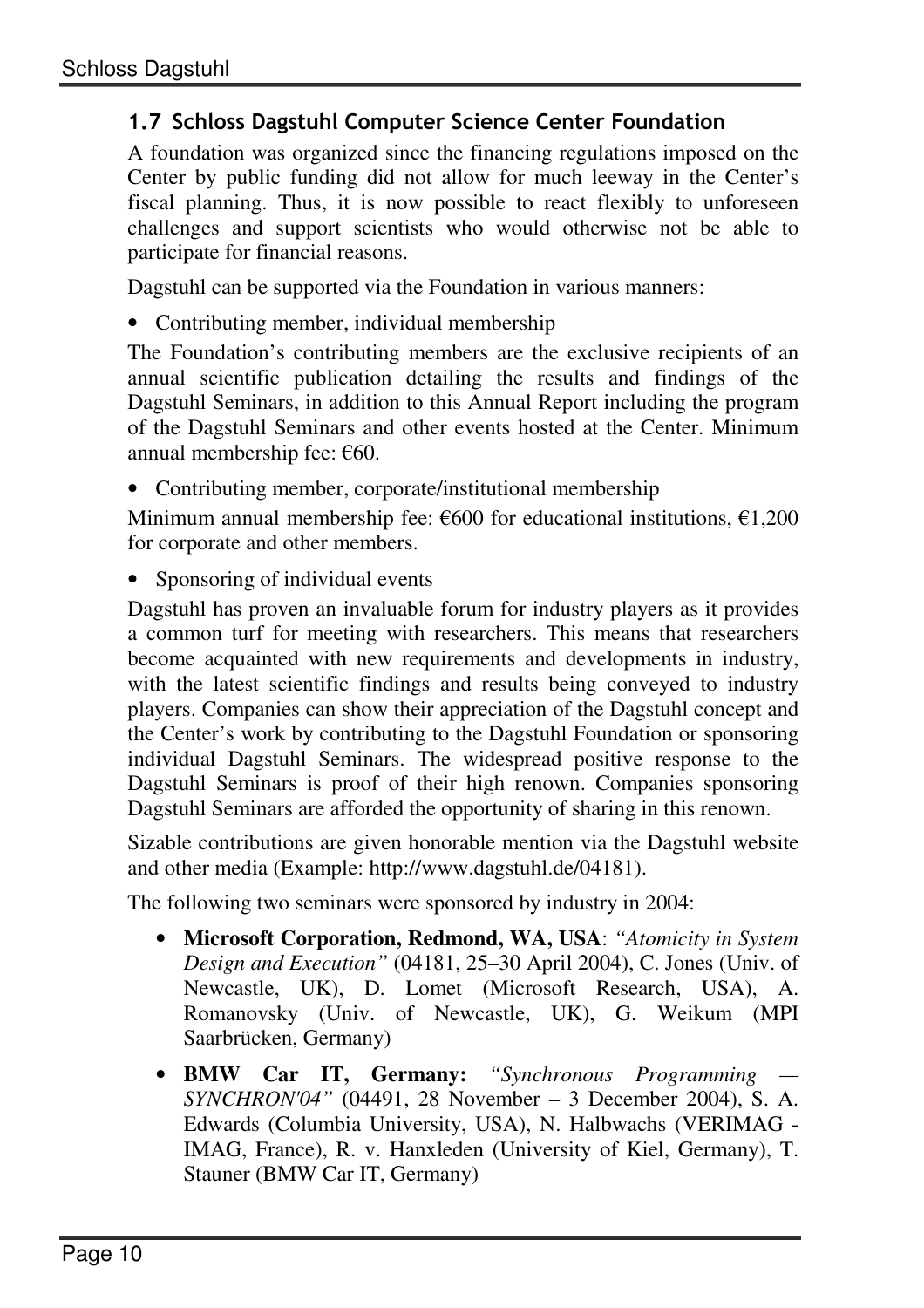### • Corporate donations

The Foundation continues to be dependent on the generous contributions and donations of companies, as the Foundation's assets have not yet reached the level as provided for in section 3 of the Articles of Incorporation (500,000).

The Dagstuhl Foundation is recognized by the German tax authorities as a non-profit organization, meaning that contributions and donations are taxdeductible.

For more information, please refer to http://www.dagstuhl.de/Foundation/.

Please refer to Annex 5 for the articles of incorporation of the Schloss Dagstuhl Computer Science Center Foundation.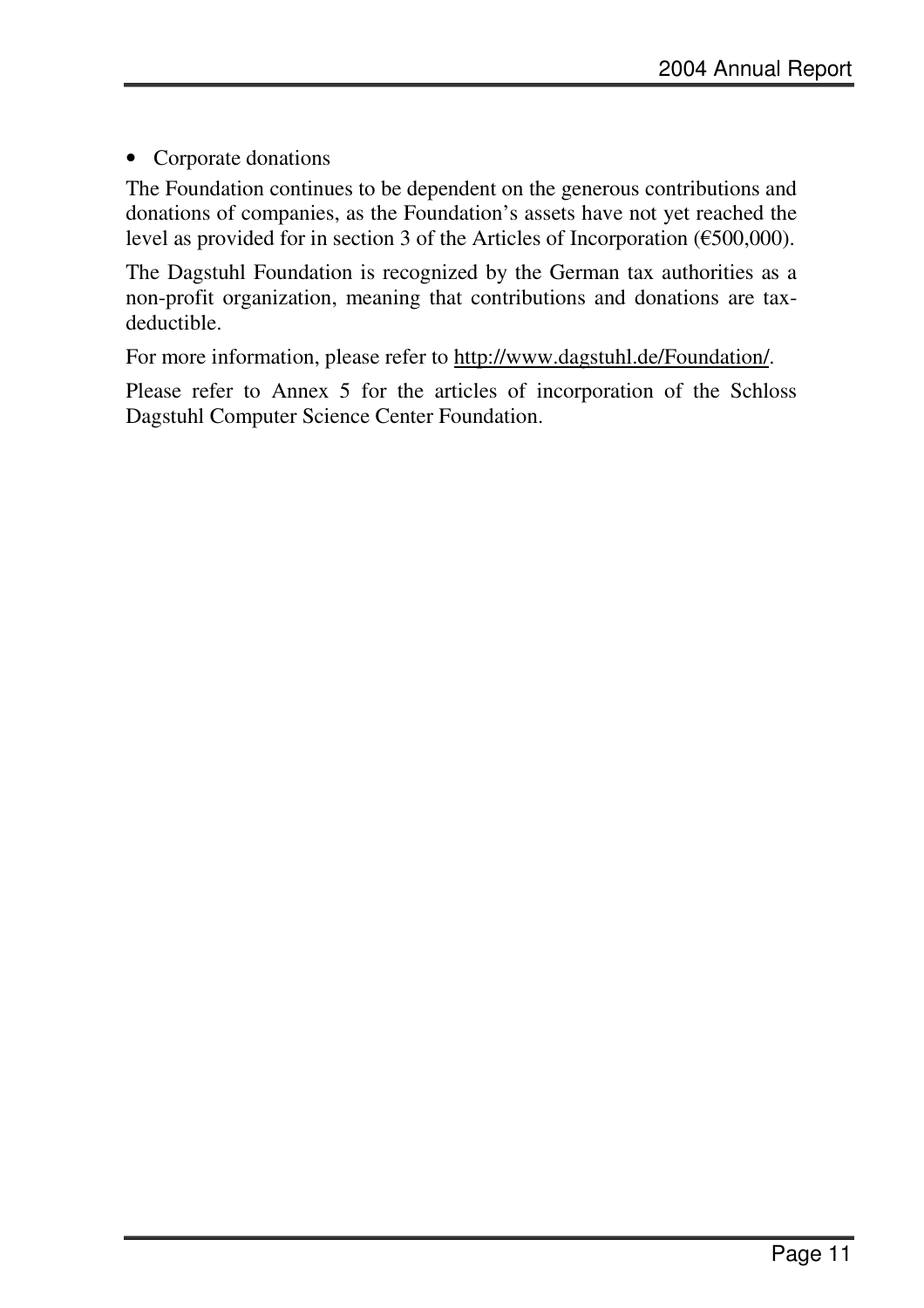## 2 Events at the International Conference and Research Center

The Center fulfills its designated tasks by organizing and hosting scientific seminars, and by providing the facilities offered by the Center for conducting various computer science conferences and working retreats.

## 2.1 Dagstuhl Seminars

The Dagstuhl research seminars are accorded top priority in the Center's annual program as they are a key instrument for promoting research. The 2004–2006 Dagstuhl Seminar program is to be found in Annex 2. An up-tothe-minute version is available on the Dagstuhl website. A wide range of topics are covered as depicted in the chart below.

Emphasis was accorded the following topics during 2004:

- Data Structures, Algorithms, Complexity
- Networks, VLSI, Architecture
- Computer Graphics, Computer Vision, Visualization
- Artificial Intelligence, Agents
- Semantics, Specifications

The topics of the approved and proposed seminars for 2005 and 2006 point to the following future trends:

- Software Engineering
- Networks, e.g. Secure Systems and Peer-to-Peer Applications
- Artificial Intelligence, i.e. Robotics
- Data Structures, Algorithms, Complexity

Dagstuhl's distinguishing accomplishment is the establishment of pioneering, interdisciplinary seminars which have virtually become institutions unto themselves. Many topics dealt with in depth at Dagstuhl subsequently develop into highly active research fields, resulting in some cases in DFG priority programs and other grant and funding programs. Below follows an overview of the topics on which seminars are regularly conducted at Dagstuhl. (The years indicated in parentheses indicate the first year a Dagstuhl seminar was conducted on the topic.)

## *Bioinformatics*

 Bioinformatics (1992) Metabolic Pathways (1995)

*Semantics in the World Wide Web* (1999)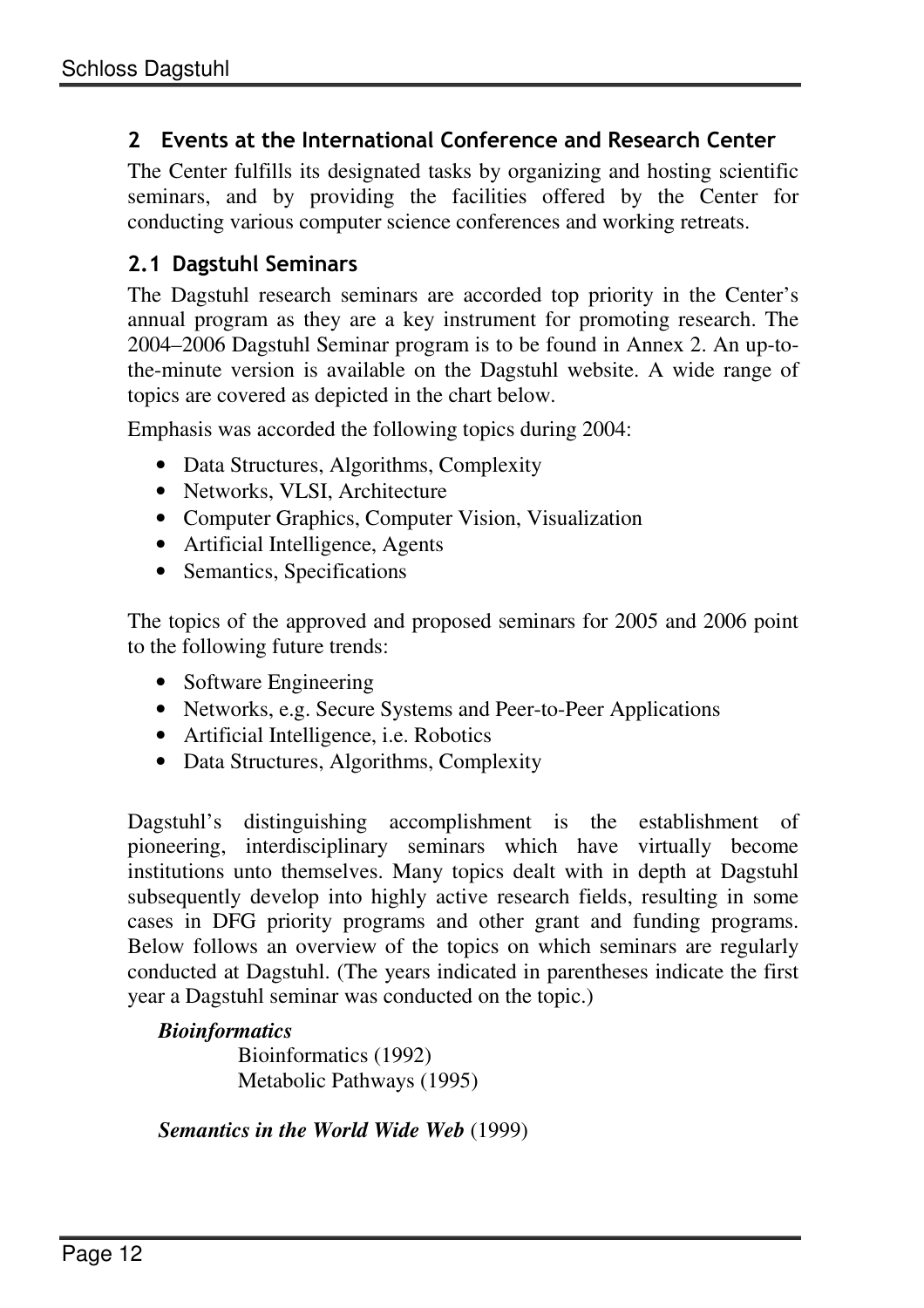Various Dagstuhl Seminars have succeeded in bringing groups of researchers and scholars of various areas and disciplines together for the first time. To be sure, these individuals were involved in research in associated issues, methods and techniques, however they hadn't been able to benefit from a common discussion platform.

One example of this is the Multi-Objective Optimization seminar (04461) in 2004, at which scholars from the fields of operations research and evolutionary algorithms were brought together.

## 2.2 Perspectives Workshops

The Dagstuhl Seminars are supplemented by forums, which focus on subfields or are interdisciplinary. The forums are designed to

- contribute to an analysis of a field
- tap into potentials and development perspectives of existing fields of research
- detect shortcomings and problematic developments
- show research directions
- trigger innovation processes

These forums are designed to generate recommendations for donors and sponsors and give impetus to research projects and Dagstuhl seminars for key computer science areas.

For the most part, the workshop participants are 20-30 scientists of international standing in their respective fields who cover all subfields and subaspects. For the most part, key position papers on the respective topic are presented instead of current research findings. The primary elements of the gatherings are the discussions that take place.

Five Perspectives Workshops were conducted in 2004:

- *"Empirical Theory and the Science of Software Engineering"*  25–29 January 2004, J. D. Herbsleb (CMU – Pittsburgh, USA), W. F. Tichy (Univ. of Karlsruhe, Germany)
- *"Visualization and Image Processing of Tensor Fields"*  18–23 April 2004, J. Weickert (Saarland Univ., Germany), H. Hagen (TU of Kaiserslautern, Germany)
- *"Quantum Computing"*  9–13 May 2004, R. Vollmar (Univ. of Karlsruhe, Germany)
- *"Data Mining: The Next Generation"*  11–16 July 2004, R. Agrawal (IBM Almaden Center, USA), J. C. Freytag (HU Berlin, Germany), R. Ramakrishnan (Univ. of Wisconsin, Madison, WI, USA)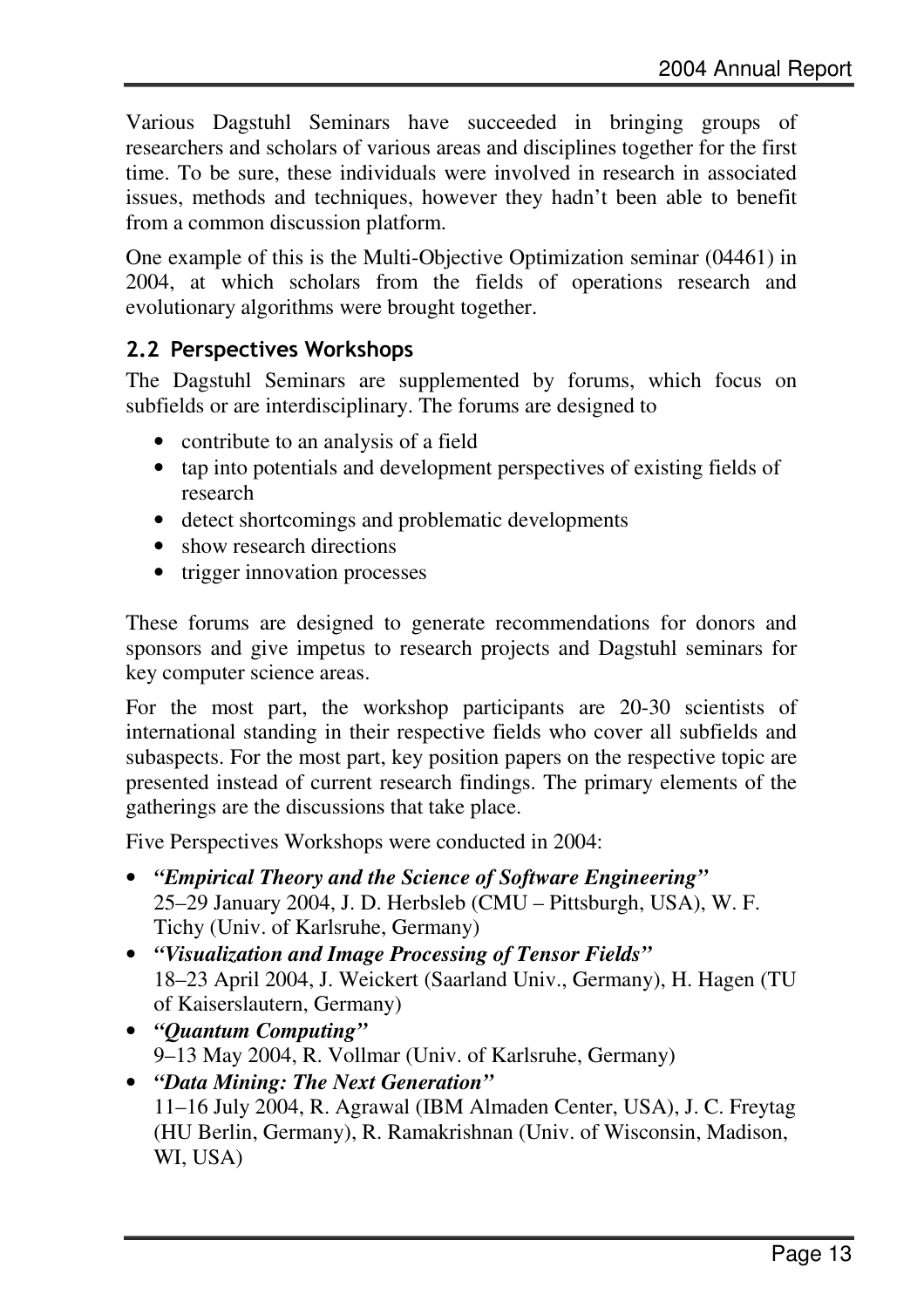## • *"Data Warehousing at the Crossroads"*

1–6 August 2004, J. Hammer (Univ. of Florida, USA), M. Schneider (Univ. of Florida, USA), T. Sellis (National Technical Univ. of Athens, Greece)

The *Quantum Computing* workshop was followed by a DFG Roundtable Talk hosted by the DFG.

Comprehensive Perspectives Workshops showing the entire spectrum of computer science and enabling an exchange of ideas between various fields are conducted in larger intervals. A *Perspectives Workshop on Theoretical Computer Science* is planned for November 2005.

## 2.3 Other Events

Other events are hosted at the Center apart from the Dagstuhl Seminars. In contrast to the Dagstuhl seminars, a fee (in some cases slightly subsidized) covering the costs of the event is charged to the guests of the institution organizing the event. This pertains to the following events:

- Continuing education offerings of the German Informatics Society (GI) and German Computer Science Academy (DIA), summer schools, CPD for teachers and instructors
- GI-Dagstuhl research seminars bringing together young scholars for a topic and funded by the German Informatics Society (GI)
- Preparation, expert assessments and conferences of the DFG's collaborative research centers and priority programs
- Departmental conferences of graduate colleges, GI specialist groups and other academic and industrial working groups
- International computer science conferences

## 2.4 Research Stays

Many people regularly take advantage of Dagstuhl's offer of using the Center for research stays. In most cases these are individuals who wish to use the Center as a retreat for several weeks in order to devote themselves to their dissertation or a publication undisturbed.

## 2.5 Utilization of the Center

100 events with 2,666 guests were featured in 2004, making for 10,375 overnight stays and the highest utilization rate ever. In so doing, the Center's capacity limits have been reached. The Dagstuhl Seminars have shown to be most popular among the up to 80 proposals submitted per year. Dates for three-day events are increasingly being offered (Sunday – Wednesday and Thursday – Saturday) and the number of participants reduced to 30, enabling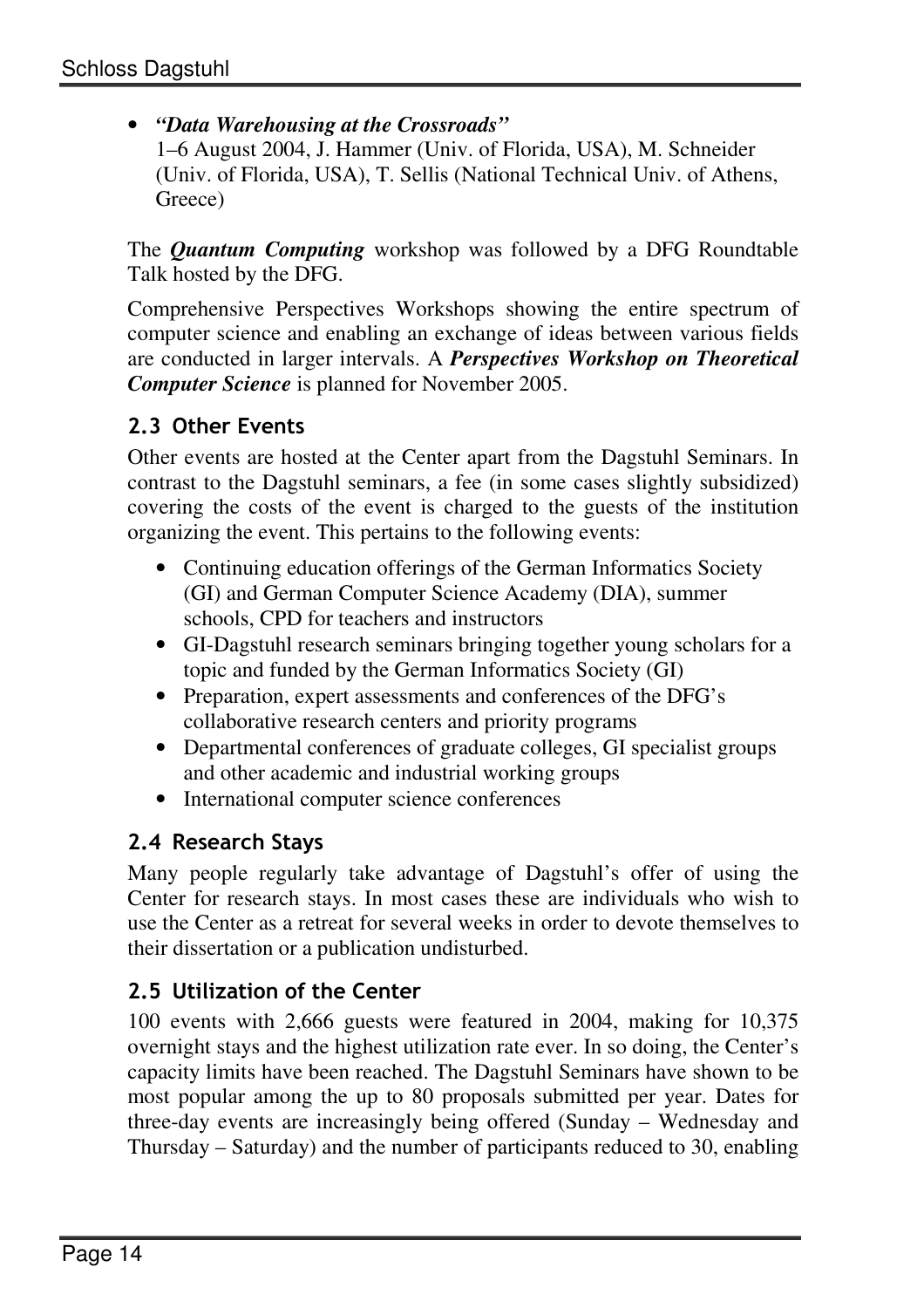two events to be organized in parallel. Only few seminar organizers take advantage of these offerings.

However, working retreats and other workshops generally use this event format. The result is that three and sometimes four or five events take place in parallel and in sequence. Except for a few cases, the weekends have been kept fee, as well as two weeks in August and at the end of the year, this time being required for maintenance work to building facilities and administrative work. Apart from a few isolated periods and a series of as yet unbooked parallel event slots for groups of up to 20 participants, the Center is booked up through October of 2006. (status: March 2005)

The following two diagrams show the increase in seminar proposals since 2000, as well as usage figures according to events and participants since the Center was founded, along with a breakdown according to the different event types.

For more particulars (date, title, organizer, etc.) on the various events of 2003, 2004 and 2005, please refer to the Annex. Dagstuhl's website contains further information on each event, e.g. objective, participant list, concluding report and, in some cases, references to in-depth information.



## **Dagstuhl Seminar Proposals 2000 – 2005**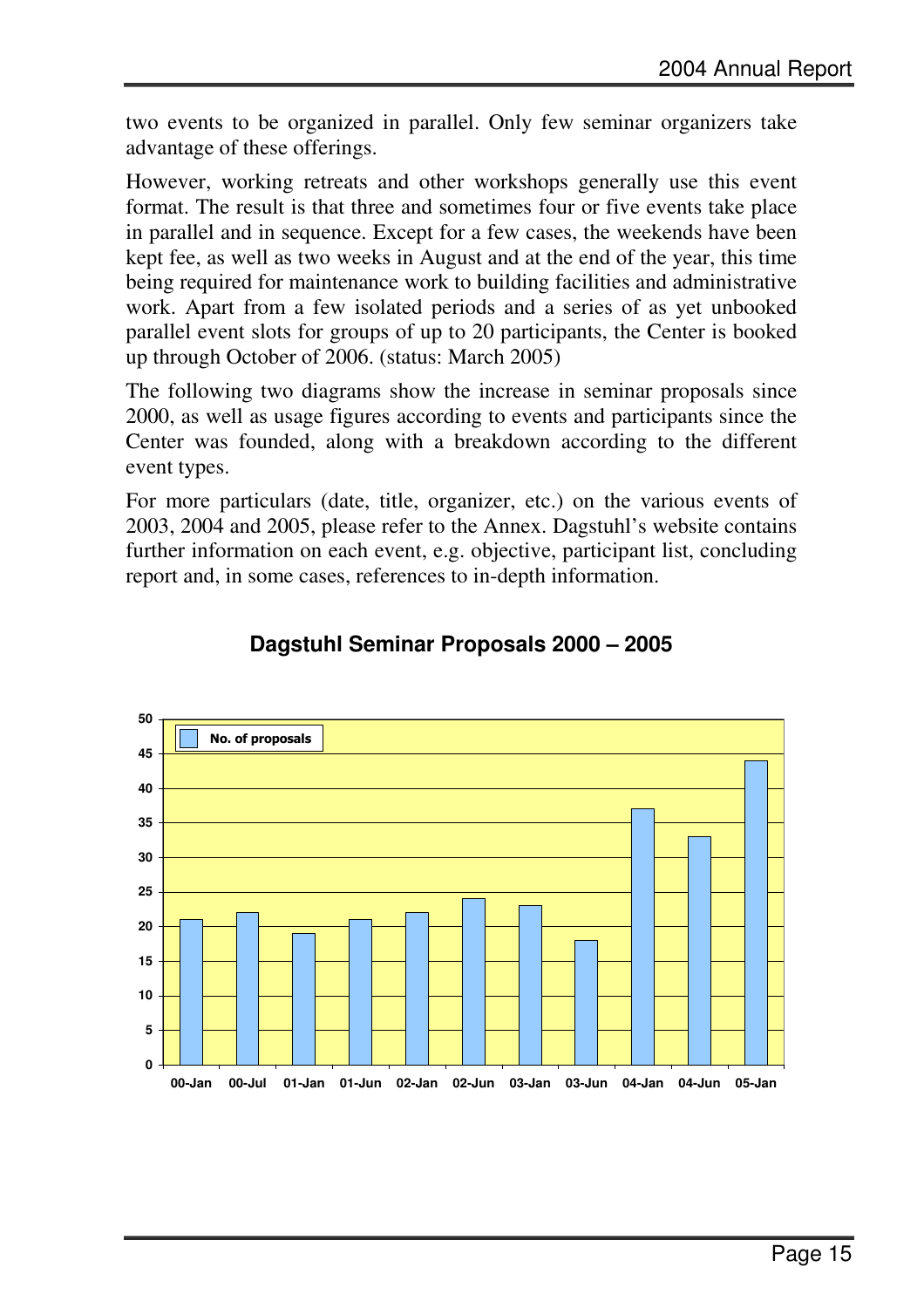

## **Events at Dagstuhl: 1990 – 2004**

## **Dagstuhl Guests 1990 – 2004**

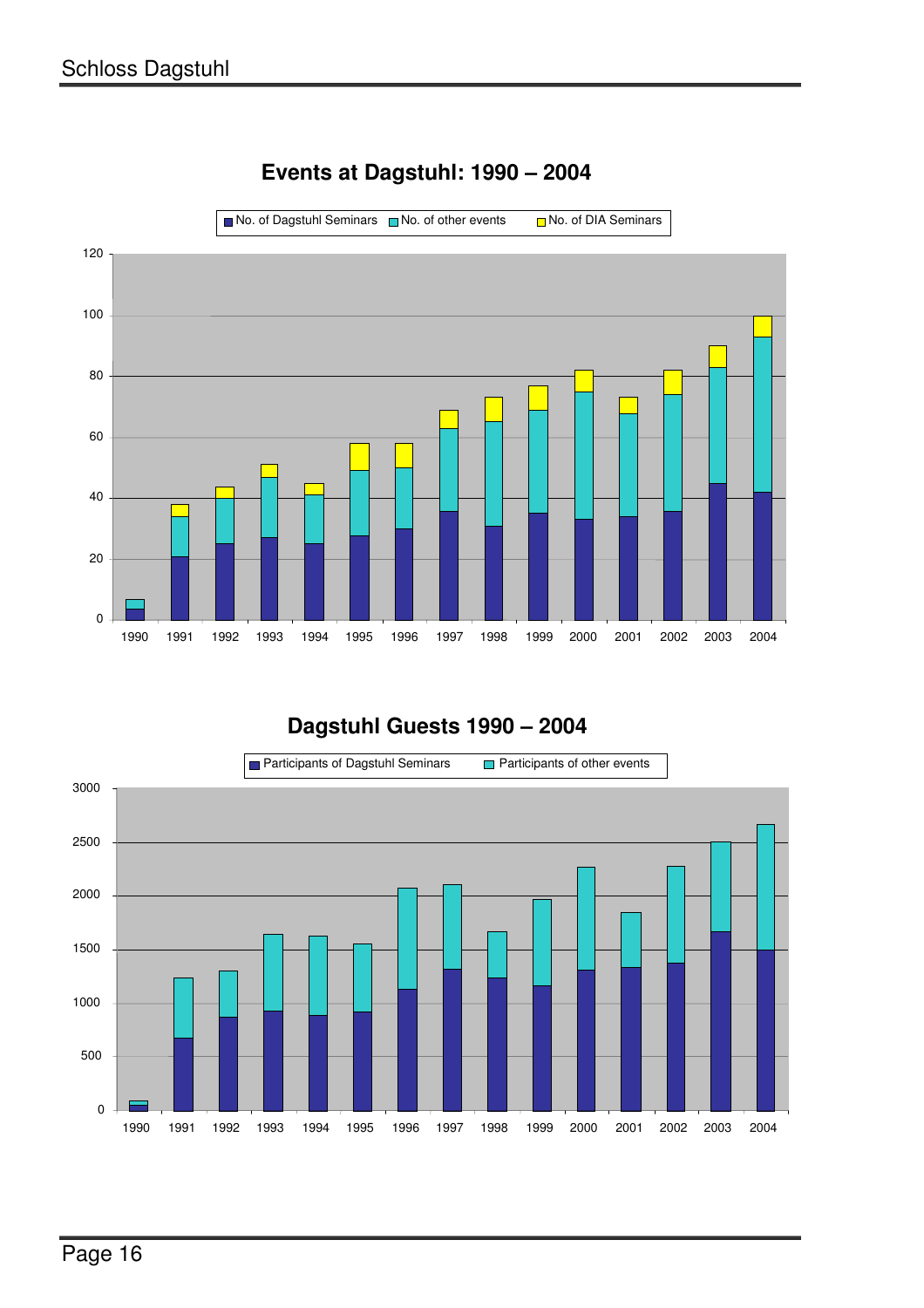## 2.6 Participants

At 64% the proportion of foreign guests in Dagstuhl Seminars was extremely high again during 2004, as compared to an overall proportion of 48% in other types of events (other European countries: 33% and 26% respectively). The following chart shows the distribution according to area of origin of our guests in 2004. For a detailed breakdown of the countries of origin of all the participants of Dagstuhl events, please refer to Annex 2.



## **Origin of Seminar Participants, 2004**

To put it mildly, Dagstuhl Seminar participants are enthusiastic about the Center, i.e. they are quite taken with the idea and concept of promoting computer science research in this manner, in addition to being "enchanted" by the quaint manor house, the ambience created by the Center, the research and discussion opportunities, not to mention the Center's surroundings and the commitment and dedication of the personnel.

Annex 4 contains a number of excerpts from written reports and thank-you letters received by the Center.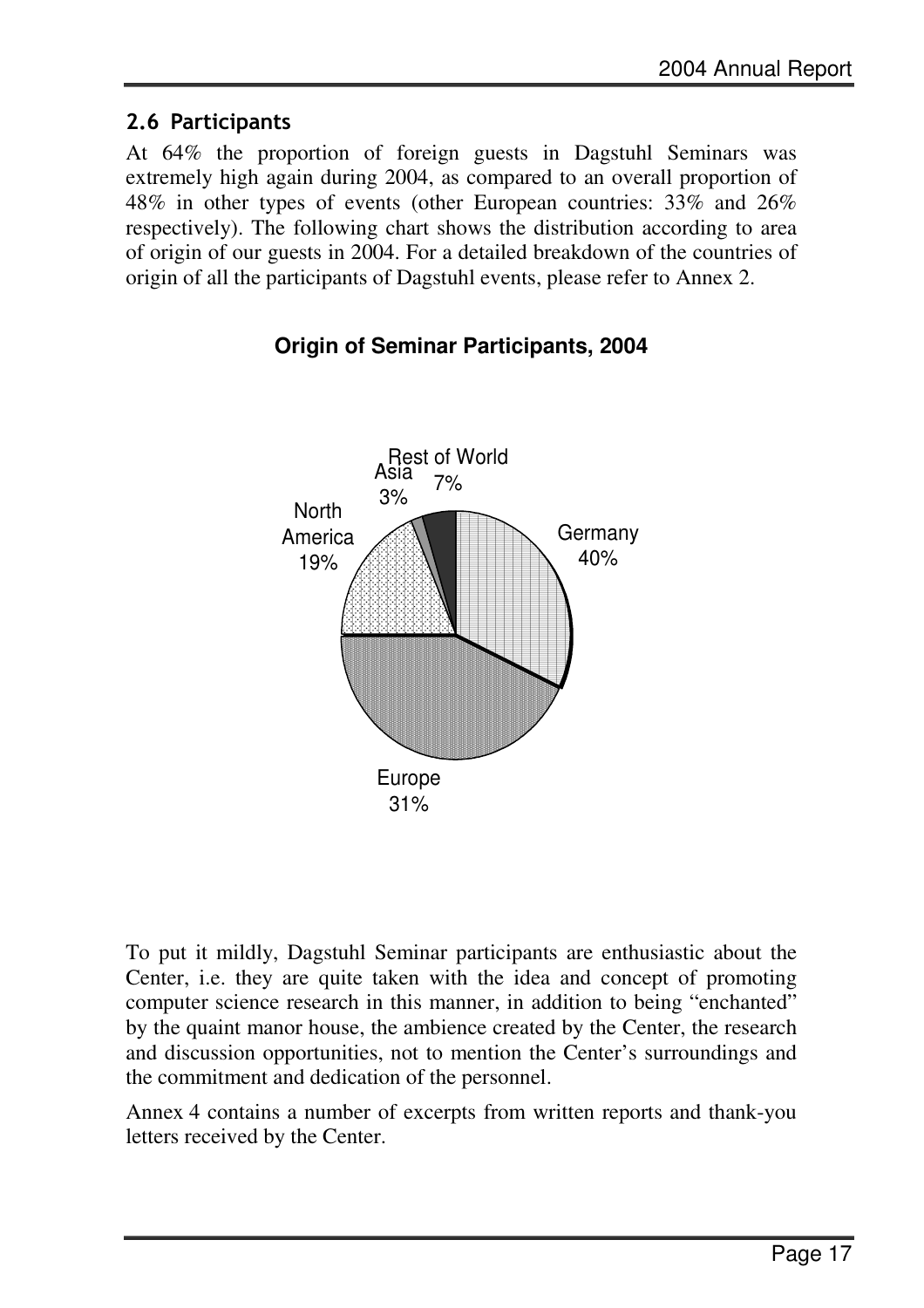## 3 Offerings for Dagstuhl's Guests

## 3.1 Conference Facilities

The Center has three lecture halls with a seating capacity of 20 to 60 each, in addition to several conference rooms. Apart from the usual projection equipment, the lecture halls are also equipped with beamers to which various computers and video systems can be connected. They also feature Internet access for the Center's desktop computers and participants' laptops. These facilities not only enable talks and papers to be presented in an optimal manner but also enable online demonstrations of active and distributed systems to be given to large audiences. Telephone conferences are also possible.

## 3.2 Computers and Networking

• Hardware

The guests have round-the-clock access to computer equipment consisting of ca. 25 networked workstations and SunRay terminals along with the associated peripherals in two computer rooms and in the lecture halls. The Center's LAN is linked to Saarland University via a leased line, from where access is gained to the Internet. This enables presentations to be made of software downloaded by participants via the Internet, in addition to enabling the Center's guests to be accessible via e-mail. All seminar and conference participants receive their own personal user id.

SUN SunRay thin clients are used in both computer rooms.

• WLAN

A wireless LAN is set up in the old building, enabling the guest rooms and some of the function rooms to be networked and provided with Internet access. This is available to guests assuming their laptops are equipped with the proper PCI card.

The WLAN also includes the library in the new building, providing for a large number of laptop places featuring Internet access. Researching the library's on-line catalogue can be conveniently done from one's own laptop.

• Terminal servers

A terminal server solution under Windows 2000 with a Citrix metaframe was implemented for improving the integration of staff, particularly those in Dagstuhl Office in Saarbrücken, by linking them to the Center's database. This service has since been extended to the Center's guests. By virtue of the SunRays introduced in 2001, guests have a Unix and Windows environment at their fingertips at the same workstation, in so doing enabling the thin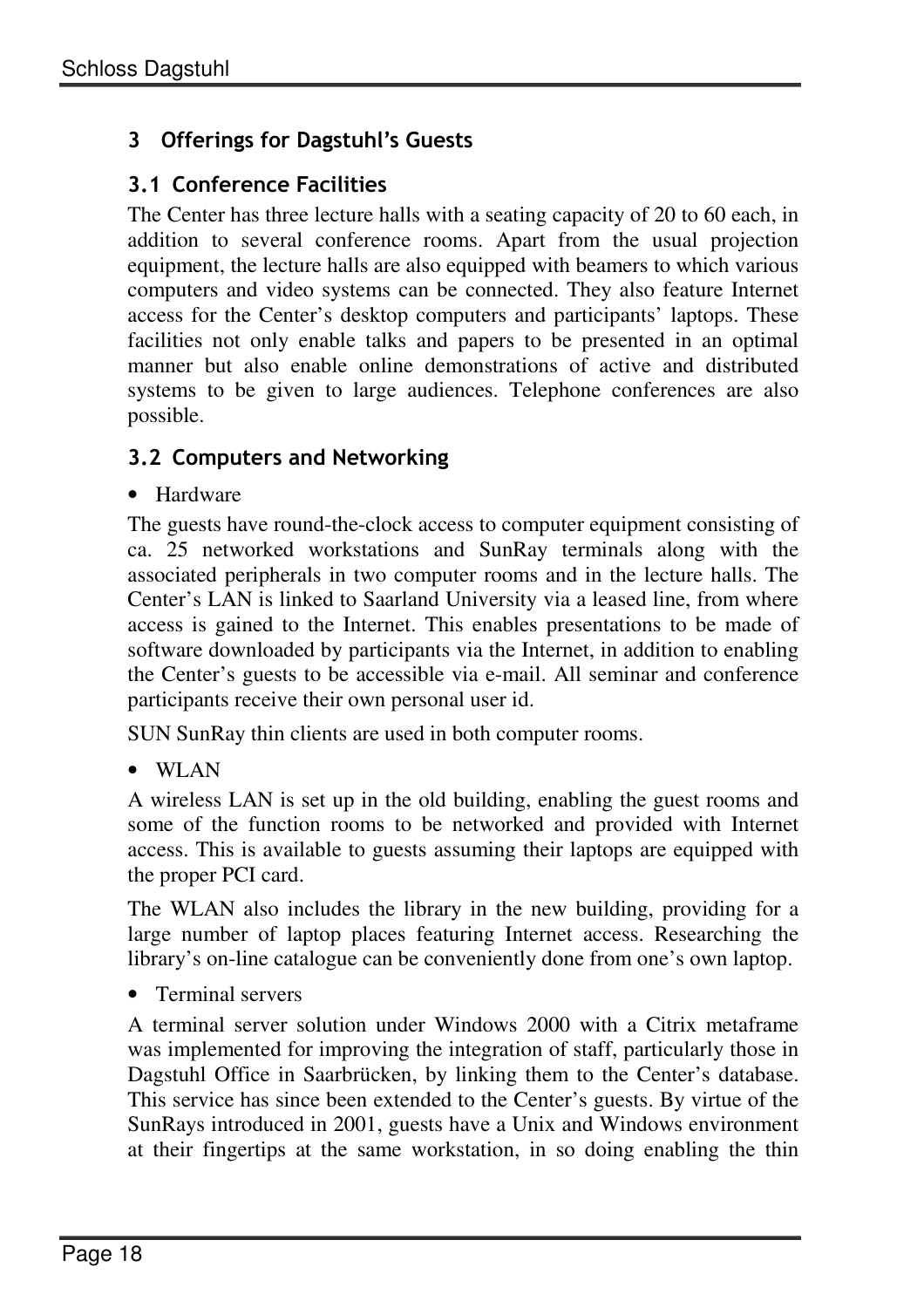client technology featuring central administration to be implemented throughout the Center.

Year under review 2004:

three additional research workstations were installed in the library. Thin clients were used here owing to the positive experience with this reliable technology in the past (particularly when it comes to maintenance and management).

## 3.3 Research Library

The Research Library is one of the Center's most impressive offerings. Thanks to the startup financing by the Volkswagen Foundation and numerous book donations of publishing houses and seminar participants, it numbers among Germany's key computer science research libraries.

The library collects current research literature on computer science, primarily in English. As of 31 December 2004, the library's assets totaled 46881 bibliographic units including 436 journals.

The literature is arranged on four levels in an attractive library tower, which also offers a large number of recesses for quiet study and research. Being a reference library, it is at the disposal of the Dagstuhl Seminar participants 24/7 for their research work on site. An additional three terminals were set up, making for a total of five workstations available to visitors to the library.

Special book exhibits regularly take place in the library's entrance area. Every week the books authored by the participants of the current Dagstuhl Seminar are put out on display. The authors are also requested to sign their books. If desired, book exhibits on a particular topic are also put together by the organizers. In addition, all book donations received from publishers are exhibited separately and the exhibits regularly updated. This service is highly appreciated by the Center's guests and publishers alike.

External scholars can also use the library provided they register beforehand. In order to support computer science research in Germany and throughout the world, the Center's periodicals are also made available to other libraries, particularly by way of inter-library loans.

The following can be accessed via the library's webpage: on-line catalogue, journal list with access to the journals available online, in addition to other information offerings.

For more information see: http://www.dagstuhl.de/Library/

## 3.4 Publications

As mentioned above, no finished work or projects are presented at Dagstuhl Seminars, but rather the seminars serve to provide insight in ongoing research. Consequently, as a rule proceedings volumes are not published on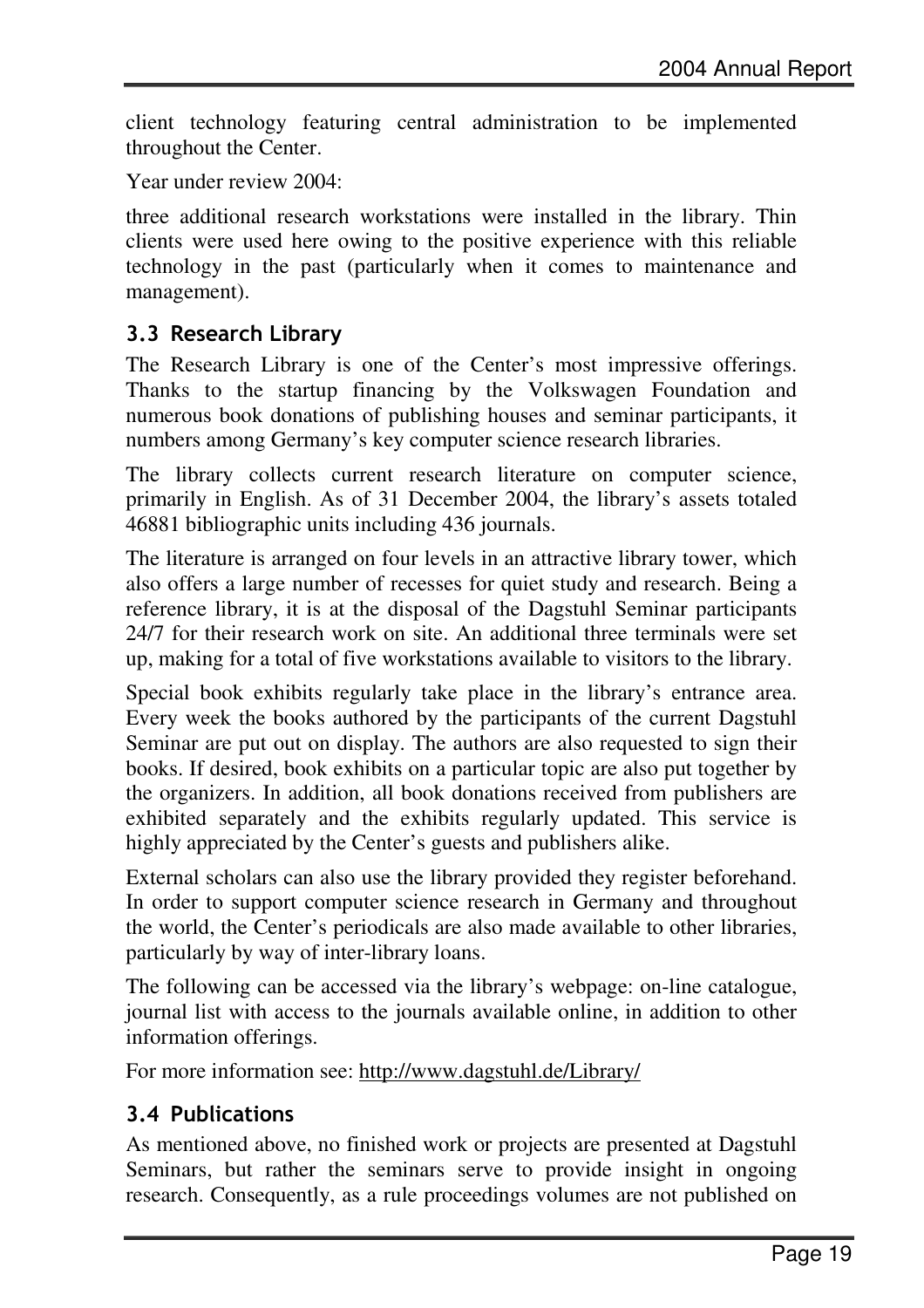the seminars. Instead the participants are called upon to submit abstracts and other material on their papers or talks as well as on key discussions and round-table talks, which are then complemented by a review and outlook contributed by the organizers and then published by the Center.

Until 1999 the **Dagstuhl Seminar Reports** were printed and distributed as brochures. Between 2000 and 2002 they were available in electronic form only and could be retrieved via the seminar page of Dagstuhl's web server. (cf. http://www.dagstuhl.de/files/Reports/)

Since 2004 they have been published on line in the **Dagstuhl Seminar Proceedings**. The proceedings contain a summary by the organizers on each seminar in addition to an abstracts collection outlining the content of the talks presented. In addition, the participants can submit (draft) papers.

With the **Dagstuhl Research Online Publication Server, a.k.a. DROPS**, a new platform was created in 2004 which administers all the requisite metadata on each publication in accordance with general guidelines, thus ensuring availability in the long term. This enables the online publications to be cited and be accessible by a wide readership. In addition to the *Dagstuhl Seminar Proceedings*, this server is capable of also accommodating other publications (http://www.dagstuhl.de/DROPS/).

This concept, which was developed during 2003 and 2004, enables the seminar participants to first upload material (slides) to the server, which is then used on site and can be made available to other participants. After the seminar, participants are prompted by a call for papers to submit publishable documents on a second platform for the purpose of publications on DROPS. The seminar organizers decide which of the submitted documents are published. On the DROPS server (features the OPUS publication system), the documents are compiled into seminar portals (example: http://drops.dagstuhl.de/portals/04101/), however searching by keywords and full-text searching also enabled.

Of the 1195 documents which were uploaded to the materials platform in the course of 2004 (1.4 GB), most of which was slides accompanying talks and presentations, 187 extended abstracts, papers and other documents have been submitted for publication on DROPS. A series of other documents was also prepared.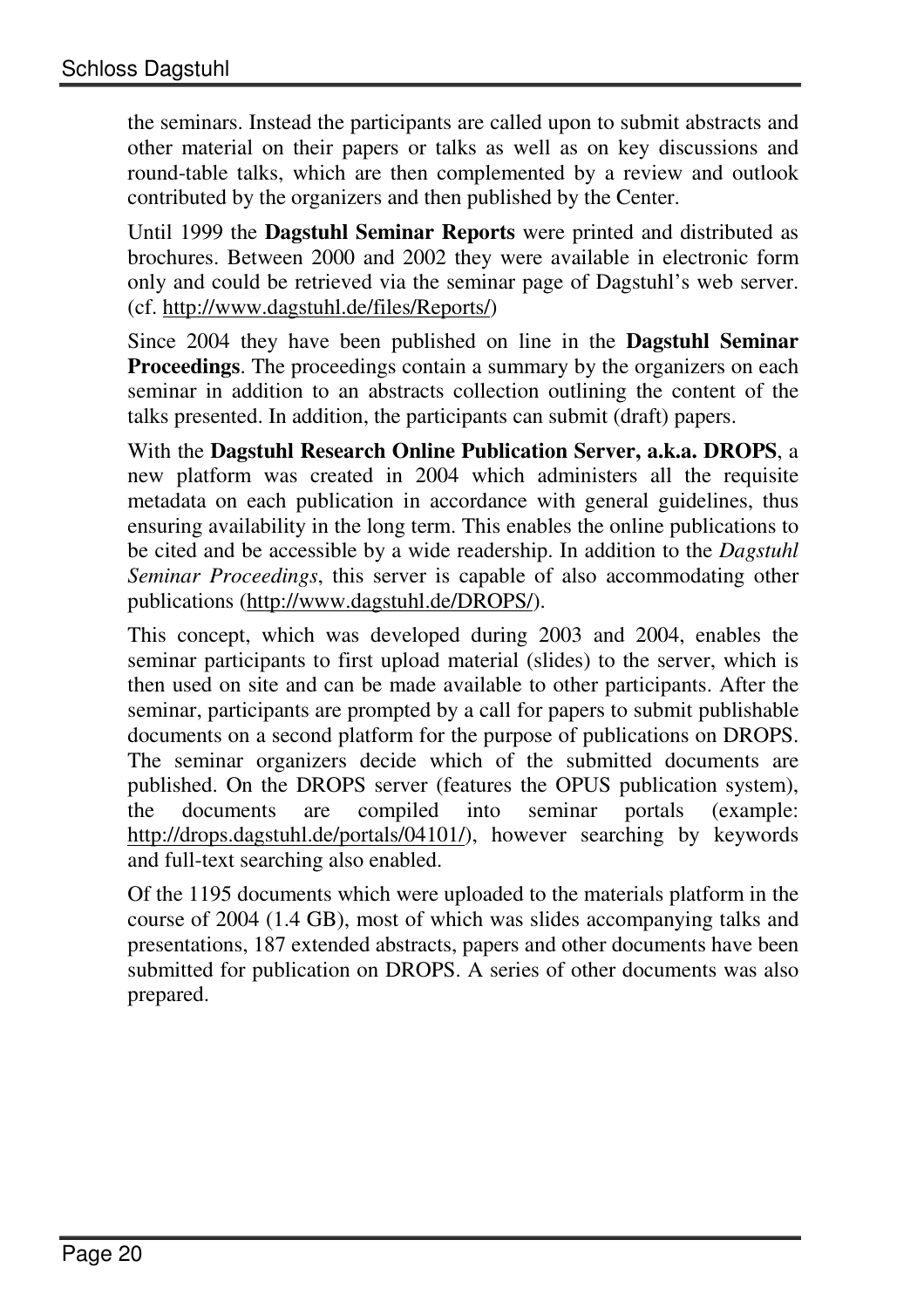| <b>Type</b>               | <b>Seminar materials</b> | <b>Submitted for</b><br>publication on DROPS |  |  |
|---------------------------|--------------------------|----------------------------------------------|--|--|
| <b>Seminars</b>           | 42                       | 19 <sup>1</sup>                              |  |  |
| <b>Titles</b>             | 1494 <sup>2</sup>        | 163                                          |  |  |
| <b>Extended abstracts</b> | 257                      | 73                                           |  |  |
| <b>Slides</b>             | 647                      | $\theta$                                     |  |  |
| Papers                    | 198                      | 107                                          |  |  |
| Other                     | 93                       |                                              |  |  |
| Documents <sup>3</sup>    | 1195                     | 187                                          |  |  |

#### Materials and DROPS 2004 Status: March 2005

<sup>1</sup> Call for papers: starting the second week of June

**2** Of a total of 1617 seminar participants in 2004

**3** Extended abstracts, slides, papers, other

Monographs, conference reports or special issues are published by many journals on some of the seminars. This is frequently also done for the other events. The list of all publications available in the Dagstuhl library can be accessed at http://www.dagstuhl.de/Library/DagstuhlBooks/. The organizers of the events are asked to share key, intriguing results with the Center.

If a particular work is the result of a significant contribution made at Dagstuhl, we would appreciate being notified and mention being made of this in subsequent publications.

## 3.5 Internet Offerings

Content and objectives of the Center's web offerings:

- *Dissemination of general information* on the Center, e.g. concept, program, application particulars, the Foundation
- *Offering participants travel information on how to get to the Center* (site plan, train and bus schedules, taxi services, etc.)
- *Presenting the Research Library* along with its offerings and resources and enabling research in the Dagstuhl Library catalogue
- *Provision of information on seminars and events* (e.g. seminar objectives, scientists from whom applications have been accepted, publications)
- Providing a platform for exchanging materials among the seminar participants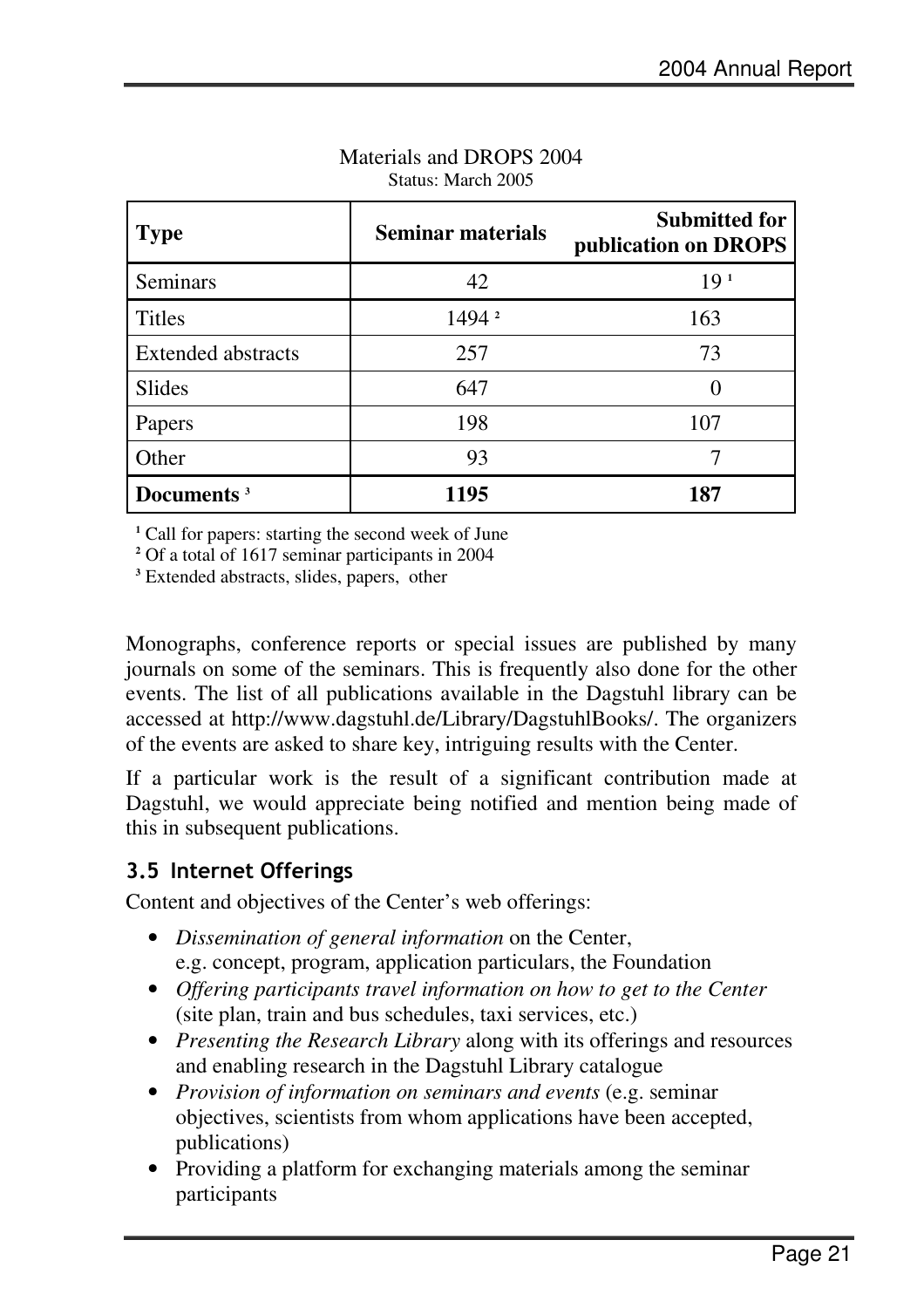In keeping with the Center's philosophy, its Internet offerings are not only available to the guests at Dagstuhl but to Netizens throughout the world. The web server administers 773 static pages, of which 397 are in German and 376 in English. Each seminar has a page of its own featuring links to a motivation text, list of participants, publications, etc. These pages also offer the participants a platform where they can upload and administer material on the seminar (slides, documents) or their presentation. Together with the seminar lists and similar, 62 types of pages are dynamically generated using ca. 1,000 data files.

Access statistics:

- Page accesses/day:  $25,000 30,000$
- The Dagstuhl webpage receives 6,000 hits a month. General information is accessed ca. 28,000 times a month, including, for example, travel information (1,200 hits) or the list of donated *objets d'art* (1,600 hits). The pages used by the seminar participants to administer their documents receive the most hits, being accessed an average of 14,000 times a month.
- 40% of the queries from US domains (including various search engines), 32% from Germany, 9% from Switzerland, <6% from EU members, and <13% from other countries.

## 3.6 Ambience

The participants typically describe the atmosphere at Schloss Dagstuhl as being surprisingly pleasant and being instrumental in promoting valuable work and communication between the guests. Former participants frequently talk about fond memories of the pleasant evenings spent in the beautiful rooms of the manor house and making music in the Baroque Music Room.

The leisure activities offered in the Center have been chosen so as to promote communication among the participants.

## 3.7 Art

• "Dagstuhl Gallery"

Exhibits of artists are regularly organized in the cloister of the new building. The spacious surroundings and excellent lighting provide for striking contrasts between day and night, thus offering the artists an excellent venue to exhibit their work. Compliments are frequently heard concerning the fascinating atmosphere created by the art offerings. They provide an intriguing juxtaposition to the otherwise "ascetic" nature of the new building.

The following exhibits were organized in 2004: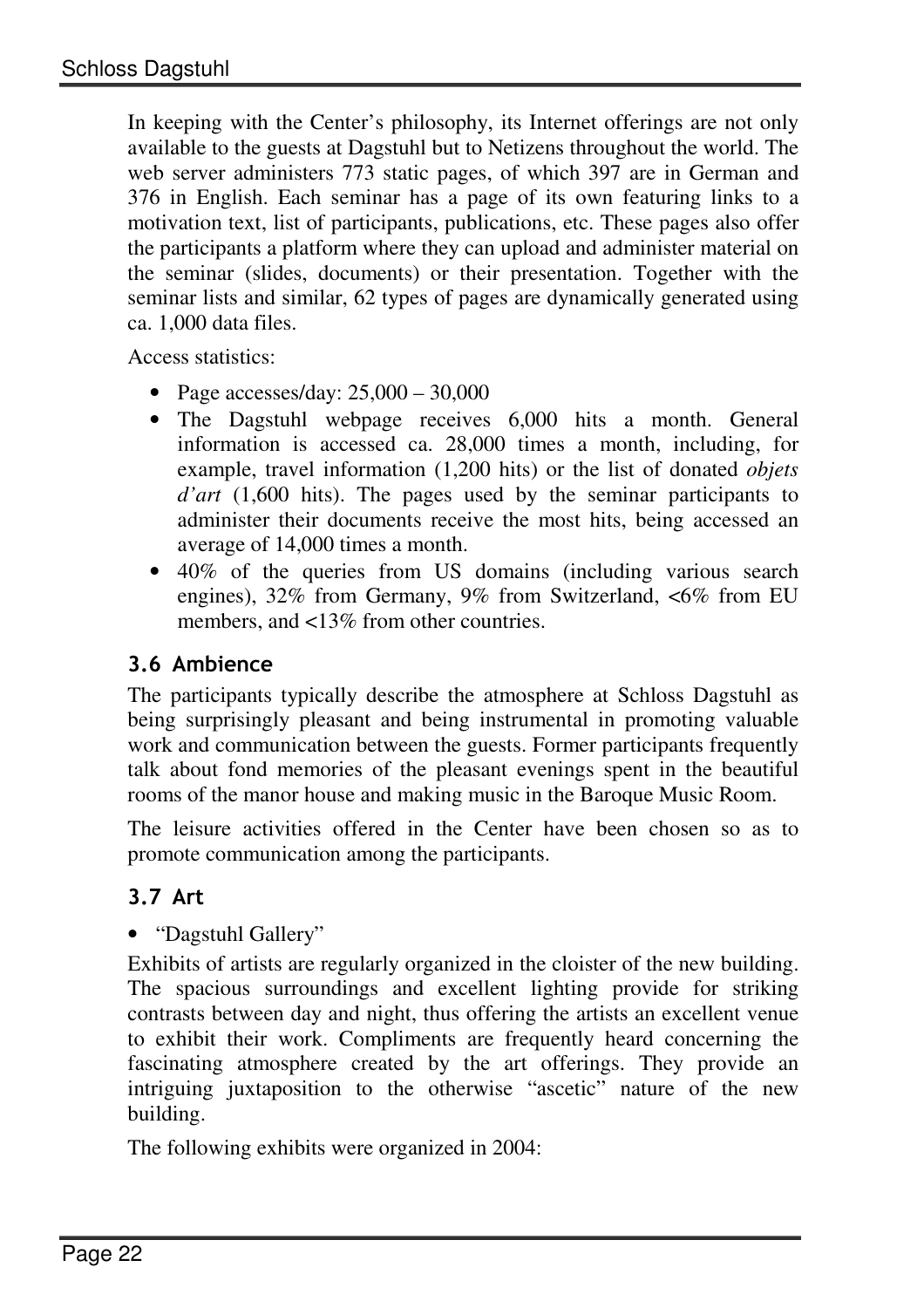```
8 March – 30 April 2004 
Baik-ran Kim-Turaç (Paderborn, Germany)
```
- 26 July 15 October 2004 Steven Hautemanière (Wuppertal, Germany)
- 25 October 16 December 2004 *"Druckstücke"* ("Printed Items"), etchings and collages by Christine Steuernagel (Paderborn, Germany)
- 26 November 2004 6 March 2005

 "100 days — 100 Imachinations": Internet-based megaprojection Tim Otto Roth (Oppenau i. Schw., Germany)

For artist's profiles, portfolios, concepts of the individual exhibits, please refer to http://www.dagstuhl.de/Art/.

• Purchasing of art through donations

Dagstuhl's website contains a page featuring an Internet gallery enabling participants, individuals, and groups to make contributions to Dagstuhl for art donations. The works of art are featured in the Internet, with donations being made by acquiring shares. As soon as a painting is fully subscribed for, the donors are asked to pay in the value of the shares subscribed to by them, this enabling the art item to be purchased. This procedure provides an incentive for the donors as they are not only mentioned in Dagstuhl's Internet gallery but are also mentioned on the art item itself. It is also beneficial to the Center as the Center is able to purchase works of art from the artists arranging exhibits there.

Access via: http://www.dagstuhl.de/Art/

We would like to take this opportunity to thank all those who have made art donations.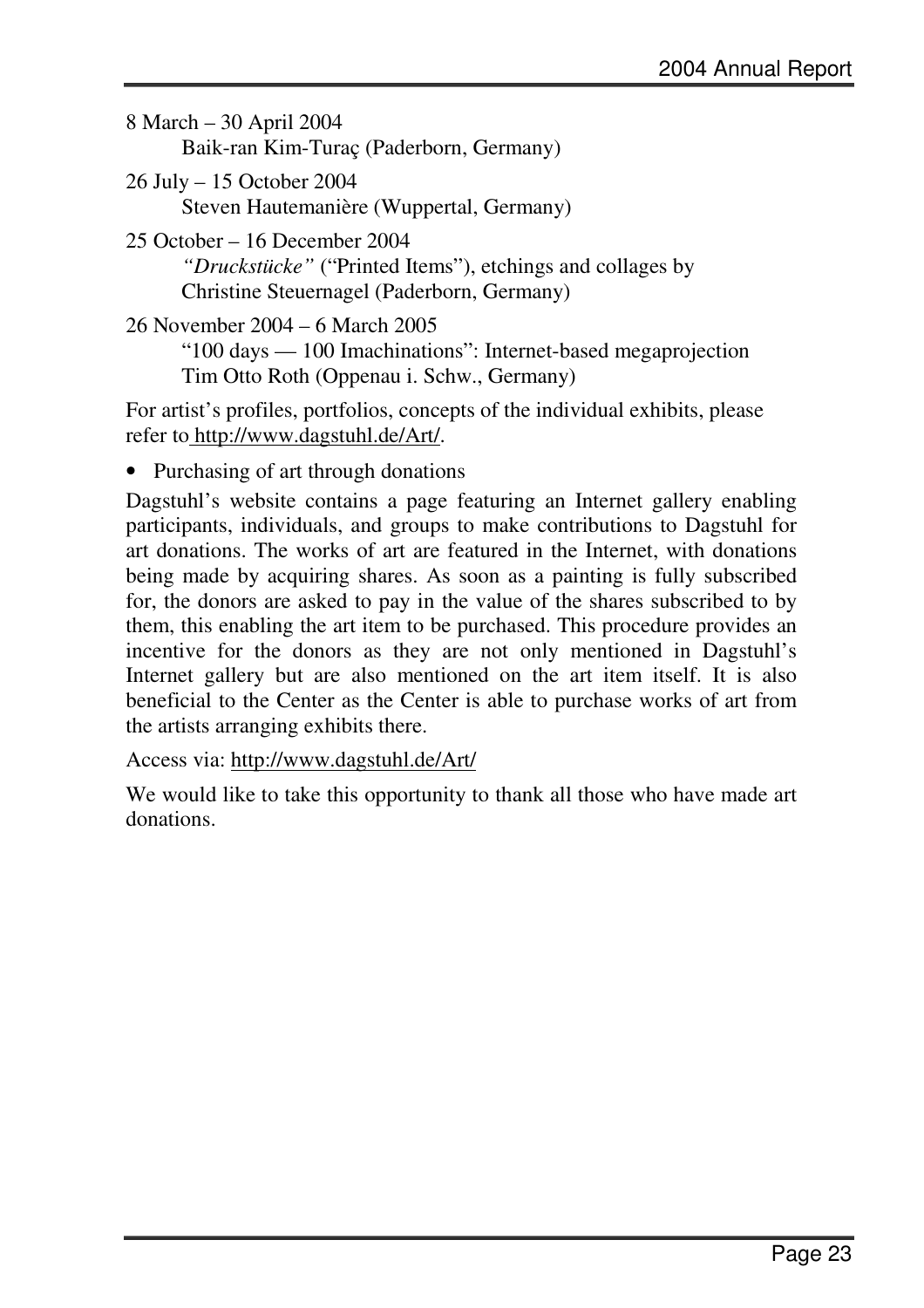## Annex

| 1                       |                                                                                 |
|-------------------------|---------------------------------------------------------------------------------|
| $\overline{2}$          | Schedule of Events 2004 - 2006                                                  |
| 2.1                     |                                                                                 |
| 2.2                     | <b>Continuing Education/Continuing</b><br>Professional Development  39          |
| 2.3                     |                                                                                 |
| $\overline{\mathbf{3}}$ | Dagstuhl Guests: Statistics  44                                                 |
| $\boldsymbol{4}$        | <b>Comments</b>                                                                 |
| 4.1                     | Comments: Seminar Participants  48                                              |
| 4.2                     | <b>Comments of the Participants of</b>                                          |
| 5                       | Articles of Incorporation of Schloss Dagstuhl<br><b>Computer Science Center</b> |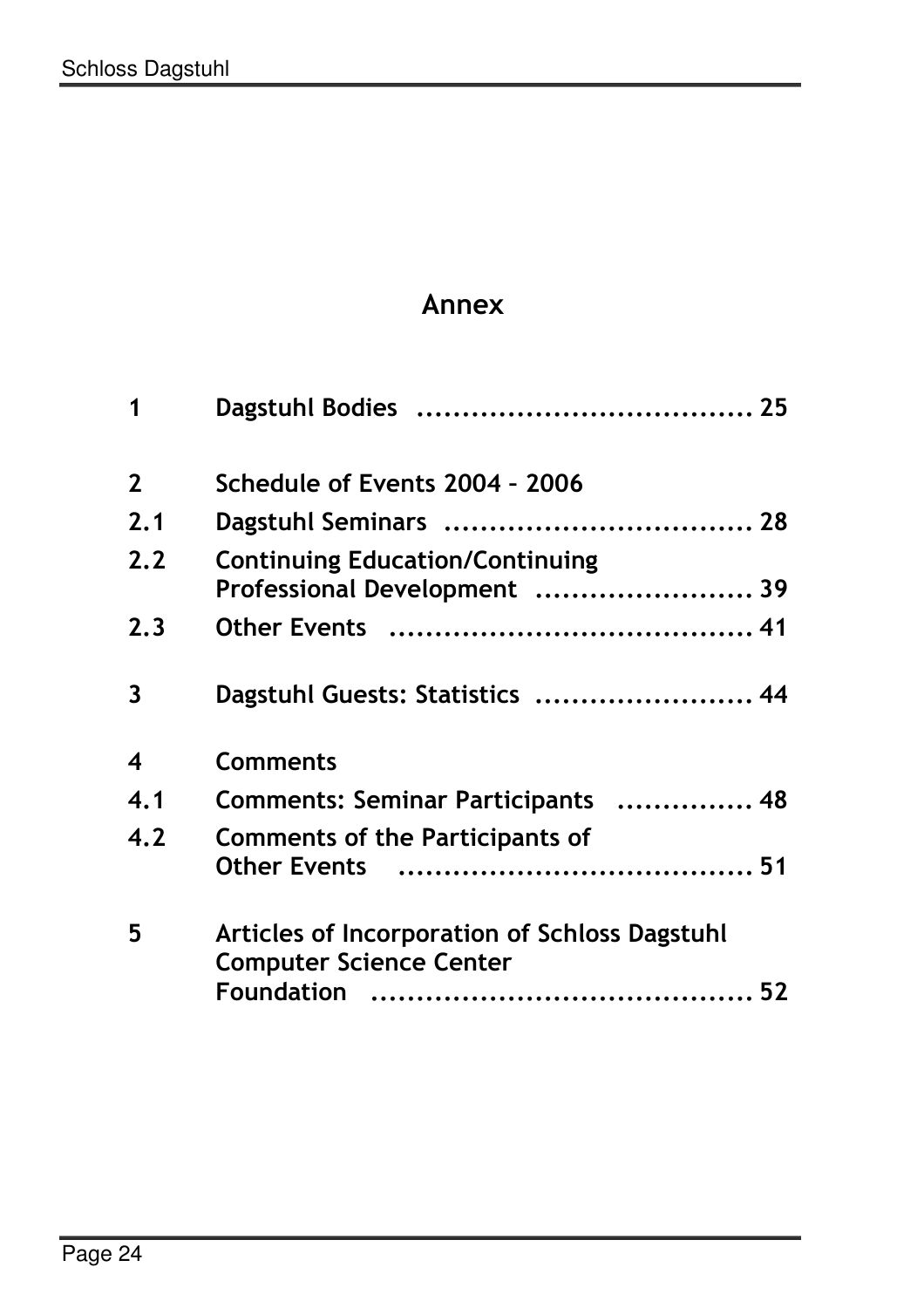## 1 Dagstuhl Bodies

(status: March 2005)

### Supervisory Board

#### **Representatives of the Associates:**

- Prof. Dr.-Ing. Theo Härder, University of Kaiserslautern Representative of the University of Kaiserslautern
- Prof. Dr. Matthias Jarke, Aachen University of Technology and Fraunhofer Gesellschaft, GI representative
- Jörg Maas, Gesellschaft für Informatik e.V. (GI), Bonn GI representative
- Prof. Dr. Erhard Plödereder, University of Stuttgart Representative of the University of Stuttgart
- Prof. Dr. Peter H. Schmitt, University of Karlsruhe Representative of the University of Karlsruhe
- Prof. Dr. Heinz G. Schwärtzel, Munich, Chairman GI representative
- Prof. Dr.-Ing. Roland Vollmar, University of Karlsruhe GI representative
- Prof. Dr. Christoph Walther, Technical University of Darmstadt Representative of the Technical University of Darmstadt
- Prof. Dr. Margaret Wintermantel, University of Saarland, Deputy Chairman Representative of Saarland University

#### **Representatives of the German federal government and the states:**

- Hans Seus, Ministry for Science, Continuing Education, Research and Cultural Affairs, Mainz, Germany Representative of Rhineland-Palatinate
- Dr. Susanne Reichrath, Ministry of Education, Cultural Affairs and Science Saarbrücken, Germany Representative of Saarland
- Dr. Bernd Reuse, German Federal Ministry of Education and Research, Bonn (member of the Curatory Board and visiting member of the Scientific Advisory Board),

Representative of the German Federal Government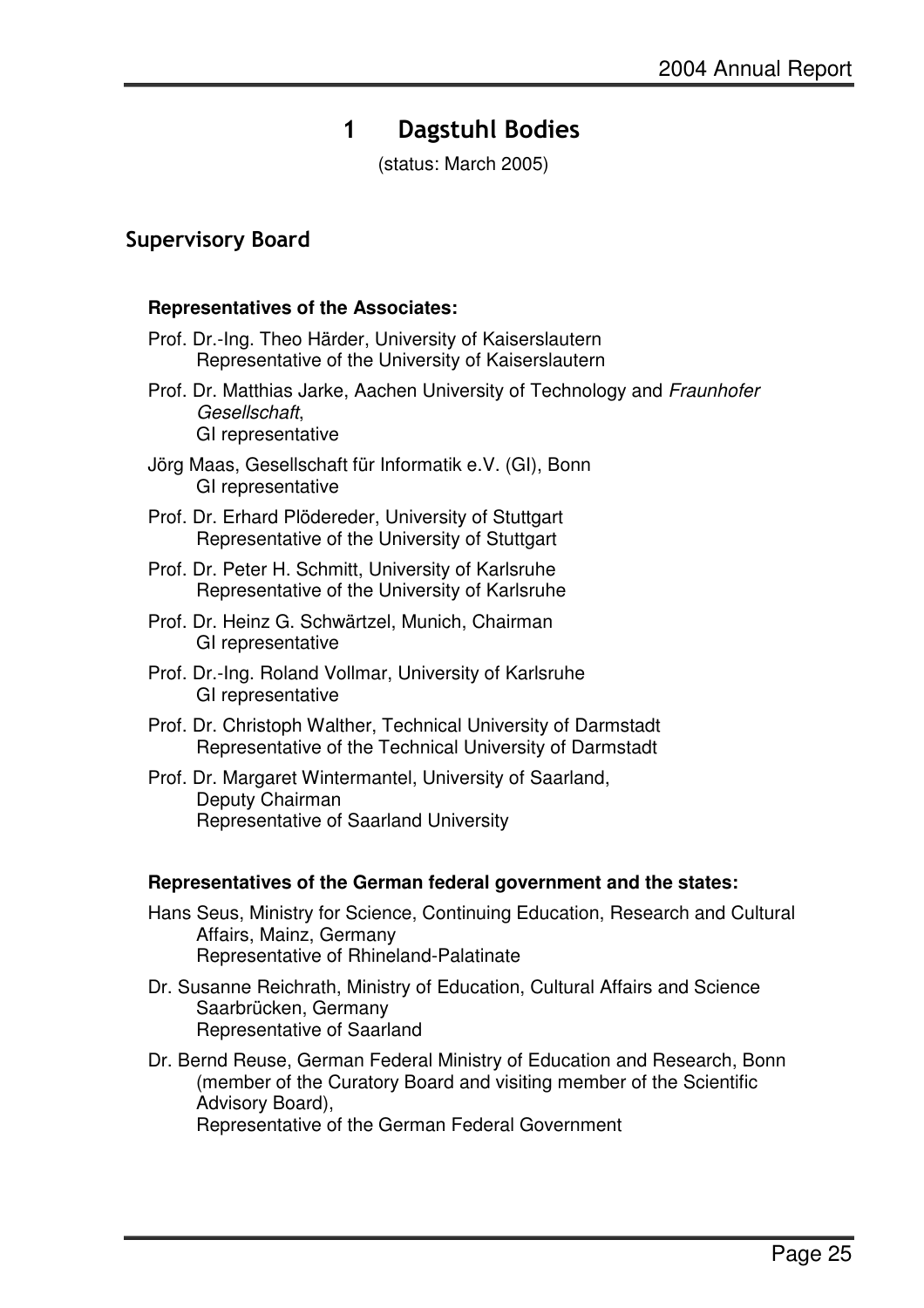## Scientific Directorate

- Prof. Dr. Thomas Beth, University of Karlsruhe Representative of the University of Karlsruhe
- Prof. Dr. Hans-Joachim Bungartz, Technical University of Munich, Representative of the University of Stuttgart
- \* Prof. Dr. Hélène Kirchner, INRIA Nancy, INRIA Representative
- \* Prof. Dr. Paul Klint, CWI Amsterdam, Representative of CWI Amsterdam
- Prof. Dr. Klaus Madlener, University of Kaiserslautern Representative of the University of Kaiserslautern
- Prof. Dr. Christoph Meinel, HPI Potsdam Representative of the University of Trier
- Prof. Dr. Horst Reichel, Technical University of Dresden GI representative (Executive Board)
- Prof. Dr. Manfred Schmidt-Schauß, University of Frankfurt Representative of the University of Frankfurt
- Prof. Dr. Peter H. Schmitt, University of Karlsruhe GI representative (Executive Board)
- Prof. Dr. Otto Spaniol, Aachen University of Technology GI representative (GI Advisory Board of University Professors)
- Prof. Dr. Christoph Walther, Technical University of Darmstadt, Representative of the Technical University of Darmstadt
- \* Prof. Dr. Gerhard Weikum, Max Planck Institute for Computer Science, Saarbrücken Max Planck Society representative
- Prof. Dr. Ingo Wegener, University of Dortmund GI representative (GI Advisory Board of University Professors)
- Prof. Dr. Reinhard Wilhelm, University of Saarland, Scientific Director Representative of Saarland University
- [\* Visiting members until the conclusion of the approval procedure]

## Scientific Advisory Board

Prof. Juris Hartmanis, Walter R. Read Professor of Engineering, Cornell **University** National Academy of Engineering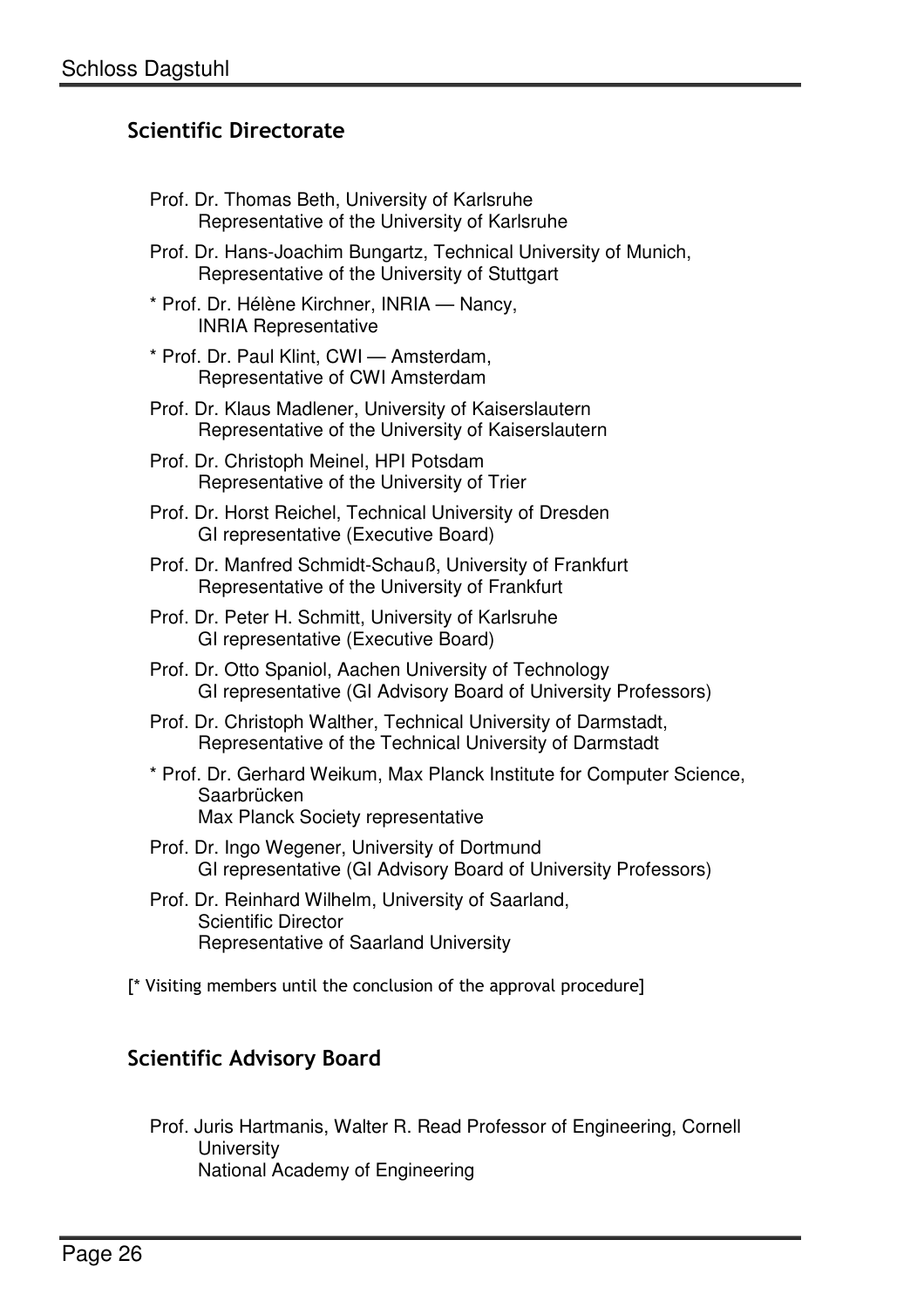- Prof. Matthias Jarke, Aachen University of Technology (also member of the Industrial Curatory Board) Chairman of the German Informatics Society (GI)
- Prof. Gilles Kahn, Directeur Scientifique, INRIA Member of the Scientific Advisory Board of France Télécom
- Prof. Dr. Jan Karel Lenstra, Director, Centrum voor Wiskunde en Informatica, Amsterdam
- Prof. Dr. Kurt Mehlhorn, Vice-Chairman of the Max Planck Society Director of the Max Planck Institute for Computer Science, of Saarbrücken
- Prof. Dr. Wolffried Stucky, AIFB, University of Karlsruhe President of the Council of European Professional Informatics Societies (CEPIS)
- Prof. Dr. Dorothea Wagner, University of Karlsruhe, Chairman Executive Board member of the German Informatics Society (GI)

#### **Representatives of the German federal government and states in the capacity of visiting members:**

- Dr. Susanne Reichrath, Representative of Saarland
- Dr. Bernd Reuse, Representative of the German Federal Government
- Hans Seus, Representative of Rhineland-Palatinate

## Industrial Curatory Board

- Dr. Wolfram Büttner, Infineon, Munich
- Dr. Franz-Josef Fritz, Vice President, Technology Architecture and Product Management, SAP AG, Walldorf
- Prof. Dr. Matthias Jarke, Aachen University of Technology and Fraunhofer **Gesellschaft** Chairman of the German Informatics Society (GI)
- Dr. Herbert Kircher, Executive Manager of IBM Deutschland Entwicklung GmbH
- Dr. Wolfgang Merker, Head of the Information and Communication Research Unit, DaimlerChrysler AG, Berlin

Dr. Bernd Reuse, German Federal Ministry of Education and Research, Bonn

Dr. Dieter Schütt, Corporate Technology Dept., Siemens AG, Munich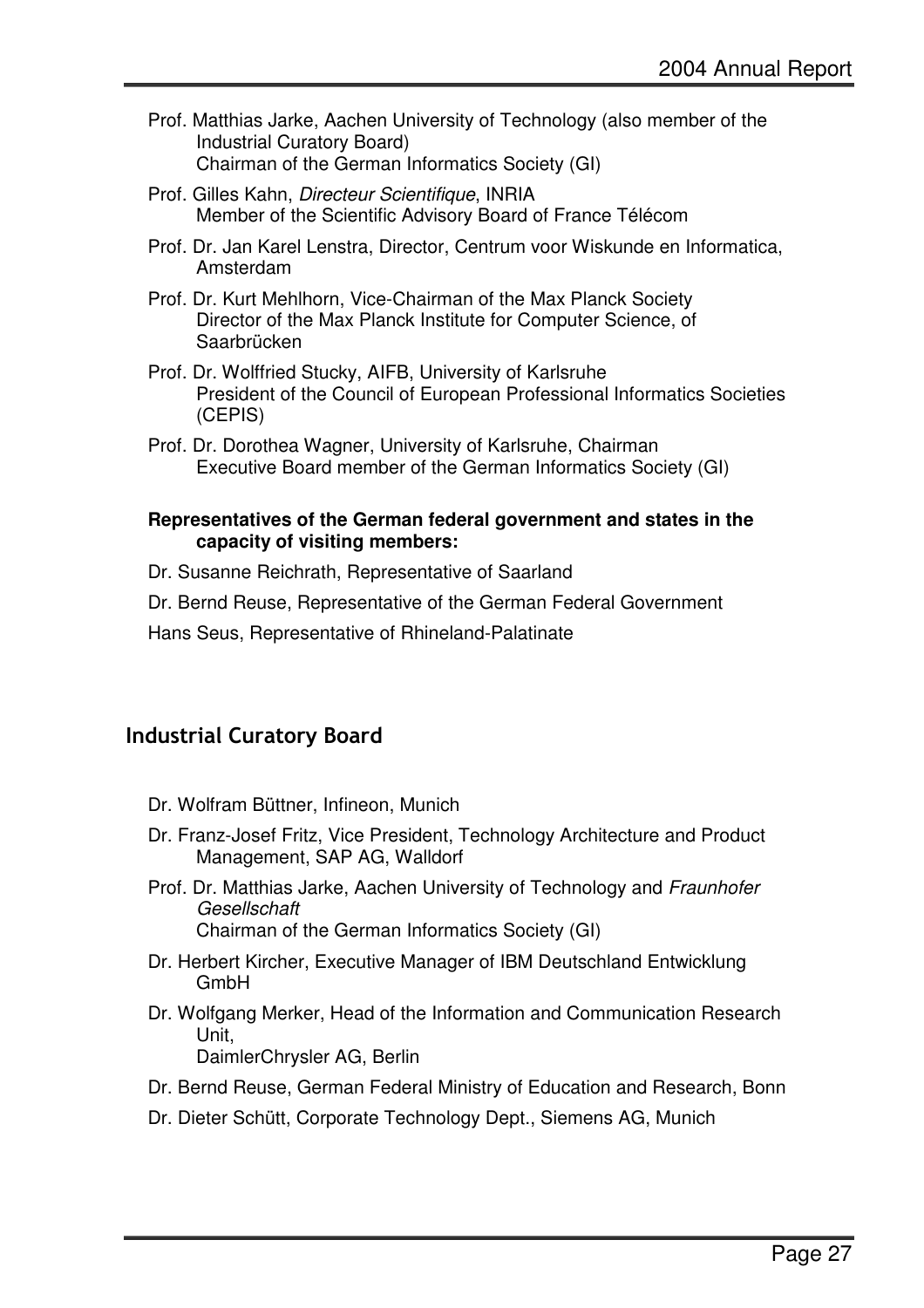## 2.1 Dagstuhl Seminars

#### **For information on the individual seminars please refer to http://www.dagstuhl.de/<seminar no.>**

## 2004

04021, 4 – 9 January 2004

#### **Content-Based Retrieval**

J. Malik (UC Berkeley, USA), H. Samet (Univ. of Maryland, USA), R. Veltkamp (Utrecht Univ., NL), A. Zisserman (Univ. of Oxford, UK)

04041, 18 – 23 January 2004

#### **Component-Based Modeling and Simulation**

F. J. Barros (Univ. de Coimbra, PT), A. Lehmann (Univ. Bundeswehr München, DE), P. Liggesmeyer (HPI Potsdam, DE), A. Verbraeck (TU Delft, NL), B. P. Zeigler (Univ. of Arizona, Tucson, USA)

04051, 25 – 29 January 2004

**Perspectives Workshop: Empirical Theory and the Science of Software Engineering**  J. D. Herbsleb (CMU – Pittsburgh, USA), W. F. Tichy (Univ. of Karlsruhe, DE)

04061, 1 – 6 February 2004

**Real Computation and Complexity** 

T. Lickteig (Univ. of Limoges, FR), K. Meer (Univ. of Southern Denmark, DK), L.M. Pardo (Univ. de Cantabria, ES)

04081, 15 – 20 February 2004

**Theory of Evolutionary Algorithms** 

H.-G. Beyer (Univ. of Dortmund, DE), T. Jansen (Univ. of Dortmund, DE), C. Reeves (Coventry Univ., UK, M. D. Vose (Univ. of Tennessee, USA)

04091, 22 – 27 February 2004

**Data Structures** 

S. Albers (Univ. of Freiburg, DE), R. Sedgewick (Princeton, USA), D. Wagner (Univ. of Karlsruhe, DE)

04101, 29 February – 5 March 2004

**Language Engineering for Model-Driven Software Development** 

J. Bézivin (Univ. of Nantes, FR), R. Heckel (Univ. of Leicester, UK)

04111, 7 – 10 March 2004

**Peer-to-Peer Systems and Applications** 

A. D. Joseph (UC Berkeley, USA), R. Steinmetz (TU Darmstadt, DE), I. Stoica (UC Berkeley, USA), K. Wehrle (Univ. of Tübingen, DE)

04121, 14 – 19 March 2004

#### **Evaluating Embodied Conversational Agents**

Z. Ruttkay (CWI, Amsterdam, NL), E. André (Univ. of Augsburg, DE), K. Höök (IT University Kista, SE), W. Lewis Johnson (USC Marina del Rey, USA), C. Pelachaud (Univ. of Paris, FR)

04122, 14 – 19 March 2004

**Wireless Sensor Networks and Applications** 

A. Ferscha (Univ. of Linz, AT), S. Olariu (Old Dominion Univ., Norfolk, USA), T. Pfeifer (Waterford Institute of Technology, IE)

04131, 21 – 26 March 2004

**Geometric Properties from Incomplete Data** 

R. Klette (Univ. of Auckand, NZ), R. Kozera (Univ. of Western Australia, AU), L. Noakes (Univ. of Western Australia, AU), J. Weickert (Saarland University, DE)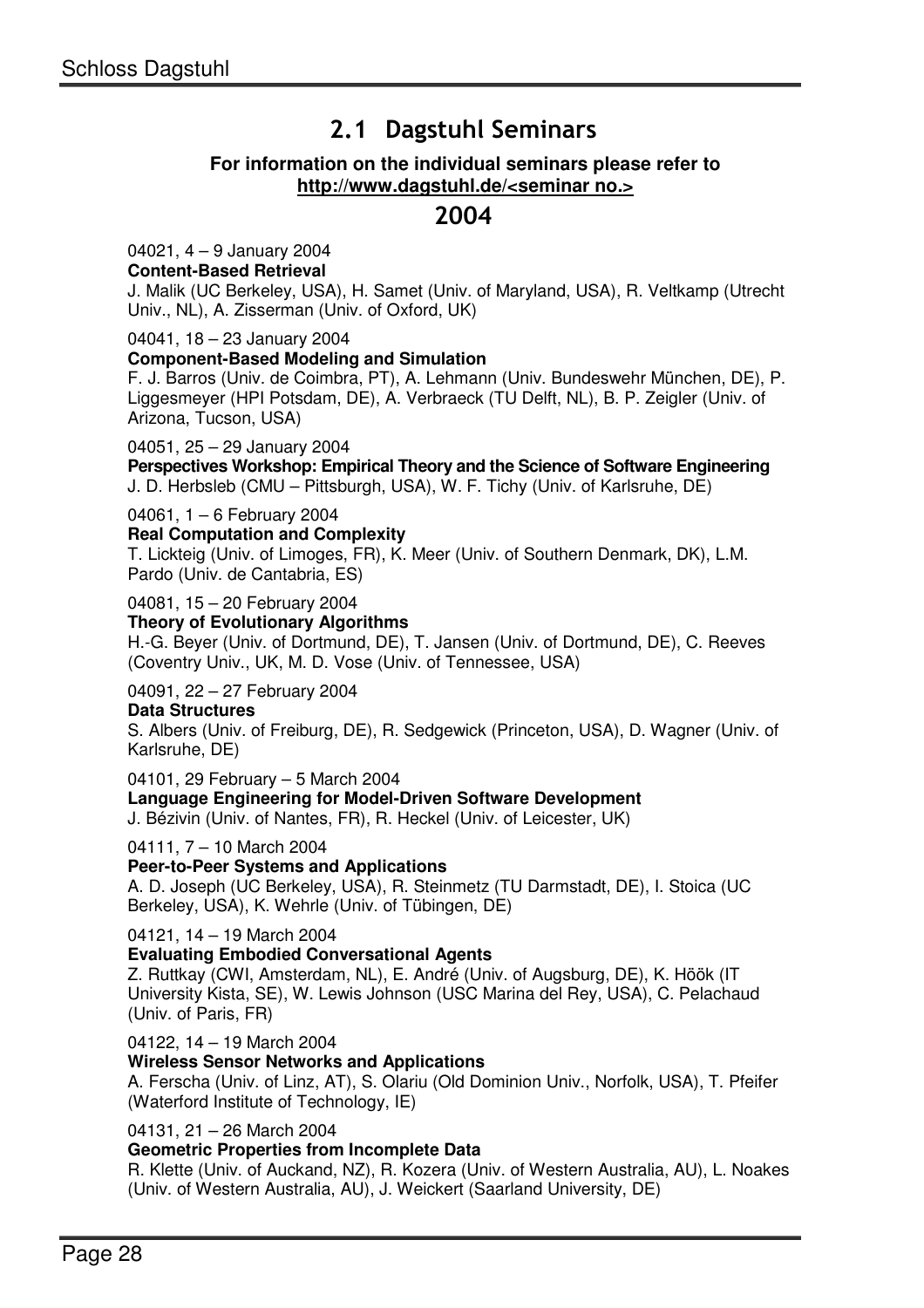### 04141, 28 March – 2 April 2004

**Complexity of Boolean Functions** 

J. Hastad (Stockholm, SE), M. Krause (Univ. of Mannheim, DE), P. Pudlak (Academy of Sciences of the Czech Republic, CZ), I. Wegener (Univ. of Dortmund, DE)

#### 04161, 12 – 16 April 2004 **Detecting Local Patterns**

J.-F. Boulicaut (INSA Lyon, FR), K. Morik (Univ. of Dortmund, DE), A. Siebes (Utrecht University, NL)

04171, 18 – 23 April 2004

#### **Logic Based Information Agents**

J. Dix (Univ. of Manchester, UK), Th. Eiter (TU Of Vienna, AT), E. Franconi (FU Bolzano, IT)

04172, 18 – 23 April 2004 **Perspectives Workshop: Visualization and Image Processing of Tensor Fields**  J. Weickert (Saarland Univ., DE), H. Hagen (TU of Kaiserslautern, DE)

04181, 25 – 30 April 2004

#### **Atomicity in System Design and Execution**

C. Jones (Univ. of Newcastle, UK), D. Lomet (Microsoft Research, USA), A. Romanovsky (Univ. of Newcastle, UK), G. Weikum (MPI Saarbrücken, DE)

04201, 11 – 14 May 2004

**Content Distribution Infrastructures** 

C. Griwodz (Univ. of Oslo, NO), T. Plagemann (Univ. of Oslo, NO), R. Steinmetz (TU of Darmstadt, DE)

04202, 9 – 13 May 2004

**Perspectives Workshop: Quantum Computing** 

T. Beth (Univ. of Karlsruhe, DE)

04211, 16 – 21 May 2004

**Algorithms and Number Theory** 

J. Buhler (Reed College, USA), J. Cremona (Univ. of Nottingham, UK), M.E. Pohst (TU of Berlin, DE)

04221, 23 – 28 May 2004

#### **Robust and Approximative Algorithms on Particular Graph Classes**

A. Brandstädt (Univ. of Rostock, DE), D. Corneil (Univ. of Toronto, CA), K. Jansen (Univ. of Kiel, DE), J. Spinrad (Vanderbilt Univ., Nashville TN, USA)

04231, 31 May – 4 June 2004

**Scheduling in Computer and Manufacturing Systems** 

J. Blazewicz (TU of Poznan, PL), K. Ecker (TU of Clausthal, DE), E. Pesch (Univ. of Siegen, DE), D. Trystram (IMAG, Grenoble, FR)

04241, 6 – 11 June 2004

#### **Graph Transformations and Process Algebras for Modeling Distributed and Mobile Systems**

B. König (Univ. of Stuttgart, DE), U. Montanari (Univ. di Pisa, IT), P. Gardner (Imperial College London, UK)

04251, 13 – 18 June 2004

**Imaging Beyond the Pin-hole Camera. 12th Seminar on Theoretical Foundations of Computer Vision** 

K. Daniilidis (Univ. of Pennsylvania, USA), R. Klette (Univ. of Auckland, NZ), A. Leonardis (Univ. of Ljubljana, SI)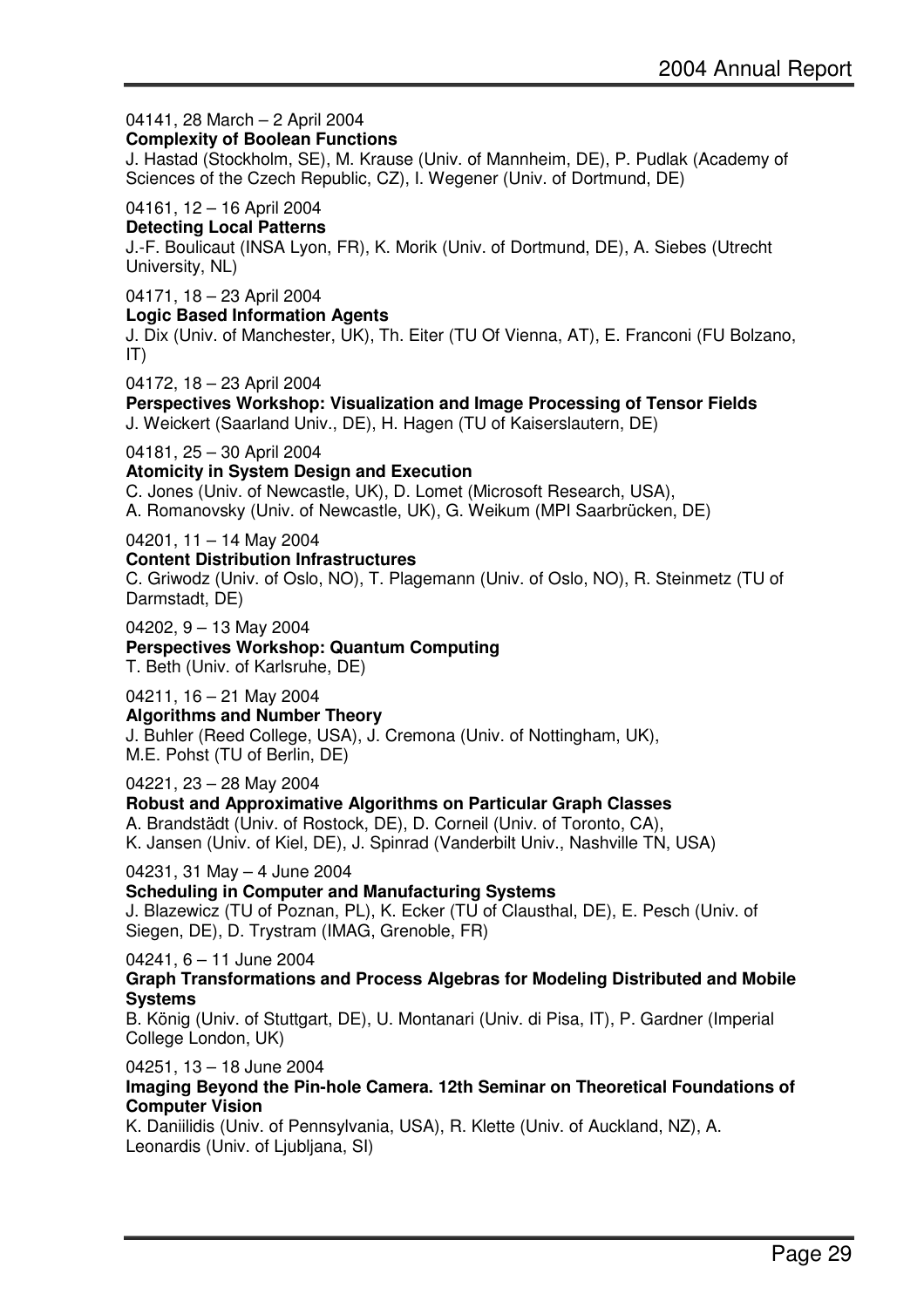#### 04261, 20 – 25 June 2004

#### **Algorithmic Methods for Railway Optimization**

 L. Kroon (NS Reizigers & Univ. Rotterdam, NL), D. Wagner (Univ. of Karlsruhe, DE), F. Wagner (Deutsche Bahn & FU of Berlin, DE), C. Zaroliagis (CTI & Univ. of Patras, GR)

#### 04271, 27 June – 2 July 2004

#### **Preferences: Specification, Inference, Applications**

G. Bosi (Univ. of Trieste, IT), R. Brafman (Ben-Gurion Univ., IL), J. Chomicki (Univ. of NY at Buffalo, USA), W. Kiessling (Univ. of Augsburg, DE)

#### 04281, 4 – 9 July 2004

**Integrative Bioinformatics — Aspects of the Virtual Cell** 

J. Collado-Vides (UNAM Mexico, MX), R. Hofestädt (Univ. of Bielefeld, DE), C. Sensen (Univ. of Calgary, CA)

04292, 11 – 16 July 2004

#### **Perspectives Workshop: Data Mining: The Next Generation**

R. Agrawal (IBM Almaden Center, USA), J. C. Freytag (HU Berlin, DE), R. Ramakrishnan (Univ. of Wisconsin, Madison, WI USA)

04301, 18 – 23 July 2004

#### **Cache-Oblivious and Cache-Aware Algorithms**

L. Arge (Duke Univ., Durham, USA), M. A. Bender (SUNY Stony Brook, USA), E. D. Demaine (MIT Cambridge, USA), Ch. E. Leiserson (MIT Cambridge, USA), K. Mehlhorn (MPI Saarbrücken, DE)

04321, 1 – 6 August 2004

#### **Perspectives Workshop: Data Warehousing at the Crossroads**

J. Hammer (Univ. of Florida, USA), M. Schneider (Univ. of Florida, USA),

T. Sellis (National Technical Univ. of Athens, GR)

#### 04351, 22 – 27 August 2004

**Spatial Representation: Discrete vs. Continuous Computational Models** 

R. Kopperman (City University of New York, USA), M. B. Smyth (Imperial College London, UK), D. Spreen (Univ. of Cape Town, ZA), J. Webster (Imperial College London, UK)

04371, 5 – 10 September 2004

#### **Perspectives of Model-Based Testing**

E. Brinksma (Univ. of Twente, NL), W. Grieskamp (Microsoft Research, Redmond, WA, USA), J. Tretmans (Univ. of Nijmwegen, NL), E. Weyuker (AT&T Labs, USA)

#### 04371, 6 – 11 September 2004

#### **Perspectives of Model-Based Testing**

E. Brinksma (Univ. of Twente, NL), W. Grieskamp (Microsoft Research, Redmond, WA, USA), J. Tretmans (Univ. of Nijmwegen, NL), E. Weyuker (AT&T Labs, USA)

04381, 12 – 17 September 2004

#### **Dependently Typed Programming**

T. Altenkirch (Univ. of Nottingham, UK), M. Hofmann (LMU of Munich, DE), J. Hughes (Chalmers TU, Göteborg, SE)

04391, 19 – 24 September 2004

#### **Semantic Interoperability and Integration**

Y. Kalfoglou (Univ. of Southampton, UK), M. Schorlemmer (Int. Univ. of Barcelona, ES), A. Sheth (Univ. of Georgia, Athens, USA), S. Staab (Univ. of Karlsruhe, DE), M. Uschold (Boeing, Seattle, WA, USA)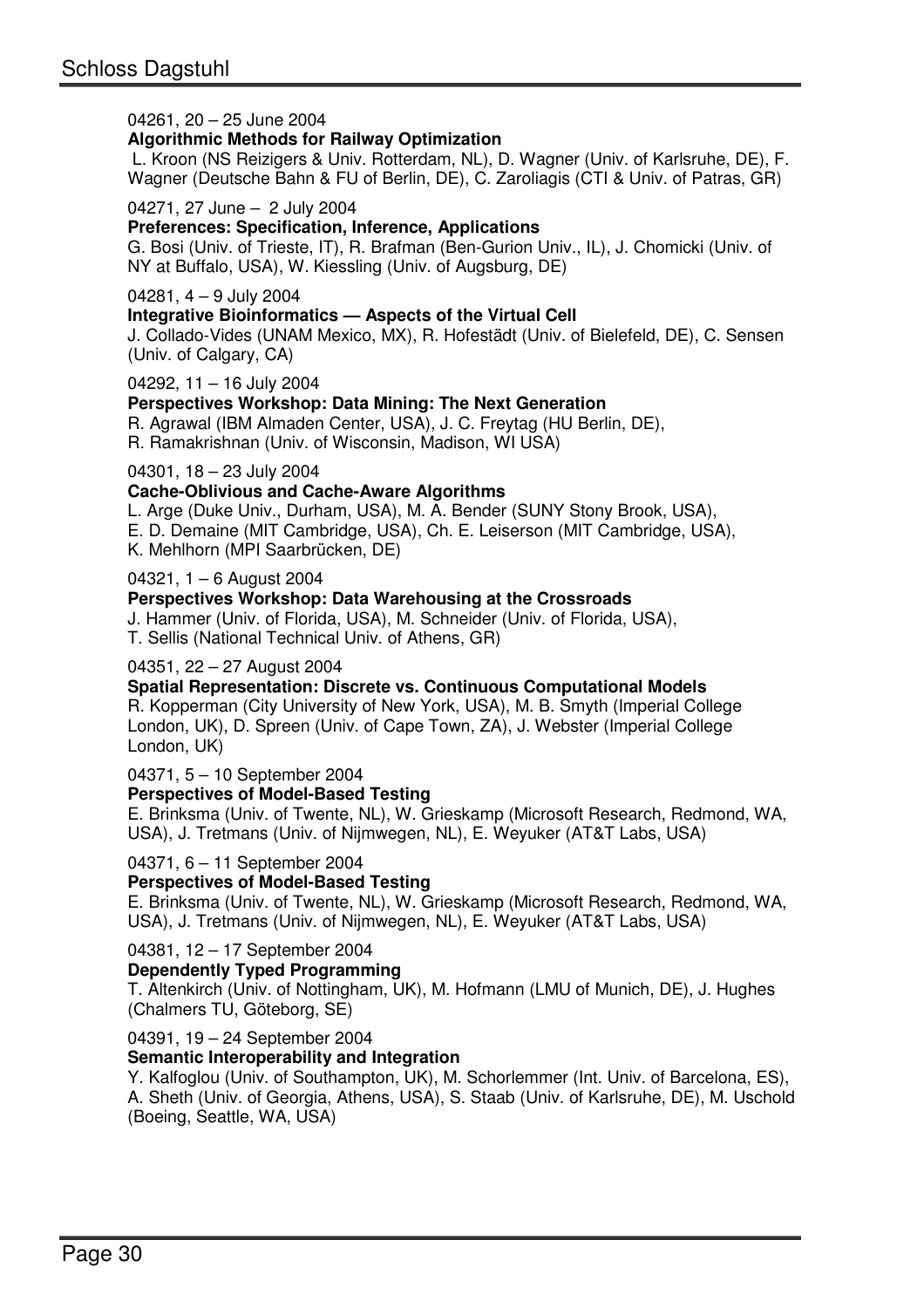#### 04401, 26 September – 1 October 2004

#### **Algorithms and Complexity for Continuous Problems**

T. Müller-Gronbach (Univ. of Magdeburg, DE), E. Novak (Univ. of Jena, DE), K. Petras (TU of Braunschweig, DE), J. F. Traub (Columbia Univ., USA)

#### 04411, 3 – 6 October 2004

#### **Service Management and Self-Organization in IP-based Networks**

M. Bossardt, (ETH Zurich, CH), G. Carle (Univ. of Tübingen, DE), D. Hutchison (Lancaster Univ., UK), H. de Meer (Univ. of Passau, DE), B. Plattner (ETH Zurich, CH)

#### 04421, 10 – 15 October 2004

#### **Algebraic Methods in Computational Complexity**

H. Buhrman (CWI, Amsterdam, NL), L. Fortnow (NEC, Princeton, NJ, USA), T. Thierauf (FH Aalen, DE)

04431, 17 – 22 October 2004

**Cognitive Networks and Radios** 

J. Mitola (KTH, Kista, SE), P. Mähönen (RWTH Aachen, DE), J. Pereira (European Commission, Brussels, BE)

#### 04441, 24 – 29 October 2004

#### **Mobile Information Management**

M. Dunham (SMU, Dallas, USA), B. König-Ries (Univ. of Karlsruhe, DE), E. Pitoura (Univ. of Ioannina, GR), P. Reiher (Univ. of California at Los Angeles, USA), C. Türker (ETH Zurich, CH)

04451, 1 – 5 November 2004

#### **Future Generation Grids — FGG 2004**

M. Cosnard (INRIA Sophia Antipolis, FR), V. Getov (Univ. of Westminster, UK), D. Laforenza (CNR, Pisa, IT), A. Reinefeld (K. Zuse Zentrum Berlin, DE)

#### 04461, 7 – 12 November 2004

#### **Practical Approaches to Multi-Objective Optimization**

J. Branke (Univ. Karlsruhe, DE), D. Kalyanmoy (Indian Inst. of Technology, Kanpur, IN), K. Miettinen (Helsinki School of Economics, FI), R. E. Steuer (Univ. of Georgia, USA)

#### 04491, 28 November – 3 December 2004

#### **Synchronous Programming — SYNCHRON'04**

S. A. Edwards (Columbia University, USA), N. Halbwachs (VERIMAG – IMAG, FR), R. v. Hanxleden (Univ. of Kiel, DE), T. Stauner (BMW Car IT, DE)

04511, 12 – 17 December 2004

#### **Architecting Systems with Trustworthy Components**

R. Reussner (Univ. of Oldenburg, DE), J. Stafford (Tufts Univ., Medford, MA, USA), C. Szyperski (Microsoft Research, Redmond, WA, USA)

## 2005

#### 05011, 3 – 7 January 2005

#### **Computing and Markets**

D. Lehmann (Univ. of Jerusalem, IL), R. Müller (Maastricht Univ., NL), T. Sandholm (CMU, Pittsburgh, PA, USA)

#### 05021, 9 – 14 January 2005

#### **Mathematics, Algorithms, Proofs**

T. Coquand (Chalmers, Göteborg, SE), H. Lombardi (Université de Franche-Comté, FR), M.-F. Roy (Université de Rennes, FR)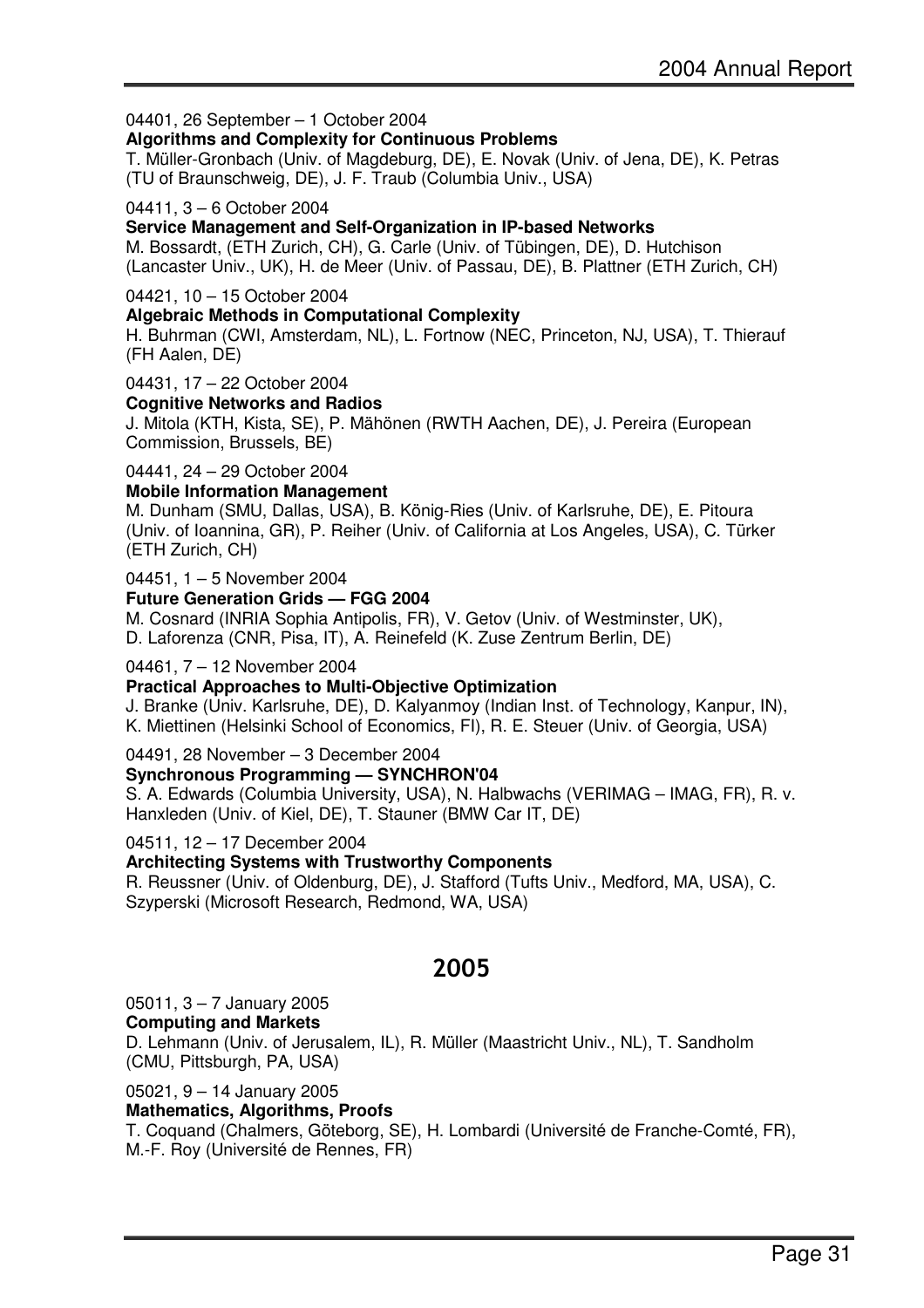#### 05031, 16 – 21 January 2005

#### **Algorithms for Optimization with Incomplete Information**

S. Albers (Univ. of Freiburg, DE), R. H. Möhring (TU of Berlin, DE), G. Ch. Pflug (Univ. of Vienna, AT), R. Schultz (Univ. of Duisburg-Essen, DE)

#### 05051, 30 January – 4 February 2005

#### **Probabilistic, Logical and Relational Learning — Towards a Synthesis**

L. De Raedt (Univ. of Freiburg, DE), T. Dietterich (Oregon State Univ., USA), L. Getoor (Univ. of Maryland, USA), S. H. Muggleton (Imperial College London, UK)

05061, 6 – 11 February 2005

#### **Foundations of Semistructured Data**

F. Neven (Univ. of Limburg, BE), T. Schwentick (Univ. of Marburg, DE), D. Suciu (Univ. of Washington, USA)

#### 05071, 13 – 18 February 2005

#### **Machine Learning for the Semantic Web**

F. Ciravegna (Univ. of Sheffield, UK), A. Doan (Univ. of Illinois, Urbana-Champaign, IL, USA), C. Knoblock (USC/ISI, Marina del Rey, CA, USA), N. Kushmerick (Univ. College Dublin, IR), S. Staab (Univ. of Karlsruhe, DE)

05081, 20 – 25 February 2005

#### **Foundations of Global Computing**

J. Luiz Fiadeiro (Univ. of Leicester, UK), U. Montanari (Univ. di Pisa, IT), M. Wirsing (Univ. of Munich, DE)

05091, 1 – 4 March 2005

#### **Multimedia Research — Where Do We Need to Go Tomorrow**

S. Boll (Univ. of Oldenburg, DE), T.-S. Chua (National University of Singapore, SG), N. Dimitrova (Philips Labs., Briarcliff Manor, NY, USA), R. Jain (Georgia Institute of Technology, USA)

#### 05101, 6 – 11 March 2005

#### **Scheduling for Parallel Architectures: Theory, Applications, Challenges**

E. Altman (IBM TJ Watson Research Center, USA), J. Dehnert (Transmeta, Santa Clara, CA, USA), C. W. Kessler (Linköping Univ., SE), J. Knoop (TU of Vienna, AT)

05111, 13 – 18 March 2005

#### **Computational Geometry**

H. Alt (FU of Berlin, DE), F. Aurenhammer (TU Graz, AT), D. Halperin (Tel Aviv Univ., IL)

05141, 3 – 8 April 2005

#### **Power-aware Computing Systems**

L. Benini (Università di Bologna, IT), U. Kremer (Rutgers Univ., Piscataway, NJ, USA), C. Probst (Univ. of California at Irvine, USA), P. Schelkens (Brussels, BE)

05142, 3 – 6 April 2005

#### **Disruption-Tolerant Networking**

M. Brunner (NEC Europe, Heidelberg, DE),L. Eggert (NEC Europe, Heidelberg, DE), K. Fall (Intel Berkeley Labs, USA), J. Ott (Univ. of Bremen, DE), L. Wolf (TU of Braunschweig, DE)

05151, 10 – 15 April 2005

#### **Annotating, Extracting and Reasoning about Time and Events**

G. Katz (Univ. of Osnabrück, DE), J. Pustejovsky (Brandeis Univ., Waltham, MA, USA), F. Schilder (Univ. of Hamburg, DE)

05161, 17 – 22 April 2005

#### **Transformation Techniques in Software Engineering**

J. Cordy (Queens Univ., CA), R. Lämmel (Microsoft Reseach, Redmond, USA), A. Winter (Univ. of Koblenz-Landau, DE)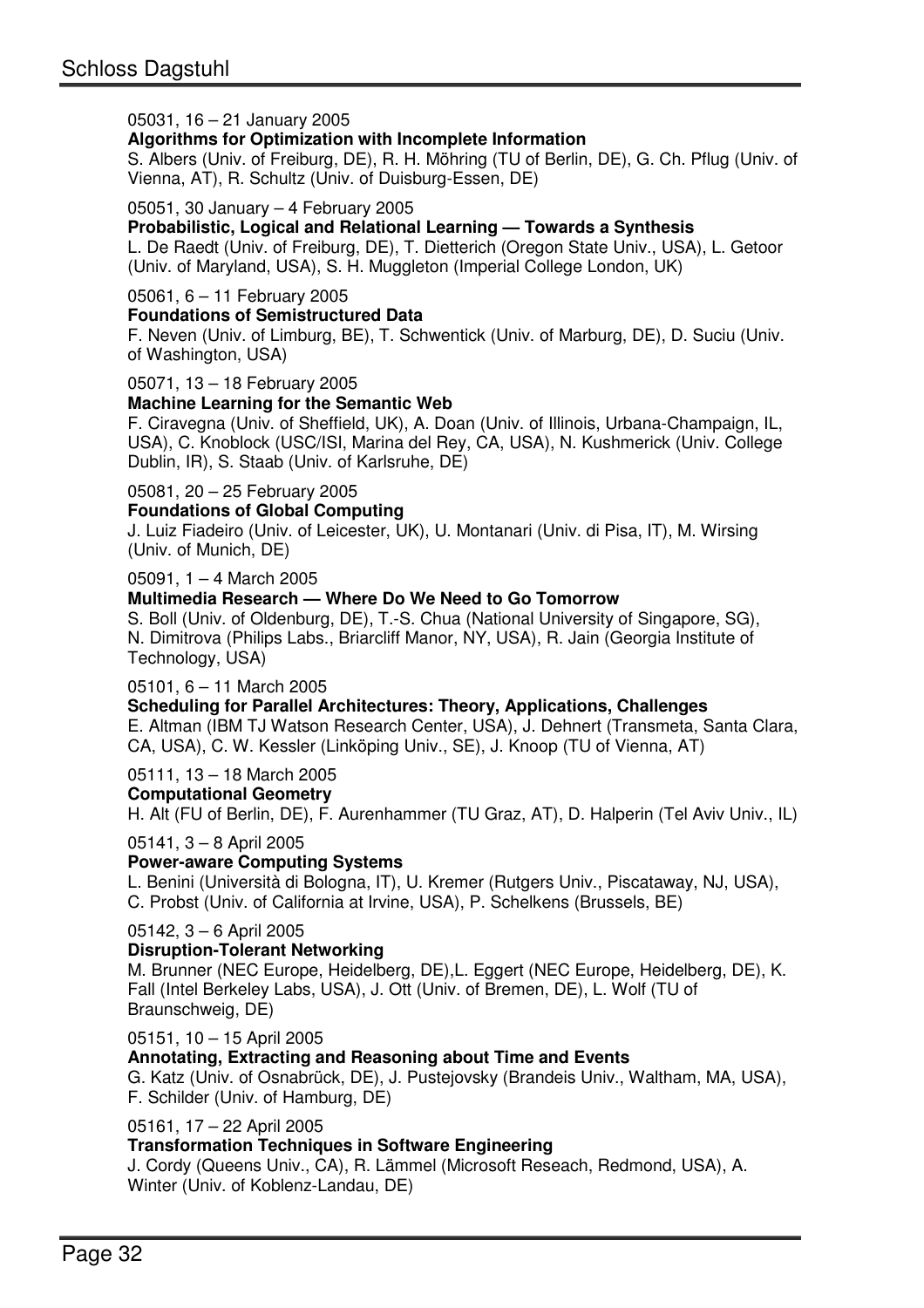#### 05171, 24 – 29 April 2005

**Nonmonotonic Reasoning, Answer Set Programming and Constraints** 

G. Brewka (Univ. of Leipzig, DE), I. Niemelä (Helsinki Univ. of Technology, FI), T. Schaub (Univ. of Potsdam, DE), M. Truszczynski (Univ. of Kentucky, USA)

#### 05181, 1 – 4 May 2005

**Mobile Computing and Ambient Intelligence: The Challenge of Multimedia** 

N. Davies (Lancaster University, UK), T. Kirste (FhG IGD, Darmstadt, DE), H. Schumann (Univ. of Rostock, DE)

05191, 8 – 13 May 2005

#### **Graph Drawing**

M. Jünger (Univ. of Cologne, DE), S. Kobourov (Univ. of Arizona, USA), P. Mutzel (Univ. of Dortmund, DE)

05201, 15 – 20 May 2005

**Design and Analysis of Randomized and Approximation Algorithms** 

M. Dyer (Univ. of Leeds, UK), M. Jerrum (Univ. of Edinburgh, UK), M. Karpinski (Univ. of Bonn, DE)

05221, 29 May – 3 June 2005

#### **Geometric Modeling**

G. Brunnett (TU of Chemnitz, DE), G. Farin (ASU, Tempe, USA), R. Goldman (Rice University, USA), S. Hahmann (LMC-IMAG, Grenoble, FR)

05231, 5 – 10 June 2005

#### **Scientific Visualization: Challenges for the Future**

T. Ertl (Univ. of Stuttgart, DE), E. Gröller (TU of Vienna, AT), K. Joy (Univ. of California at Davis, USA), G. Nielson (ASU, Tempe, USA)

05241, 12 – 17 June 2005

#### **Synthesis and Planning**

H. Kautz (Univ. of Washington, USA), W. Thomas (RWTH Aachen, DE), M. Y. Vardi (Rice University, USA)

05251, 19 – 24 June 2005

#### **Types for Tools: Applications of Type Theoretic Techniques**

F. Henglein (DIKU Copenhagen, DK), M. Odersky (EPFL, Lausanne, CH), F. Tip (IBM TJ Watson Research Center, USA), J. Vitek (Purdue University, USA)

05261, 26 June 2005 – 1 July 2005

**Multi-Version Program Analysis** 

T. Ball (Microsoft Research, Redmond, WA, USA), S. Diehl (Saarland Univ., DE), D. Notkin (Univ. of Washington, USA), A. Zeller (Saarland Univ., DE)

05271, 3 – 8 July 2005

#### **Semantic Grid: The Convergence of Technologies**

C. Goble (Manchester Univ., UK), C. Kesselman (Univ. of Southern California, USA), Y. Sure (Univ. of Karlsruhe, DE)

## 05281, 10 – 15 July 2005

**Simulation & Scheduling** 

J. Fowler (ASU, Tempe, AZ, USA), B. Nelson (NW University, Evanston, IL, USA), M. Pinedo (New York University, USA), O. Rose (TU of Dresden, DE)

05291, 17 – 22 July 2005

#### **Sublinear Algorithms**

 A. Czumaj (New Jersey Inst. of Technology, USA), M. Muthukrishnan (AT&T Research, USA), R. Rubinfeld (MIT, Cambridge, MA, USA), C. Sohler (Univ. of Paderborn, DE)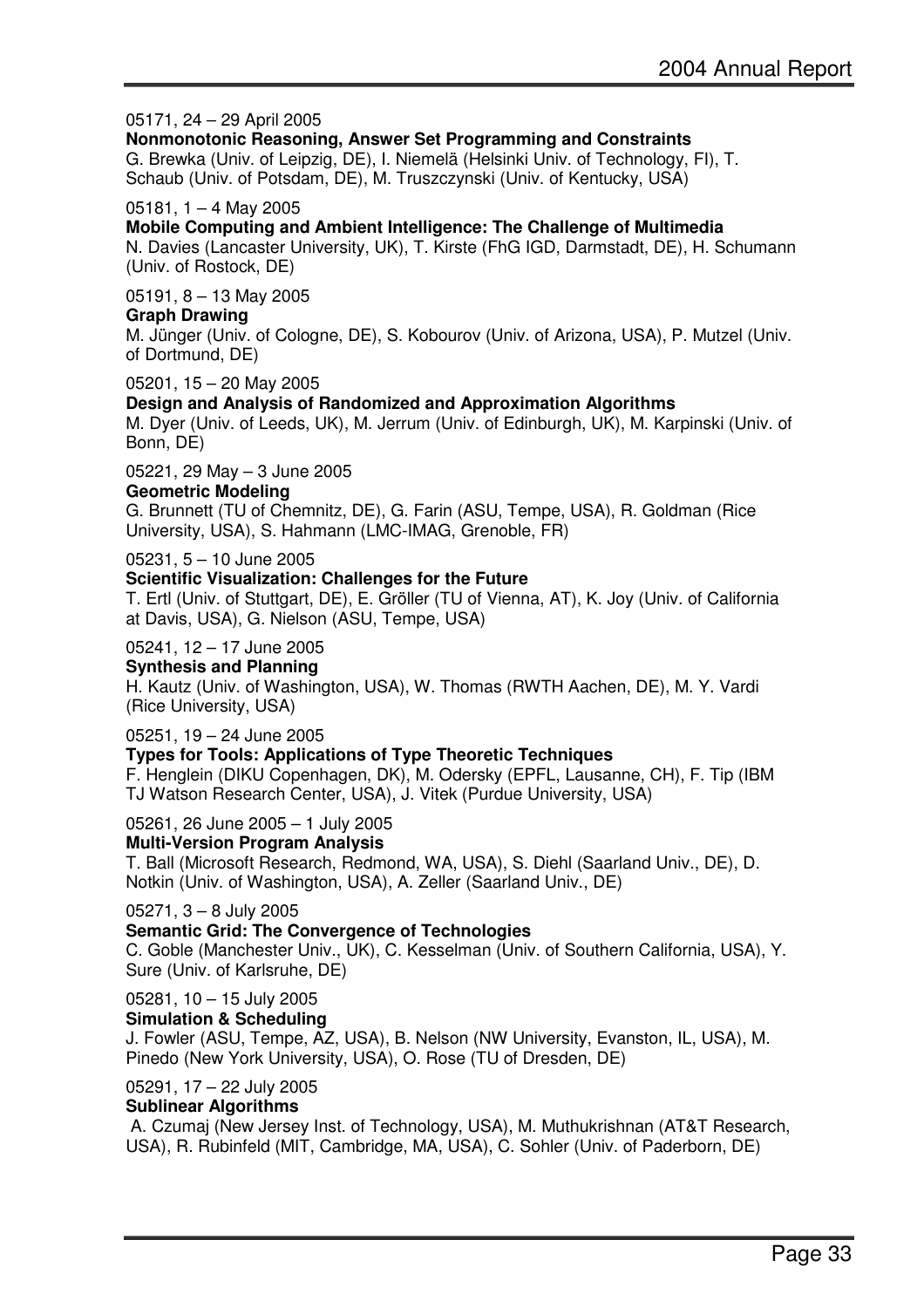#### 05301, 24 – 29 July 2005

#### **Exact Algorithms and Fixed-Parameter Tractability**

R. Downey (Univ. of Wellington, NZ), M. Grohe (HU Berlin, DE), M. Hallett (McGill Univ., CA), G. Woeginger (Univ. of Twente, NL)

#### 05311, 31 July – 5 August 2005 **Verifying Optimizing Compilers**

J. Knoop (TU of Vienna, AT), G. Necula (Univ. of California at Berkeley, USA), W. Zimmermann (Univ. of Halle-Wittenberg, DE), L. Zuck (Courant Institute, New York Univ., USA),

#### 05321, 7 – 12 August 2005

**Belief Change in Rational Agents:** 

J. Delgrande (Simon Fraser Univ., CA), J. Lang (IRIT, Toulouse, FR), H. Rott (Univ. of Regensburg, DE), J.-M. Tallon (Univ. of Paris I, FR)

05361, 4 – 9 September 2005

#### **Algorithmic Aspects of Large and Complex Networks**

St. Leonardi (Univ. di Roma "La Sapienza", IT), F. Meyer auf der Heide (Univ. of Paderborn, DE), D. Wagner (Univ. of Karlsruhe, DE)

05371, 11 – 16 September 2005

#### **Principles and Practices of Semantic Web Reasoning**

F. Bry (Univ. of Munich, DE), F. Fages (INRIA Rocquencourt, FR), M. Marchiori (MIT, Cambridge, MA, USA), H.-J. Ohlbach (Univ. of Munich, DE)

05381, 18 – 23 September 2005

#### **Form and Content in Sensor Networks**

L. Guibas (Stanford Univ., USA), U. D. Hanebeck (Univ. of Karlsruhe, DE), T. C. Henderson (Univ. of Utah, USA)

#### 05382, 21 – 24 September 2005

#### **Efficient Text Entry**

K. Harbusch (Univ. of Koblenz-Landau, DE), K.-J. Raiha (Univ. of Tampere, FI), K. Tanaka-Ishii (Univ. of Tokyo, JP)

#### 05391, 25 – 30 September 2005

#### **Algebraic and Numerical Algorithms and Computer-assisted Proofs**

B. Buchberger (Univ. of Linz, AT), S. Oishi (Waseda Univ., JP), M. Plum (Univ. of Karlsruhe, DE), S. M. Rump (TU of Hamburg-Harburg, DE)

05402, 6 – 8 October 2005

#### **Challenges for Software Engineering Research**

M. Broy (TU of Munich, DE), M. Jarke (RWTH Aachen, DE), M. Nagl (RWTH Aachen, DE), H.D. Rombach (FhG IESE, Kaiserslautern, DE)

05411, 9 – 14 October 2005

#### **Anonymous Communication and its Applications**

S. Dolev (Ben Gurion Univ., IL), R. Ostrovsky (Univ. of California at Los Angeles, USA), A. Pfitzmann (TU of Dresden, DE)

05421, 16 – 21 October 2005

#### **Data Always and Everywhere — Management of Mobile, Ubiquitous, Pervasive, and Sensor Data**

G. Alonso (ETH Zurich, CH), Ch. S. Jensen (Aalborg University, DK), B. Mitschang (Univ. of Stuttgart, DE), O. Risnes (Telenor Research and Development, NO)

#### 05431, 23 – 28 October 2005

#### **Deduction and Applications**

F. Baader (TU of Dresden, DE), P. Baumgartner (MPI for Computer Science, DE), R. Nieuwenhuis (TU of Barcelona, ES), A. Voronkov (Manchester Univ., UK)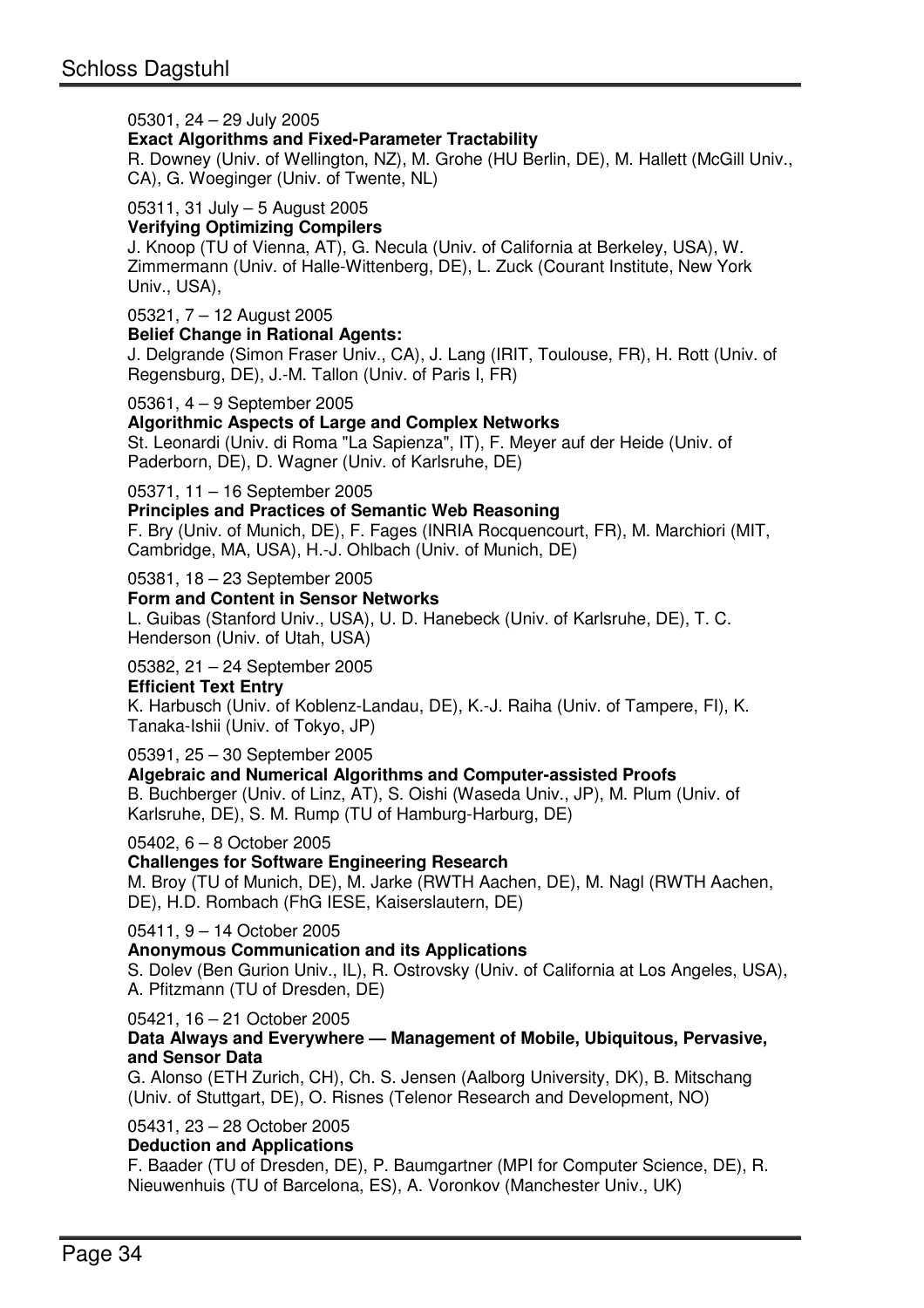#### 05441, 30 October – 4 November 2005

**Managing and Mining Genome Information: Frontiers in Bioinformatics** 

J. Blazewicz (Politechnika Poznańska, PL), J. Ch. Freytag (HU Berlin, DE), M. Vingron (MPI for Molecular Genetics, DE)

#### 05451, 6 – 11 November 2005

#### **Beyond Program Slicing**

D. Binkley (Loyola College, Baltimore, MD, USA), M. Harman (Brunel University, UK), J. Krinke (FernUniversität Hagen, DE)

05461, 13 – 18 November 2005

#### **Perspektiv-Workshop zur theoretischen Informatik**

W. Thomas (RWTH Aachen, DE), I. Wegener (Univ. of Dortmund, DE)

05462, 15 – 18 November 2005

#### **Service Oriented Computing (SOC)**

F. Casati (HP - Palo Alto, US), B. Krämer (FernUniversität Hagen, DE), M. P. Papazoglou (Tilburg University, NL), F. Cubera (IBM TJ Watson Research, US)

05471, 20 – 25 November 2005

#### **Computational Proteomics**

C. Huber (Saarland Univ., DE), O. Kohlbacher (Univ. of Tübingen, DE), K. Reinert (FU of Berlin, DE)

05491, 4 – 9 December 2005

#### **Spatial Cognition: Specialization and Integration**

A. G. Cohn (University of Leeds, UK), Ch. Freksa (Univ. of Bremen, DE), B. Nebel (Univ. of Freiburg, DE)

05501, 12 – 16 December 2005

#### **Automatic Performance Analysis**

H. M. Gerndt (TU of Munich, DE), A. Malony (Univ. of Oregon, USA), B. P. Miller (Univ. of Wisconsin, Madison, WI, USA), W. Nagel (TU of Dresden, DE)

## 2006

#### 06011, 3 – 6 January 2006

**Autonomic Networking** 

Georg Carle (Univ. of Tübingen, DE), Bernhard Plattner (ETH Zurich, CH), Mikhail Smirnov (FhG FOKUS, Berlin, DE)

06021, 8 – 13 January 2006

#### **Reliable Implementation of Real Number Algorithms: Theory and Practice**

P. Hertling (Univ. of Duisburg-Essen, DE), Ch. M. Hoffmann (Purdue Univ., USA), W. Luther (Univ. of Duisburg-Essen, DE), N. Revol (ENS, Lyon, FR)

06031, 15 – 20 January 2006

Paul Vitanyi (CWI, Amsterdam, NL)

#### **Organic Computing**

P. Hofmann (DaimlerChrysler Research, Stuttgart, DE), Ch. Müller-Schloer (Univ. of Hannover, DE), H. Schmeck (Univ. of Karlsruhe, DE), R. Würtz (Ruhr-Univ. Bochum, DE)

06051, 29 January – 3 February 2006 **Kolmogorov Complexity and Applications**  Marcus Hutter (IDSIA, Lugano-Manno, CH), Wolfgang Merkle (Univ. of Heidelberg, DE),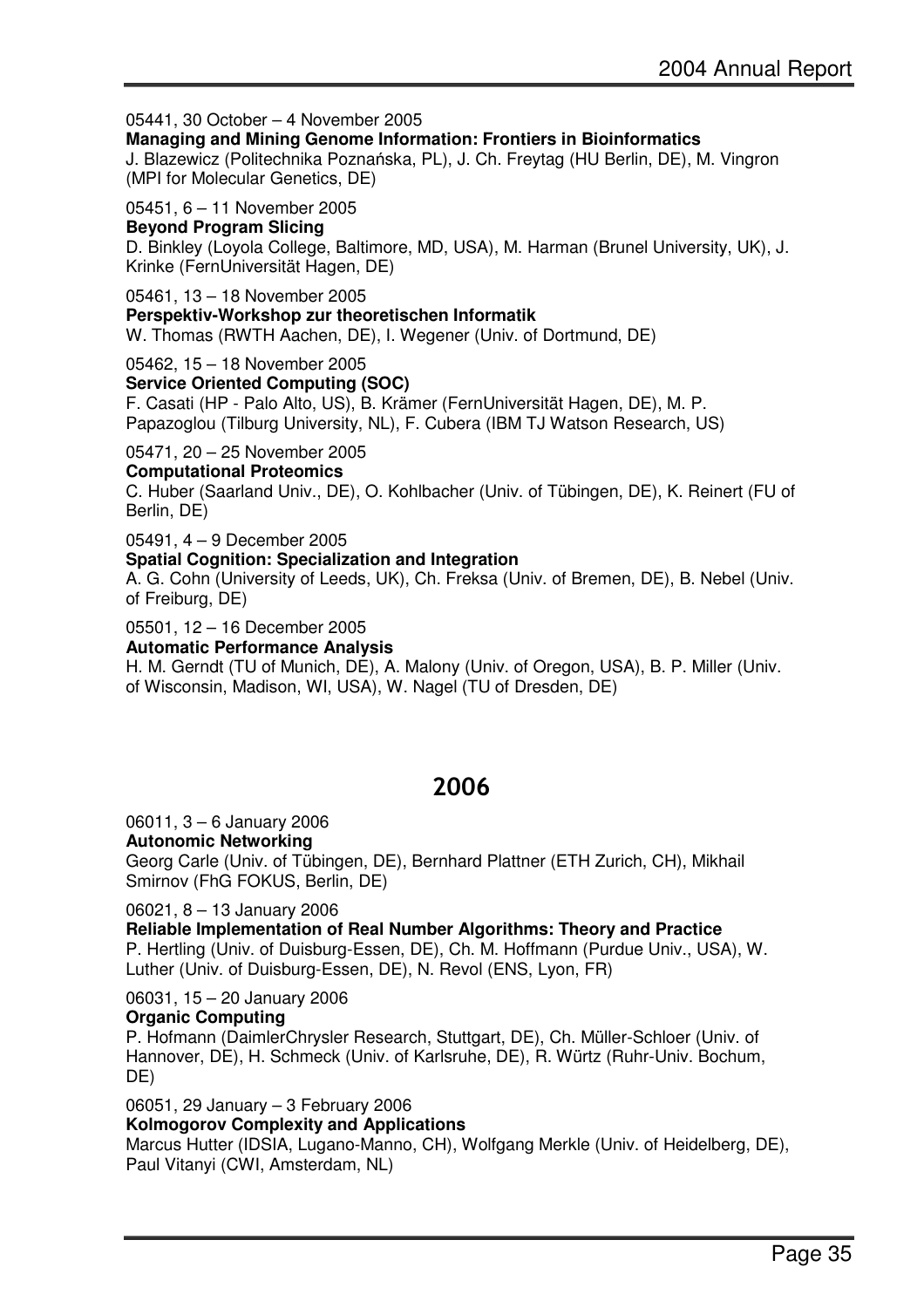#### 06061, 5 – 10 February 2006

**Theory of Evolutionary Algorithms** 

D.V. Arnold (Dalhousie Univ., CA), T. Jansen (Univ. of Dortmund, DE), J. E. Rowe (Univ. of Birmingham, UK), M.D. Vose (Univ. of Tennessee, USA)

#### 06071, 12 – 17 February 2006

#### **Architectures and Algorithms for Petascale Computing**

U. Rüde (Univ. of Erlangen-Nürnberg, DE), H. D. Simon (Lawrence Berkeley Nat. Lab, USA), P. Sloot (University of Amsterdam, NL)

#### 06081, 19 – 24 February 2006

#### **Software Verification: Infinite-State Model Checking and Static Program Analysis**

P. A. Abdulla (University of Uppsala, SE), A. Bouajjani (LIAFA, Université Paris VII, FR), M. Müller-Olm (FernUniversität Hagen, DE)

06091, 26 February – 3 March 2006

#### **Data Structures**

L. Arge (BRICS, Aarhus, DK), R. Sedgewick (Princeton University, USA), D. Wagner (Univ. of Karlsruhe, DE)

#### 06101, 5 – 10 March 2006

#### **Spatial Data: Mining, Processing and Communicating**

J-R. Sack (Carleton Univ., Ottawa, CA), M. Sester (Univ. of Hannover, DE), M. Worboys (Univ. of Maine, USA), P. van Oosterom (TU of Delft, NL)

06111, 13 – 18 March 2006

#### **Complexity of Boolean Functions**

M. Krause (Univ. of Mannheim, DE), P. Pudlak (Czech Academy of Sciences, Prague, CZ), R. Reischuk (Univ. of Lübeck, DE), D. van Melkebeek (Univ. of Wisconsin, Madison, WI, USA)

#### 06121, 19 – 24 March 2006

#### **Atomicity: A Unifying Concept in Computer Science**

C. B. Jones (University of Newcastle, UK), D. Lomet (Microsoft Research, Redmond, WA, USA), A. Romanovsky (University of Newcastle, UK), G. Weikum (MPI for Computer Science, DE)

06131, 26 – 29 March 2006

#### **Peer-to-Peer Systems and Applications**

A. Joseph (UC Berkeley, USA), R. Steinmetz (TU of Darmstadt, DE), I. Stoica (UC at Berkeley, USA), K. Wehrle (Univ. of Tübingen, DE)

#### 06132, 28 – 31 March 2006

#### **Internet Economics**

M. Karsten (University of Waterloo, CA), L. McKnight (Syracuse University, USA), P. Reichl (Telecommunications R&D Center of Vienna, AT), B. Stiller (Univ. of Zürich, CH)

06141, 2 – 7 April 2006

#### **Dynamically Reconfigurable Architectures**

P. M. Athanas (Virginia Polytechnic Institute, US), J. Becker (Universität Karlsruhe, DE), G. Brebner (Xilinx - San José, US), J. Teich (Universität Erlangen, DE)

#### 06161, 17 – 21 April 2006

#### **Simulation and Verification of Dynamic Systems**

D. M. Nicol (Univ. of Illinois, Urbana-Champaign, IL, USA), C. Priami (Univ. of Trento, IT), H. Ruess (SRI, Menlo Park, CA; USA), A. M. Uhrmacher (Univ. of Rostock, DE)

#### 06171, 23 – 28 April 2006

#### **Content-Based Retrieval**

T. Crawford (City Univ., London, UK), R. Veltkamp (Utrecht Univ.,NL), A. Zisserman (Oxford Univ., UK)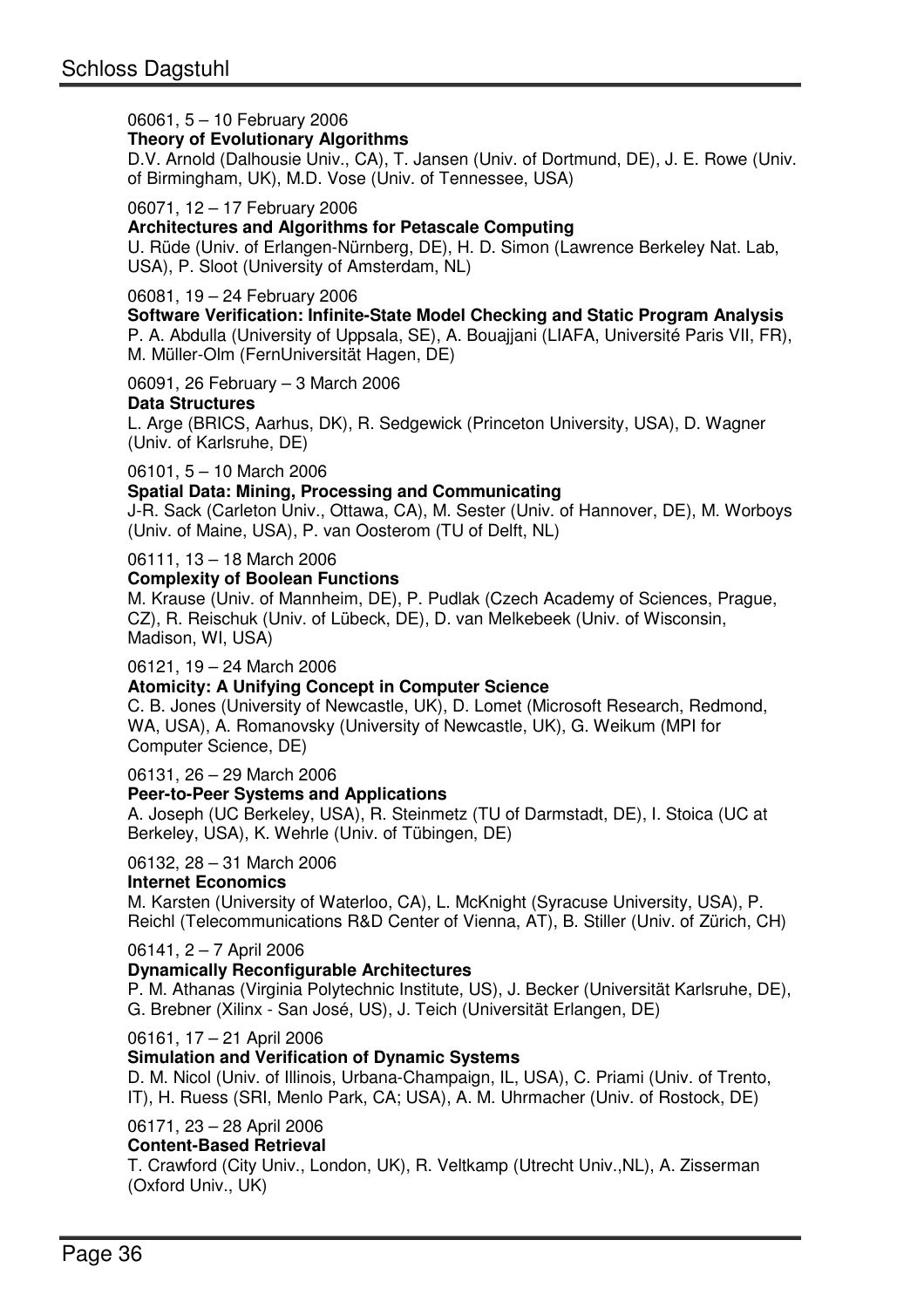#### 06172, 26 – 29 April 2006 **Directed Model Checking**

S. Edelkamp (Univ. of Dortmund, DE), S. Leue (Univ. of Konstanz, DE), A. Lluch-Lafuente (Univ. di Pisa, IT), W. Visser (NASA, USA)

#### 06181, 1 – 6 May 2006

#### **Latently-Typed Languages**

R. Johnson (Univ. of Illinois, Urbana-Champaign, IL, USA), Sh. Krishnamurthi (Brown Univ., Providence, RI, USA), Th. Kühne (TU of Darmstadt, DE), M. Sperber (DeinProgramm, Independent Software Consultant, Tübingen, DE)

#### 06191, 7 – 12 May 2006

#### **Rigorous Methods for Software Construction and Analysis**

J.-R. Abrial (ETH Zurich, CH), U. Glässer (SFU Burnaby, CN), E. Riccobene (Univ. di Catania, IT), P. H. Schmitt (Univ. of Karlsruhe, DE), R. Stärk (ETH Zurich, CH)

06201, 14 – 19 May 2006

**Combinatorial and Algorithmic Foundations of Pattern and Association Discovery** 

R. Ahlswede (Univ. of Bielefeld, DE), A. Apostolico (Univ. di Padova, IT), V. I. Levenshtein (Keldysh Institute, Moscow, RU)

06221, 28 May – 2 June 2006

#### **Computational Aesthetics in Graphics, Visualization and Imaging**

B. Gooch (NW University, Evanston, IL, USA), L. Neumann (Neumann Brothers Ltd., Budapest, HU), W. Purgathofer (TU of Vienna, AT), M. Sbert (University of Girona, ES)

06231, 6 – 10 June 2006

#### **Towards Affordance-Based Robot Control**

P. Doherty (Linköping University, SE), G. Dorffner (ÖSGK, Vienna, AT), J. Hertzberg (Univ. of Osnabrück, DE), E. Rome (Fraunhofer Inst., St. Augustin, DE)

06241, 11 – 16 June 2006

**Human Motion - Understanding, Modeling, Capture and Animation. 13th Workshop "Theoretical Foundations of Computer Vision"** 

R. Klette (Univ. of Auckland, NZ), D. Metaxas (Univ. of Pennsylvania, US), B. Rosenhahn (MPI Saarbrücken, DE)

06251, 18 – 23 June 2006

**Multi-Robot Systems: Perception, Behaviors, Learning, and Action**  H.-D. Burkhard (HU Berlin, DE), U. Schwiegelshohn (Univ. of Dortmund, DE), M. Veloso (CMU, Pittsburgh, USA)

06261, 25 – 30 June 2006

#### **Foundations and Practice of Programming Multi-Agent Systems**

M. Dastani (Utrecht University, NL), J.-J. Meyer (Utrecht University, NL), R. Bordini (Univ. of Durham, UK)

06262, 25 – 30 June 2006

#### **Empirical Software Engineering**

V. Basili (Univ. of Maryland, USA), H.D. Rombach (FhG IESE, Kaiserslautern, DE), K. Schneider (Univ. of Hannover, DE)

06271, 2 – 7 July 2006

**Challenges in Symbolic Computation Software** 

W. Decker (Saarland Univ., DE), M. Dewar (NAG Ltd., Oxford, UK), E. Kaltofen (North Carolina State Univ., USA), S. Watt (University of Western Ontario, CA)

06281, 9 – 14 July 2006

**The Challenge of Software Verification** 

M. Broy (TU of Munich, DE), P. Cousot (ENS, Paris, FR), P. O'Hearn (Queen Mary College, London, UK)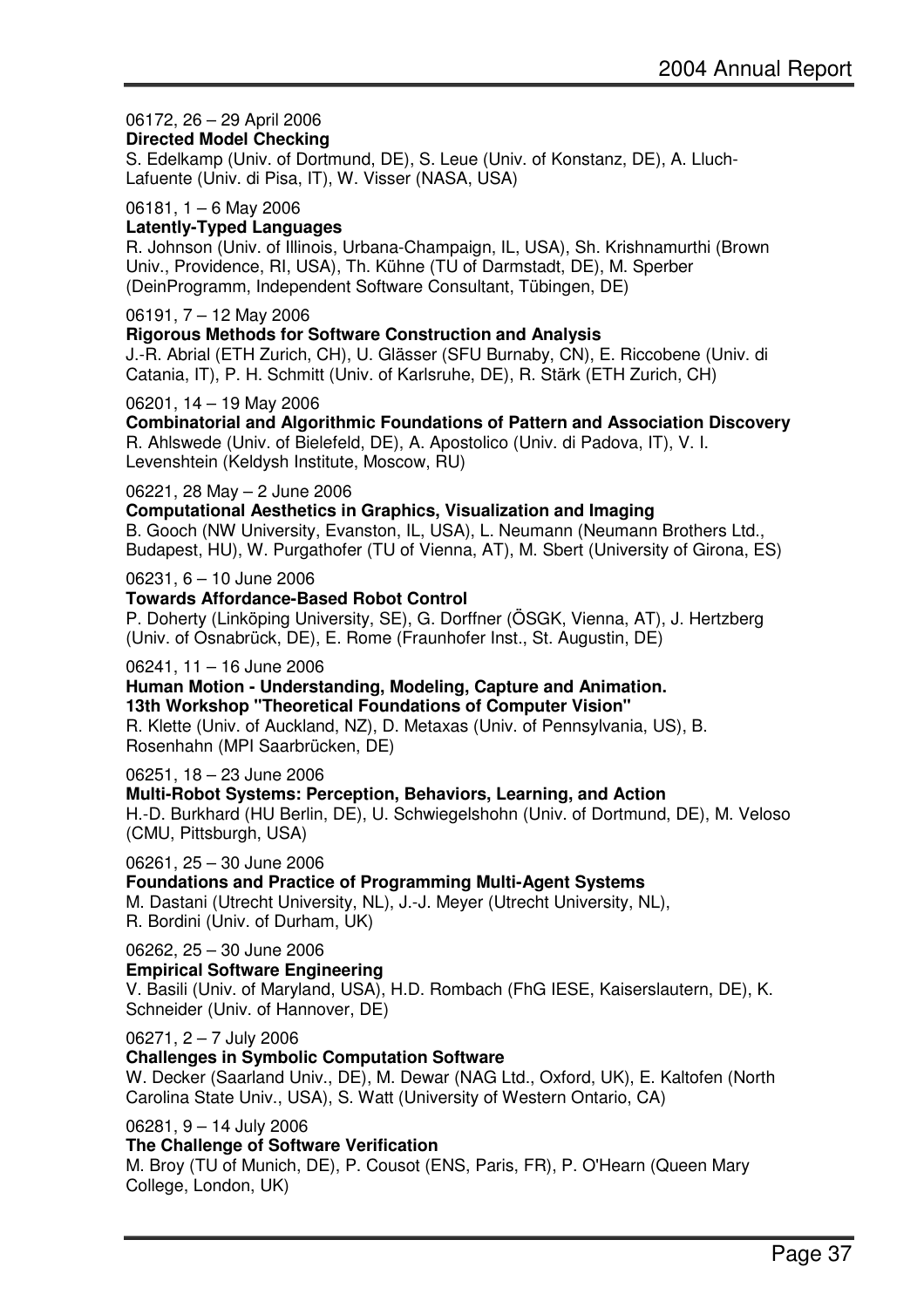#### 06291, 16 – 21 July 2006

#### **The Role of Business Processes in Service Oriented Architectures**

F. Leymann (Univ. of Stuttgart, DE), W. Reisig (HU Berlin, DE), S. R. Thatte (Microsoft Research, Seattle, WA, USA), W. van der Aalst (TU of of Eindhoven, NL)

#### 06301, 23 – 26 July 2006

#### **Duplication, Redundancy, and Similarity in Software**

R. Koschke (Univ. of Bremen, DE), A. Lakhotia (Univ. of Louisiana, Lafayette, LA, USA), E. Merlo (Ècole Polytechnique de Montréal, CA), A. Walenstein (Univ. of Louisiana, Lafayette, LA, USA)

#### 06302, 26 – 29 July 2006

#### **Aspects For Legacy Applications**

S. Clarke (Trinity College, Dublin, IE), L. Moonen (CWI, Amsterdam, NL), G. Ramalingam (IBM TJ Watson Research Center, USA)

06311, 30 July – 4 August 2006

#### **Sensor Data and Information Fusion in Computer Vision and Medicine**

J. Denzler (Univ. of Jena, DE), J. Hornegger (Univ. of Erlangen, DE), J. Kittler (Univ. of Surrey, UK), C. R. Maurer JR. (Stanford Univ., USA)

06341, 20 – 25 August 2006

#### **Computational Structures for Modelling Space, Time and Causality**

R. Kopperman (City University of New York, USA), P. Panangaden (McGill University, Montreal, CA), M. B. Smyth (Imperial College London, UK), D. Spreen (University of Cape Town, ZA), J. Webster (Imperial College London, UK)

06351, 27 August 2006 – 1 September 2006

#### **Methods for Modelling Software Systems (MMOSS)**

D. Harel (Weizmann Inst., Rehovot, IL), P. Stevens (University of Edinburgh, UK), R. Wieringa (University of Twente, NL)

06361, 3 – 8 September 2006

#### **Computing Media and Languages for Space-Oriented Computation**

A. DeHon (CalTech, Pasadena, USA), J.-L. Giavitto (Univ. of Evry, FR), F. Gruau (Univ. of Paris Sud, FR)

06371, 10 – 15 September 2006

#### **From Security to Dependability**

Ch. Cachin (IBM Research, Zürich, CH), F. C. Freiling (RWTH Aachen, DE), J.-H. Hoepman (Radboud Univ. of Nijmegen, NL)

#### 06381, 19 – 22 September 2006

#### **Computer Science in Sport**

A. Baca (Universität Wien, AT), L. Katz (University of Calgary, CA), J. Perl (Universität Mainz, DE), O. Spaniol (RWTH Aachen, DE)

06391, 24 – 29 September 2006

#### **Algorithms and Complexity for Continuous Problems**

St. Dahlke (Univ. Marburg, DE), K. Ritter (TU Darmstadt, DE), I. H. Sloan (Univ. of New South Wales, AU), J. F. Traub (Columbia Univ., US)

#### 06401, 1 – 6 October 2006

**Complexity of Constraints** 

N. Creignou (Univ. de Marseille, FR), Ph. Kolaitis (Univ. of California, Santa Cruz, CA, USA), H. Vollmer (Univ. of Hannover, DE)

06411, 8 – 13 October 2006

#### **Specification, Verification and Test of Open Systems**

V. Goranko (Rand Afrikaans Univ. - Johannesburg, ZA), R. Grosu (SUNY at Stony Brook, US), S. Merz (INRIA Lorraine, FR), H. Schlingloff (Fraunhofer Institut - Berlin, DE)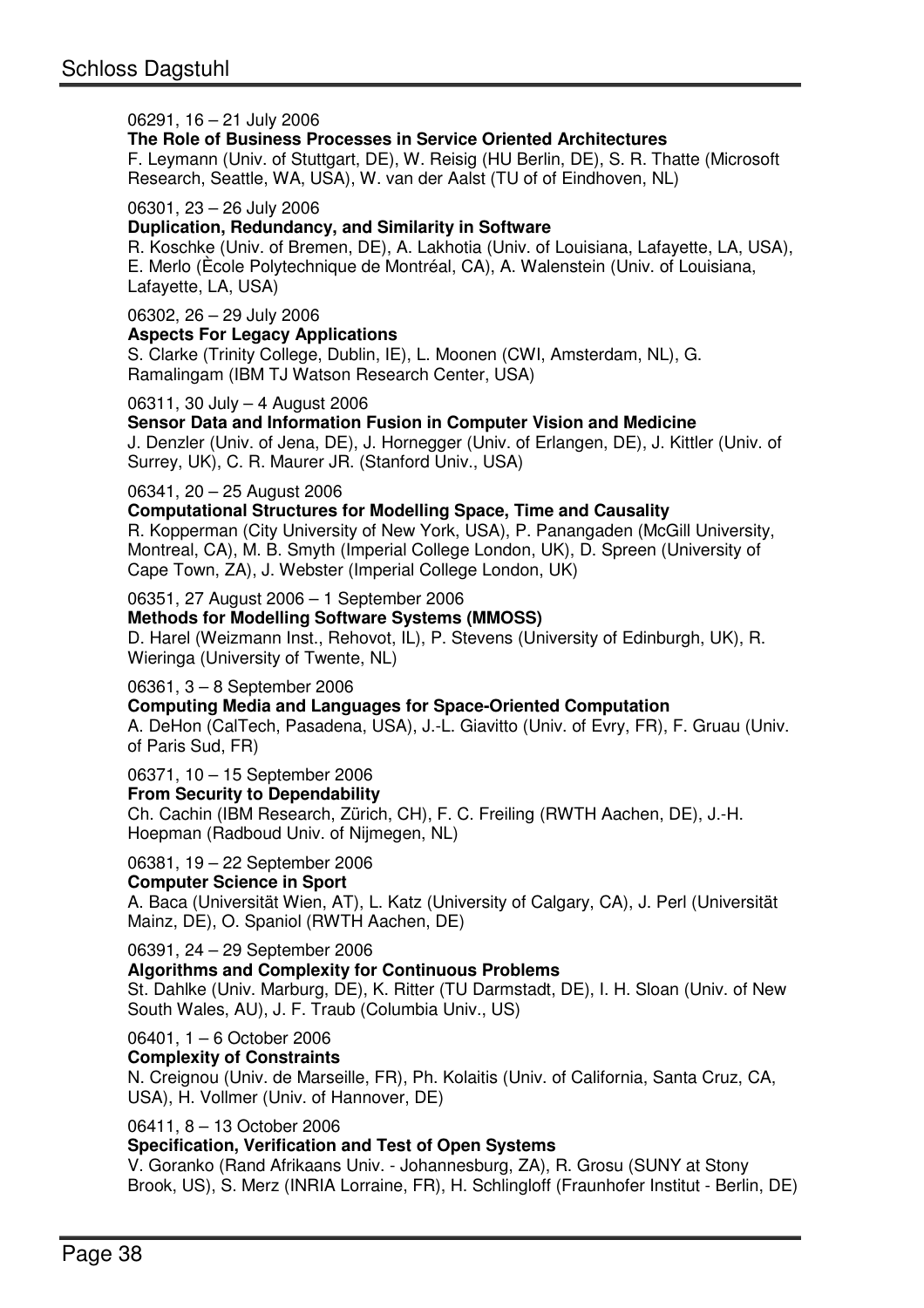#### 06421, 15 – 20 October 2006

#### **Robot Navigation**

S. Fekete (TU of Braunschweig, DE), R. Fleischer (Fudan University, Shanghai, CN), R. Klein (Univ. of Bonn, DE), A. López-Ortiz (University of Waterloo, CA)

#### 06431, 22 – 27 October 2006

#### **Scalable Data Management in Evolving Networks**

S. Böttcher (Univ. of Paderborn, DE), L. Gruenwald (University of Oklahoma, Norman, USA), P.J. Marrón (Univ. of Stuttgart, DE), E. Pitoura (University of Ioannina, GR)

#### 06441, 29 October – 1 November 2006

#### **Naming and Addressing for Next-Generation Internetworks**

B. Ahlgren (SICS - Kista, SE), L. Eggert (NEC Europe - Heidelberg, DE), A. Feldmann (TU of Munich, DE), A. Gurtov (HIIT - Helsinki, FI), T. Henderson (Boeing Phantom Works - Seattle, US)

#### 06461, 12 – 17 November 2006

#### **Negotiation and Market Engineering**

N. Jennings (Univ. of Southampton, GB), G. Kersten (Carleton University - Ottawa, CA), A. Ockenfels (Univ.of Köln, DE), C. Weinhardt (Univ. of Karlsruhe, DE)

06472, 19 – 22 November 2006

#### **XQuery Implementation Paradigms**

P. A. Boncz (CWI - Amsterdam, NL), T. Grust (TU München, DE), J. Siméon (IBM TJ Watson Research Center - Hawthorne, US), M. van Keulen (Univ. of Twente, NL)

06481, 26 November – 01 December 2006

#### **Geometric Networks and Metric Space Embeddings**

J. Gudmundsson (National ICT Australia, AU), R. Klein (Univ. Bonn, DE), G. Narasimhan (Florida Int. Univ. - Miami, US), M. Smid (Carleton Univ. - Ottawa, CA), A. Wolff (Universität Karlsruhe, DE)

#### 06491, 3 – 8 December 2006

#### **Digital Historical Corpora**

L. Burnard (Oxford Univ. Computing Services, UK), M. Dobreva (Bulgarian Academy of Sciences, BG), N. Fuhr (Univ. Duisburg-Essen, DE), A. Lüdeling (HU Berlin, DE)

#### 06501, 10 – 15 December 2006

#### **Practical Approaches to Multi-Criterion Optimization**

J. Branke (Univ. of Karlsruhe, DE), K. Deb (Indian Inst. of Technology - Kanpur, IN), K. Miettinen (Helsinki School of Economics, FI), R. Slowinski (Politechnika Poznanska, PL)

Status: August 2005. Current list: http://www.dagstuhl.de/Seminars/06/

# 2.2 Continuing Education/

## Continuing Professional Development

## 2004

04222, 25 – 28 May 2004 **Seminar of the German Computer Science Academy (DIA): Usability Engineering: Development of Usable Software** W. Dzida (FhG AIS, St. Augustin, DE), R. Freitag (FhG AIS, St. Augustin, DE), T. Geis (TÜV Secure IT GmbH, Cologne, DE), W. Redtenbacher (Redtenbacher Software, Renningen, DE)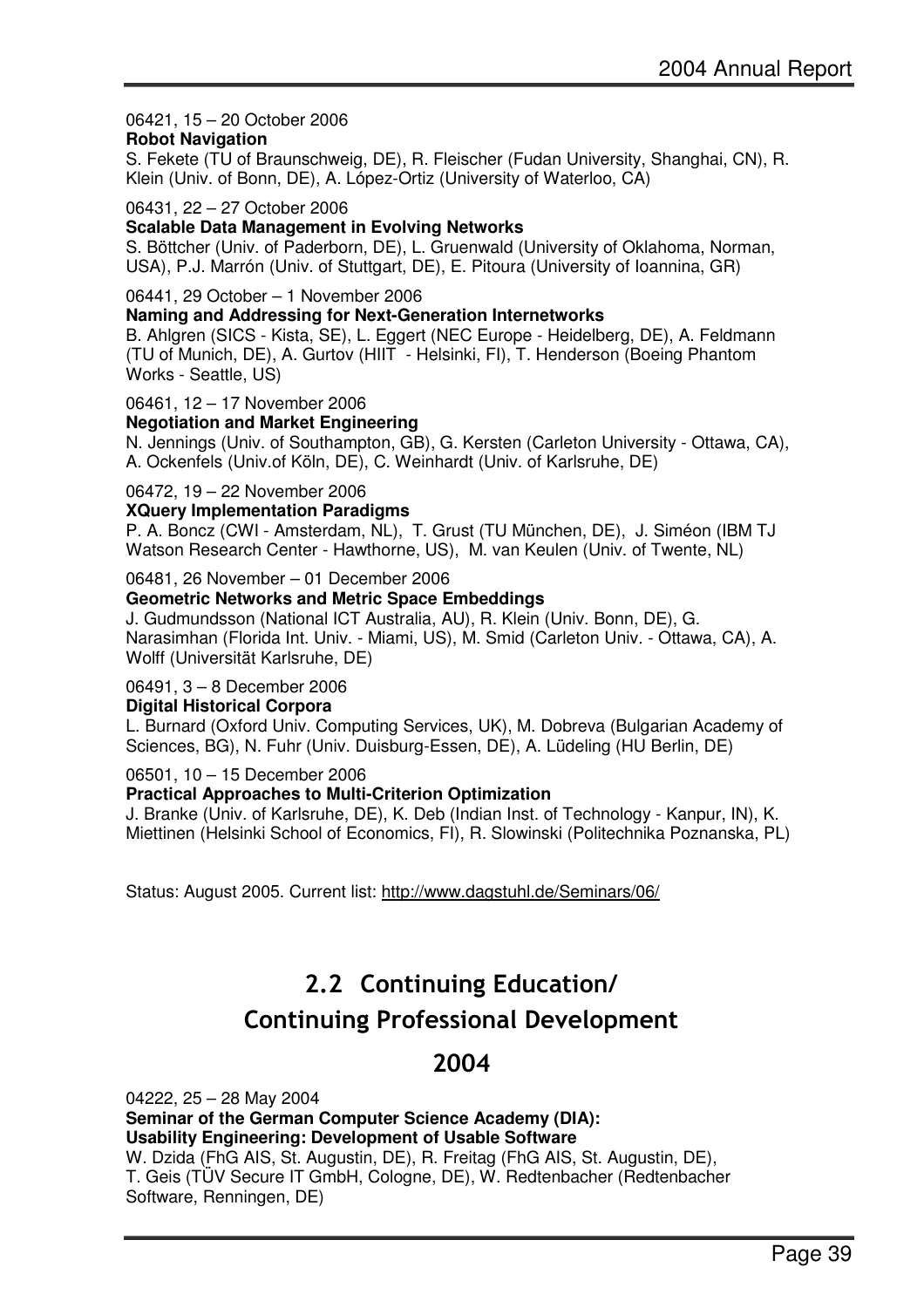04262, 22 – 25 June 2004 **Seminar of the German Computer Science Academy (DIA): Web Technologies & Applications** S. Diehl (Saarland Univ.), C. Probst (University of California at Irvine, USA)

04452, 3 – 5 November 2004 **Seminar of the German Computer Science Academy (DIA): eXtreme Programming: Agile Software Development** M. Lippert (Univ. of Hamburg, DE), K.-H. Sylla (FhG AIS, St. Augustin, DE), H.Wolf (Univ. of Hamburg, DE)

04483, 23 – 26 November 2004 **Seminar of the German Computer Science Academy (DIA): Usability Engineering: Development of Usable Software**

W. Dzida (FhG AIS, St. Augustin), R. Freitag (FhG AIS, St. Augustin), T. Geis (TÜV Secure IT GmbH, Cologne, DE), W. Redtenbacher (Redtenbacher Software, Renningen, DE)

04192, 2 – 7 May 2004

**Summer School "Foundations of Visual Modelling Techniques"**  G. Engels (Univ. of Paderborn, DE), R. Heckel (Univ. of Paderborn, DE)

04382, 12 – 15 September 2004

**3rd German KuVS Summer School "Mobile Computing"** 

S. Fischer (TU of Braunschweig, DE), S. Schmidt (TU of Braunschweig, DE)

04503, 8 – 10 December 2004

**Teacher Continuing Education: Computer Science** 

U. Peters (LPM, Saarbrücken, DE), R. Wilhelm (Saarland Univ., DE)

04504, 8 – 10 December 2004

#### **Seminar of the German Computer Science Academy (DIA): Web Technologies & Applications**

S. Diehl (Saarland University, DE), C. Probst (University of California at Irvine, USA)

## 2005

05153, 12 – 15 April 2005 **Seminar of the German Computer Science Academy (DIA): Object-Oriented Design Techniques & Software Architectures**  R. Budde, K.-H. Sylla (FhG AIS, St. Augustin, DE), H. Züllighoven (Hamburg, DE)

05172, 25 – 27 April 2005

**Seminar of the German Computer Science Academy (DIA): Usability Engineering: Development of Usable Software**  W. Dzida (FhG AIS, St. Augustin, DE), R. Freitag (FhG AIS, St. Augustin, DE), T. Geis (TÜV Secure IT GmbH, Cologne, DE), W. Redtenbacher (Redtenbacher Software, Renningen, DE)

05252, 19 – 23 June 2005 **German National Computer Science Competition**  W. Pohl (GI, Bonn, DE)

05352, 28 August – 3 September 2005 **Summer School:** "**Wireless Sensor Networks and Smart Objects"**  F. Mattern (ETH Zurich, CH), K. Römer (ETH Zurich, CH)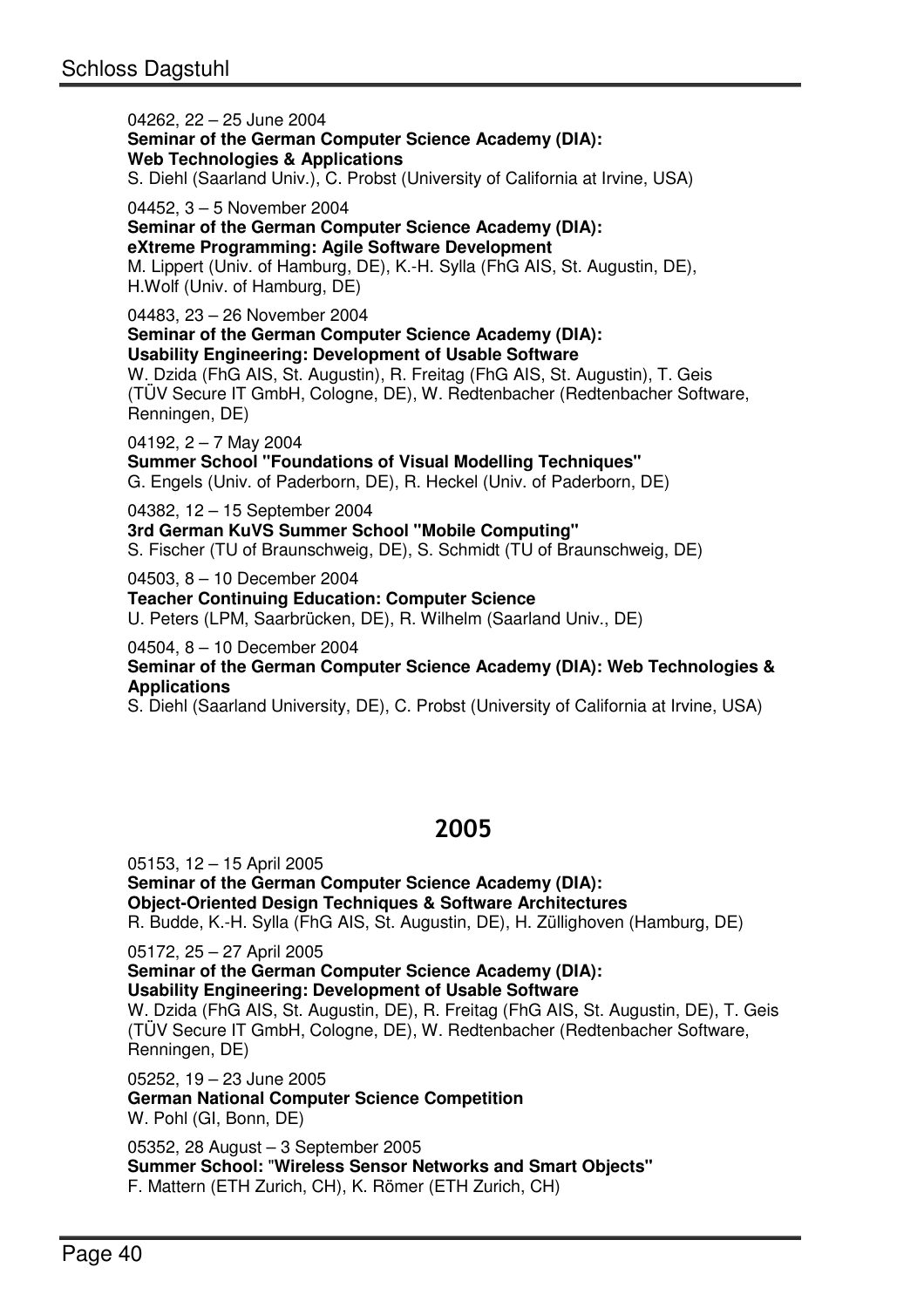05423, 19 – 21 October 2005 **Seminar of the German Computer Science Academy (DIA): Object-Oriented Design Techniques & Software Architectures**  R. Budde, K.-H. Sylla (FhG AIS, St. Augustin, DE), H. Züllighoven (Hamburg, DE)

05443, 2 – 4 November 2005

**Seminar of the German Computer Science Academy (DIA): Usability Engineering: Development of Usable Software** 

W. Dzida (FhG AIS, St. Augustin, DE), R. Freitag (FhG AIS, St. Augustin, DE), T. Geis (TÜV Secure IT GmbH, Cologne, DE), W. Redtenbacher (Redtenbacher Software, Renningen, DE)

05484, 30 November – 2 December 2005 **Seminar of the German Computer Science Academy (DIA): Object-Oriented Design Techniques & Software Architectures**  R. Budde, K.-H. Sylla (FhG AIS, St. Augustin, DE), H. Züllighoven (Hamburg, DE)

05493, 7 – 9 December 2005

**Teacher Continuing Education: Computer Science** 

U. Peters (LPM, Saarbrücken, DE), R. Wilhelm (Saarland Univ., DE)

Status: August 2005. Current list: http://www.dagstuhl.de/Events/05/

## 2.3 Other Events

#### **For information on the individual events, please refer to http://www.dagstuhl.de/Events/04/ or /05/**

## 2004

04022, 4 – 9 January 2004 **CGAL Design and Implementation Meeting**  M. Hoffmann (ETH Zurich, CH)

04032, 12 – 15 January 2004 **GI-Dagstuhl Seminar "Model-based Testing of Reactive Systems"**  M. Broy (TU of Munich, DE), B. Jonsson (Uppsala Univ., SE), J.-P. Katoen (Univ. of Twente, NE), M. Leucker (Uppsala Univ., SE), A. Pretschner (TU of Munich, DE)

04042, 18 – 23 January 2004 **Valkenburg Group Meeting**  R. Koper (Open Univ, NL)

04052, 26 – 30 January 2004 **Implementation Workshop SPP 1083 – Agent.Hospital / Agent.Enterprise**  K.-H. Krempels (RWTH Aachen, DE), J. Nimis (Univ. of Karlsruhe, DE)

04053, 29 – 30 January 2004 **Workshop: EU Project COLDEX**  S. Diehl (CU of Eichstätt/Ingolstadt, DE)

04073, 8 – 11 February 2004 **Retreat meeting "Software Systems Engineering"**  K. Pohl (Univ. of Duisburg-Essen, DE)

04074, 10 – 11 February 2004 **Retreat meeting "Programming Languages and Compiler Construction"**  R. Wilhelm (Saarland Univ., DE))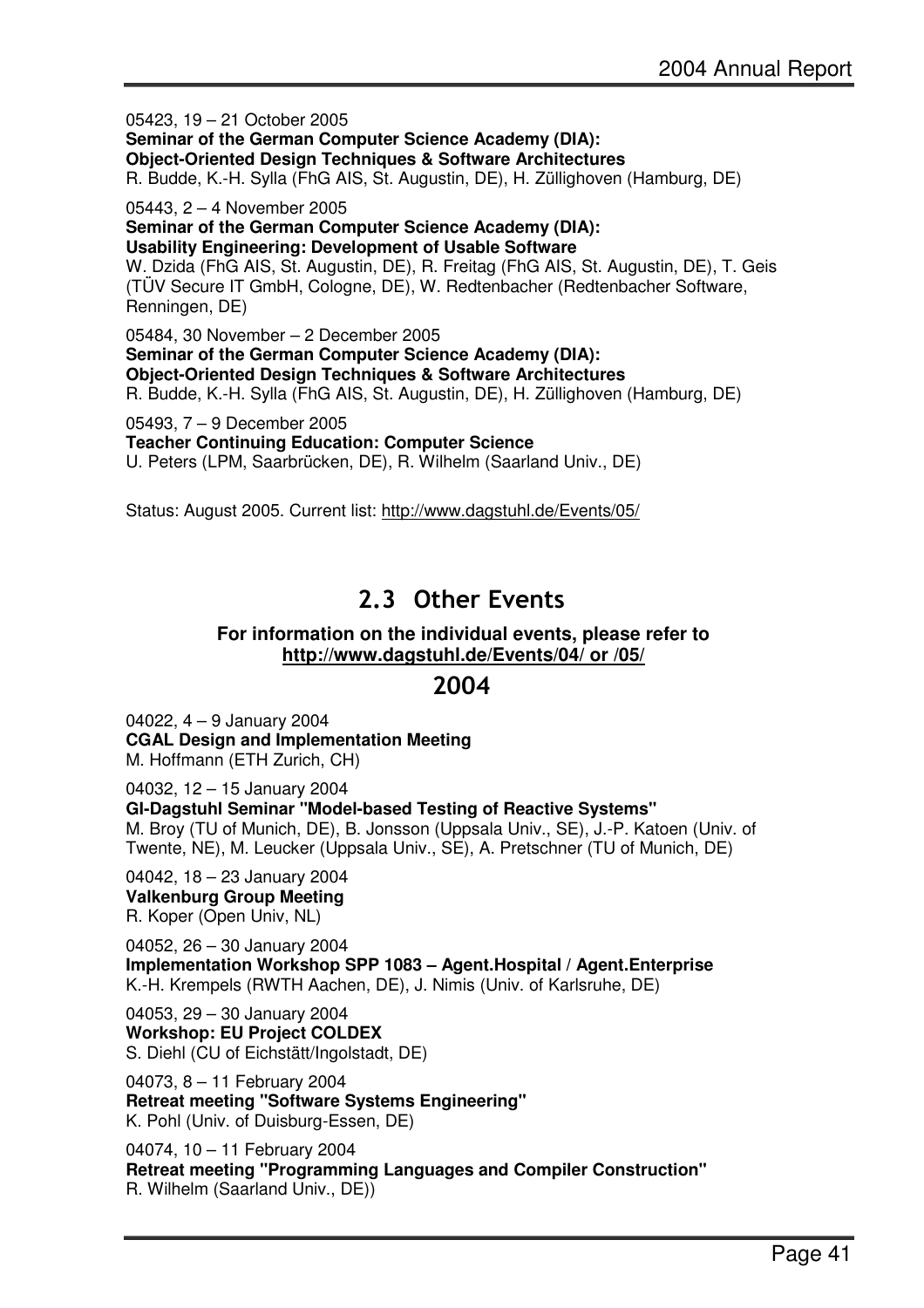04102, 29 February – 5 March 2004 **Organizing and Accessing Intellectual Assets**  G. Grieser (TU of Darmstadt, DE), Y. Tanaka (Hokkaido University, Sapporo, JP)

04112, 7 – 10 March 2004 **Retreat meeting of the Karlsruhe Programming Systems Group**  W. Tichy (Univ. of Karlsruhe, DE)

04113, 10 – 13 March 2004 **Autonomic Networking**  P. Tran-Gia (Univ. of Würzburg, DE) , K. Tutschku (Univ. of Würzburg, DE)

04132, 21 – 22 March 2004 **MaTRICS Workshop**  B. Steffen (Univ. of Dortmund, DE)

04133, 24 – 26 March 2004 **Retreat meeting of the Telematics Working Group of the Univ. of Karlsruhe**  M. Zitterbart (Univ. of Karlsruhe, DE)

04142, 28 – 30 March 2004 **Retreat meeting: SNACS Working Group**  S. Fischer (TU of Braunschweig, DE)

04143, 1 – 2 April 2004 **Computer Science, quo vadis?**  Ch. Meinel (Univ. of Trier, DE)

04152, 4 – 7 April 2004 **GIBU 2004: GI Advisory Board of University Professors**  B. Becker (Univ. of Freiburg, DE), D. Wagner (Univ. of Konstanz, DE)

04153, 7 – 8 April 2004 **PG Kick-Off Meeting**  S. Edelkamp (Univ. of Dortmund, DE)

04162, 12 – 16 April 2004 **GI-Dagstuhl Seminar: Network Analysis**  U. Brandes (Univ. of Passau, DE), T. Erlebach (ETH Zurich, CH)

04203, 13 – 14 May 2004 **DFG Roundtable Talk on Quantum Computing**  T. Beth (Univ. of Karlsruhe, DE)

04204, 9 – 11 May 2004 **Retreat Meeting: AG Siekmann**  J. Siekmann (Saarland Univ., DE)

04223, 23 – 25 May 2004 **Implementation Workshop — Agent.Hospital / Agent.Enterprise**  J. Nimis (Univ. of Karlsruhe, DE) , K.-H. Krempels (RWTH Aachen, DE)

04242, 6 – 9 June 2004 **Wireless and Mobility in Next Generation Internet**  O. Spaniol (RWTH Aachen, DE)

04282, 7 – 10 July 2004 **STARLab Meeting**  R. Meersman (V.U. Brussels, BE)

04283, 6 – 7 July 2004 **Modest-Mini-Meeting**  H. Hermanns (Saarlad Univ., DE)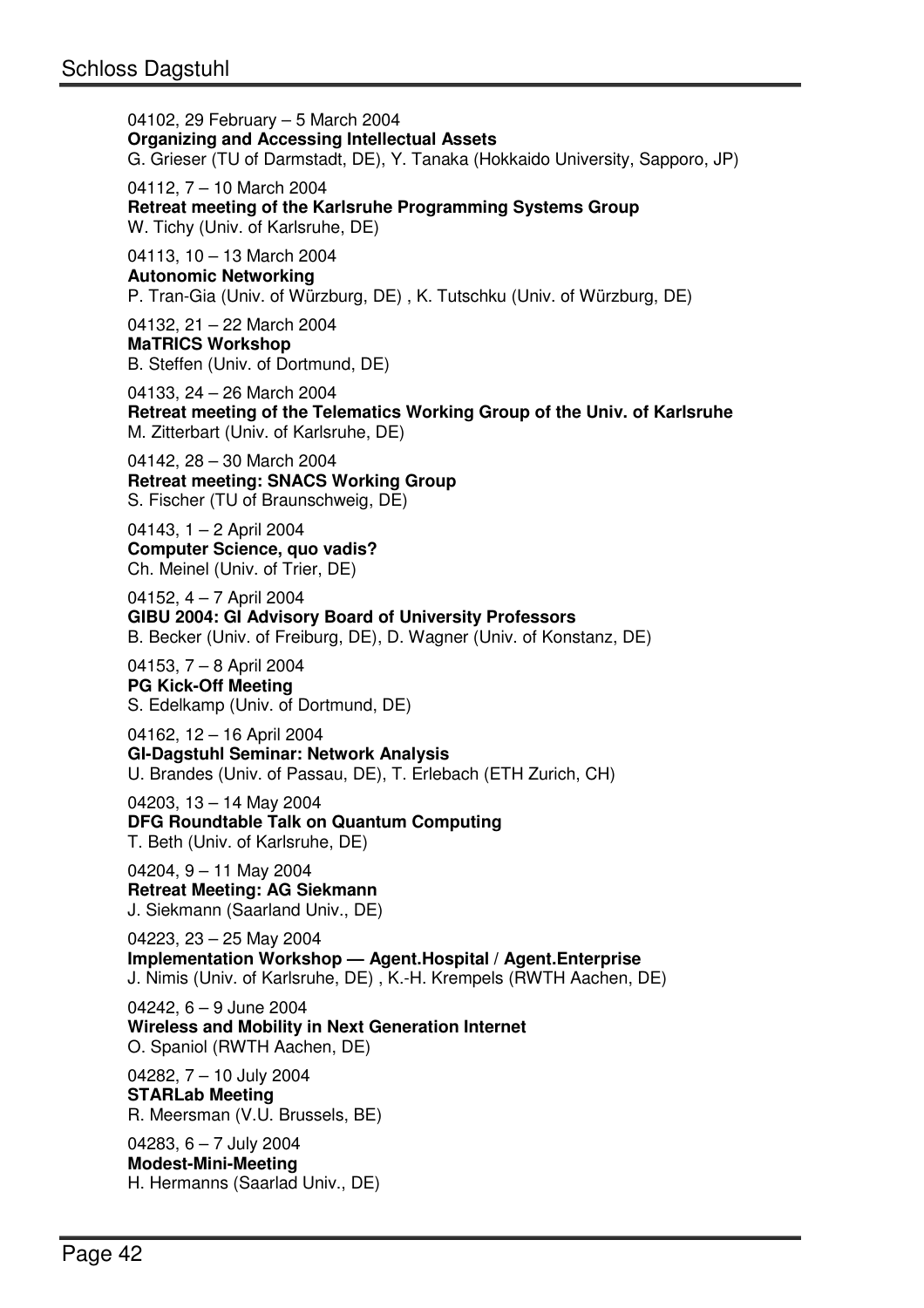04293, 14 – 16 July 2004 **APART Final Meeting**  H. M. Gerndt (TU of Munich, DE)

04302, 19 – 21 July 2004

**Didactic Design und Dramaturgy in e-Learning** 

K. Jantke (DFKI Saarbrücken, DE)

#### 04312, 25 – 31 July 2004 **EU IST-Project "CrossGrid"**

R. Wismüller (Univ. of Siegen, DE)

04313, 25 – 30 July 2004

**3rd "Korean" Workshop on Computational Geometry** 

H. Ahn (Korea Inst. of Science & Technology, Seoul, KR), C. Knauer (FU Berlin, DE), C.- S. Shin (Hankuk Univ. of Foreign Studies, KR), A. Wolff (Univ. of Karlsruhe, DE), R. van Oostrum (Utrecht Univ., NL)

04362, 29 August – 3 September 2004 **GI-Dagstuhl Seminar "Game-Theory Analyses of the Internet"**  M. Bläser (ETH Zurich, CH), P. Krysta (Univ. of Dortmund, DE), R. Reischuk (Univ. of Lübeck, DE) B. Vöcking (Univ. of Dortmund, DE)

04363, 29 August – 3 September 2004 **Analysis of Combinatorial Algorithms and Concentration of Measure**  D. Dubhashi (Chalmers, Göteborg, SE), A. Srivastav (Univ. of Kiel, DE)

04372, 5 – 8 September 2004 **ARTIST Workshop**  R. Wilhelm (Saarland Univ., DE)

04392, 19 – 24 September 2004

**Concepts of Empirical Research and Standardization of Measurement**  J. S. Magenheim (Univ. of Paderborn, DE), S. Schubert (Univ. of Siegen, DE)

04402, 26 September – 1 October 2004 **OTEC Retreat Meeting**  R. Koper (Open Univ., NL)

04413, 4 – 6 October 2004 **Research Exchange: Turkey – Germany**  H. Akpinar (Istanbul, TR), G. Vossen (Univ. of Münster, DE)

04414, 7 – 8 October 2004 **Retreat meeting of the Department of Computer Science, Technical University of Kaiserslautern** 

H. Hagen (TU of Kaiserslautern, DE)

04415, 6 – 8 October 2004 **SNACS — Self-Organizing Networks and Adaptive Communication Systems**  G. Carle (Univ. of Tübingen, DE), B. Stiller (Univ. der Bundeswehr München, DE)

04422, 10 – 12 October 2004

**Challenges Posed to Software Engineering Research in Germany**  M. Broy (TU of Munich, DE), M. Jarke (TU of Aachen, DE), H. D. Rombach (TU of Kaiserslautern, DE)

04423, 13 – 15 October 2004 **Retreat meeting of the chair of Prof. Studer, University of Karlsruhe**  R. Studer (Univ. of Karlsruhe, DE)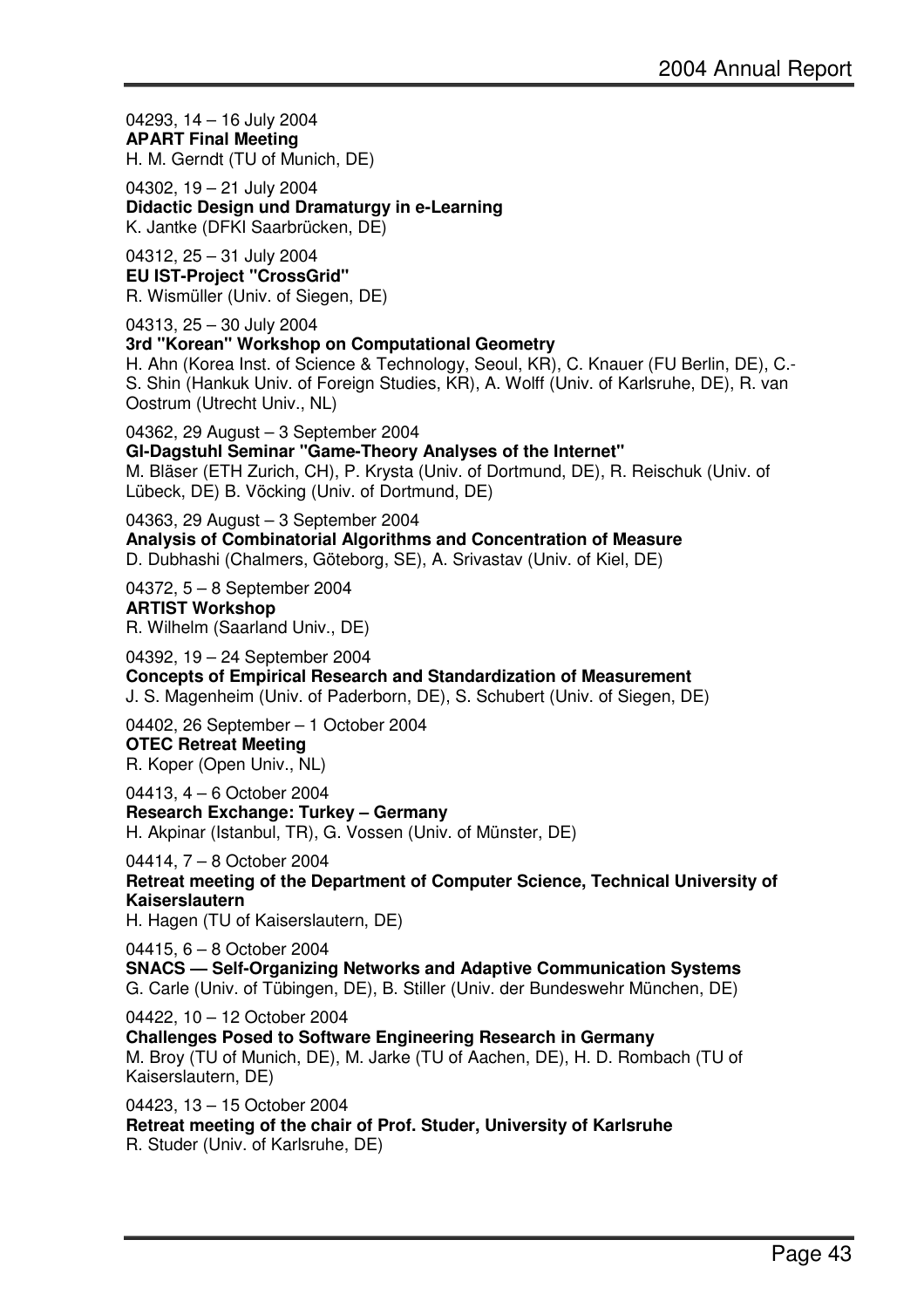04442, 24 – 26 October 2004 **Retreat meeting of the Chair for Software Engineering of Saarland University**  A. Zeller (Saarland Univ., DE)

04443, 26 – 29 October 2004 **Project Meeting: Internet Economy**  M. Zitterbart (Univ. of Karlsruhe, DE)

04462, 7 – 12 November 2004 **Interfaces of Computer Science**  B. Schinzel (Univ. of Freiburg, DE)

04472, 14 – 17 November 2004 **RNC6: 6th Conference on "Real Numbers and Computers"**  P. Kornerup (Odense, DK), N. Müller (Univ. of Trier, DE)

04473, 19 – 22 November 2004 **euroFORTH '04**  K. Schleisiek (SEND GmbH, Hamburg, DE)

04482, 23 – 26 November 2004 **DFG Priority Program "Security in Information and Communications Technology"**  S. Wohlgemuth (Univ. of Freiburg, DE)

04502, 5 – 8 December 2004 **Evaluation Initiative for XML Document Retrieval**  N. Fuhr (Univ. of Dortmund, DE), M. Lalmas (Queen Mary University of London, UK)

## 2005

05022, 9 – 14 January 2005 **Model-Based Development of Embedded Systems**  T. Klein (Carmeq GmbH, DE), B. Rumpe (TU of Braunschweig, DE), B. Schätz (TU of Munich, DE)

05042, 23 – 28 January 2005 **OTEC Retreat Meeting**  R. Koper (Open Univ., NL)

05043, 23 – 26 January 2005 **Colloquium of DFG Priority Program 1140: Networked Mobile Systems**  M. Zitterbart (Univ. of Karlsruhe, DE), P. Baumung (Univ. of Karlsruhe, DE)

05062, 6 – 11 February 2005 **International Project Meeting "Component Technology"**  J. Schneider (Robert Bosch GmbH, Stuttgart, DE), P. Lutz (Robert Bosch GmbH, Frankfurt, DE)

05082, 25 – 26 February 2005 **AGILE Conference**  Following Dagstuhl Seminar 05081

05092, 27 February – 1 March 2005 **DFG Priority Program 1083 "Intelligent Software Agents and Business Applications Scenarios"**  K.-H. Krempels (RWTH-Aachen, DE)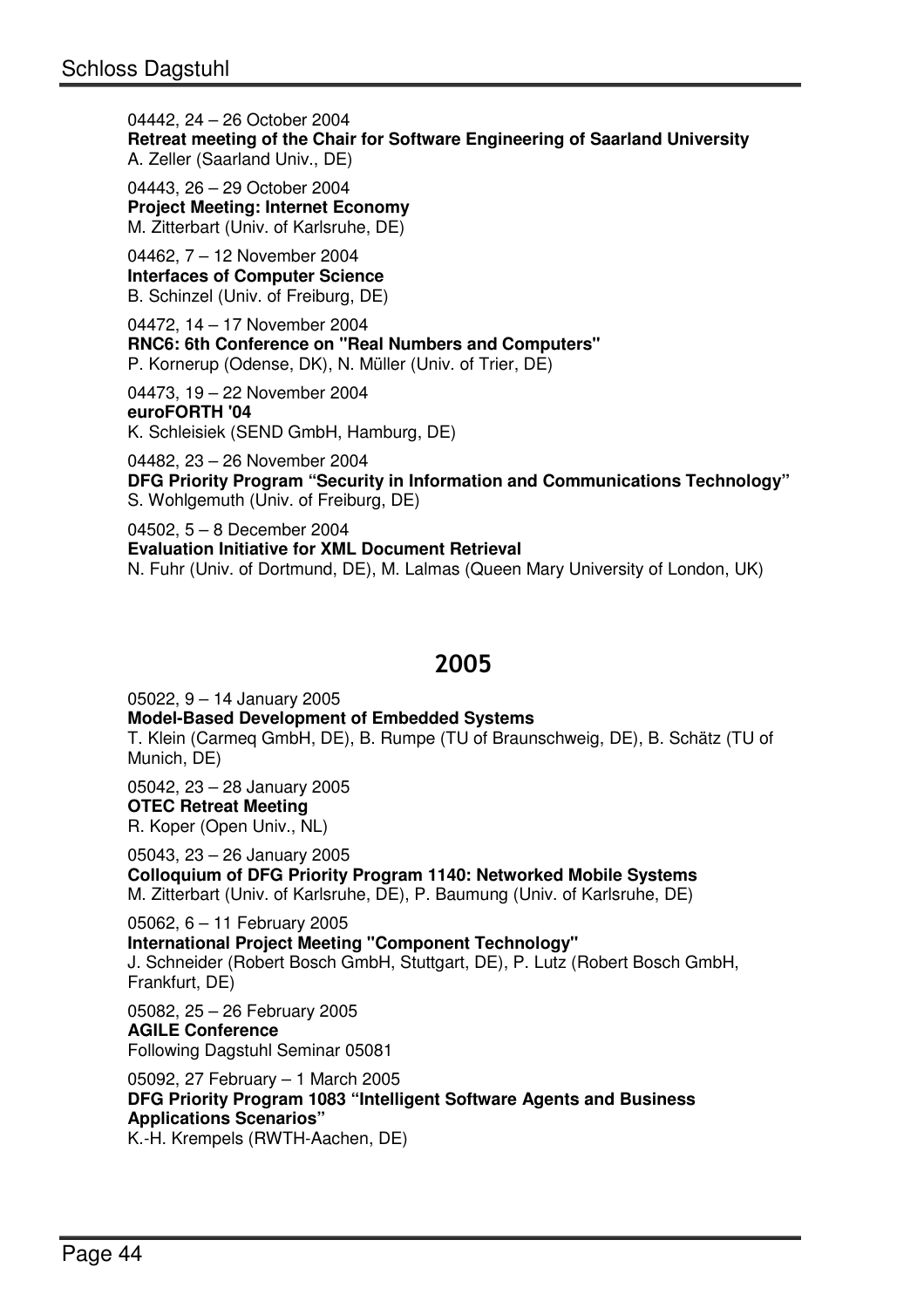05102, 8 – 11 March 2005 **Software Libraries: Design and Evaluation**  S. Schupp & T. Veldhuizen (Chalmers Univ., SE), J. Järvi (Texas A&M, Austin, TX, USA), A. Lumsdaine (Indiana Univ., Bloomington, IN, USA), D. Musser (Rensselaer Polytechnic, USA) 05112, 17 – 18 March 2005 **Int'l Graduate College of the Technical University of Kaiserslautern**  H. Hagen (TU of Kaiserslautern, DE) 05122, 20 – 23 March 2005 **GIBU 2005: GI Advisory Board of University Professors**  B. Becker (Freiburg, DE), D. Wagner (Karlsruhe, DE) 05132, 29 March – 1 April 2005 **8th Int. DELOS Workshop: Future Digital Library Management Systems**  H.-J. Schek (UMIT Innsbruck, AT) und Y. Ioannidis (University of Athens, GR), G. Weikum (MPI of Computer Science, Saarbrücken, DE) 05152, 9 – 12 April 2005 **Peer-to-Peer Applications for Ad Hoc Networked Systems**  M. Gerla (Univ. of California at Los Angeles, USA), C. Lindemann (Univ. of Dortmund, DE), A. Rowstron (Microsoft Research, UK) 05182, 1 – 6 May 2005 **Federation over the Web**  K. Jantke (DFKI Saarbrücken, DE), N. Spyratos (Université Paris Sud, FR), Y. Tanaka (Hokkaido University, Sapporo, JP) 05212, 22 – 25 May 2005 **Joint Workshop of the Computer Science Graduate Colleges**  O. Spaniol (RWTH Aachen, DE) 05222, 29 May – 3 June 2005 **OTEC Retreat Meeting**  R. Koper (Open Univ., NL) 05263, 30 June – 2 July 2005 **Data Management in a Connected World**  T. Härder (TU Kaiserslautern, DE), Wolfgang Lehner (TU Dresden, DE) 05272, 5 – 7 July 2005 **Retreat meeting of the Telematics Working Group of the Univ. of Karlsruhe**  M. Schöller (Univ. Karlsruhe, DE), M. Zitterbart (Univ. Karlsruhe, DE) 05282, 12 – 15 July 2005 **Language Technology & Cognitive Systems**  M. W. Crocker (Univ. of Saarland, DE) 05313, 31July – 5 August 2005 **Int'l Project Meeting "Component Technology for Embedded Systems"**  J. Schneider (Robert Bosch GmbH, Stuttgart, DE), P. Lutz (Robert Bosch GmbH, Frankfurt, DE) 05372, 11 – 14 September 2005 **Retreat meeting "Software Systems Engineering"**  K. Pohl, S. Reis (Univ. of Duisburg-Essen, DE) 05373, 14 – 17 September 2005 **Int'l Graduate College of the Technical University of Kaiserslautern** 

H. Hagen (TU of Kaiserslautern, DE)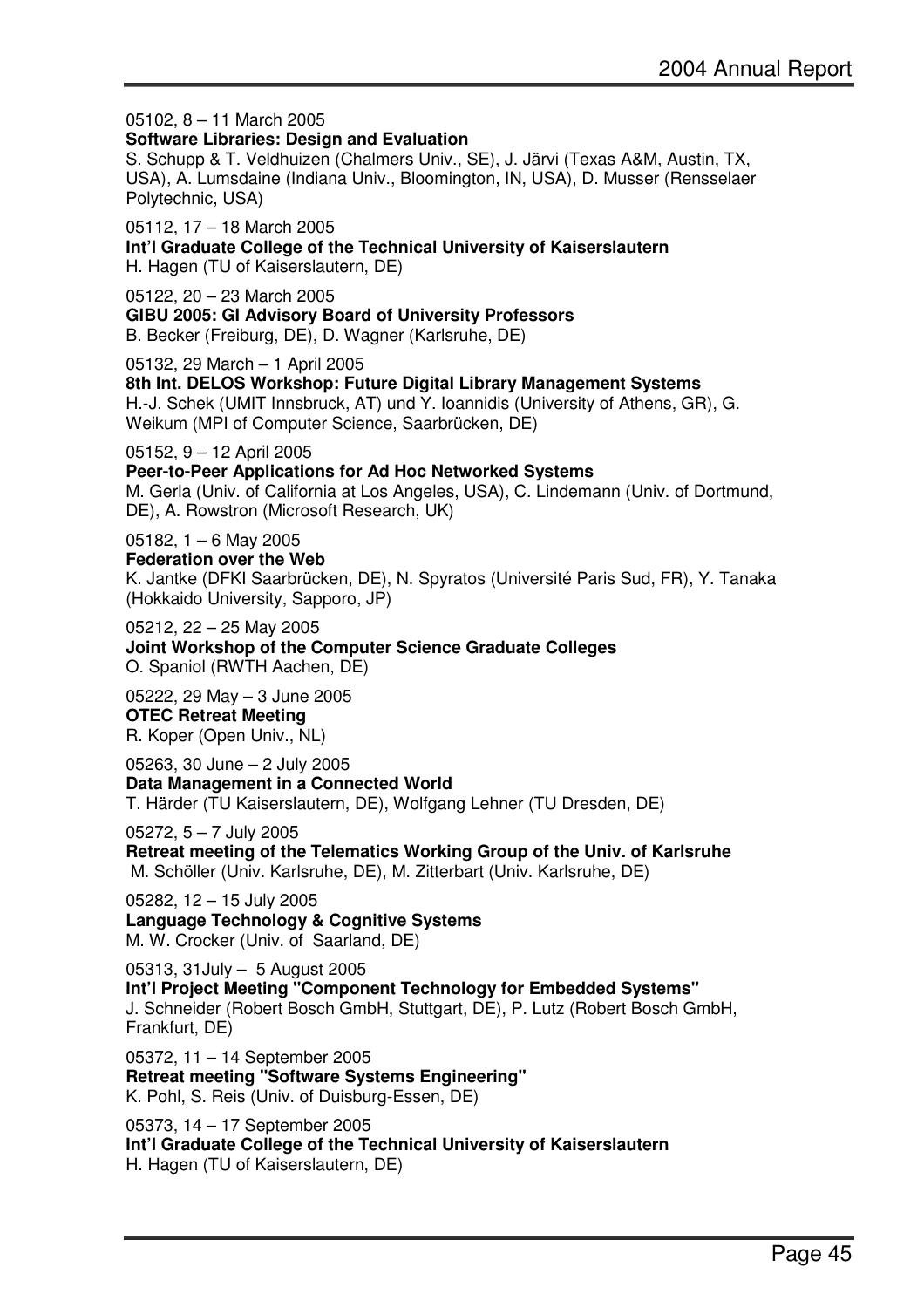05383, 19 – 21 September 2005 **Projektmeeting Internetökonomie**  M. Schöller (Univ. Karlsruhe, DE), M. Zitterbart (Univ. Karlsruhe, DE)

05392, 26 – 28 September 2005 **Prof. Studer, departmental retreat meeting**  R. Studer (Univ. Karlsruhe, DE)

05403, 3 – 6 October 2005 **Prof. Schmeck, departmental retreat meeting**  H. Schmeck (Univ. of Karlsruhe, DE)

05412, 10 – 12 October 2005 **Perspektiven im Bereich numerischer Einschliessungsverfahren**  G. Bohlende and R. Klatte (Univ. Karlsruhe, DE), W. Krämer (Univ. Wuppertal, DE)

05442, 30 October – 1 November 2005 **GI-Dagstuhl-Seminar: "Verlässlichkeitsmetriken"**  F.C. Freiling (RWTH Aachen, DE), R. Reussner (Univ. Oldenburg, DE), I. Eusgeld (Univ. Duisburg-Essen, DE)

05462, 13 – 18 November 2005 **OTEC Meeting**  R. Koper (Open Univ, NL)

05473, 23 – 25 November 2005 **GI-Dagstuhl Research Seminar: "Algorithms for Ad-Hoc and Sensor Networks"**  D. Wagner (Univ. of Karlsruhe, DE), R. Wattenhofer (ETH Zurich, CH)

05473, 23 – 25 November 2005

**GI-Dagstuhl-Seminar: "Algorithmen für Ad-Hoc und Sensornetze"**  D. Wagner (Univ. Karlsruhe, DE), R. Wattenhofer (ETH Zürich, CH)

05482, 28 – 30 November 2005

**Evaluation Initiative for XML Document Retrieval** 

N. Fuhr (Univ. of Dortmund, DE), M. Lalmas (Queen Mary University of London, UK)

05483, 30 November – 2 December 2005

**DFG Priority Program "Security in Information and Communications Technology"**  G. Müller (Univ. Freiburg, DE), M. Gilliot (Univ. Freiburg, DE)

Status: August 2005. Current list: http://www.dagstuhl.de/Events/05/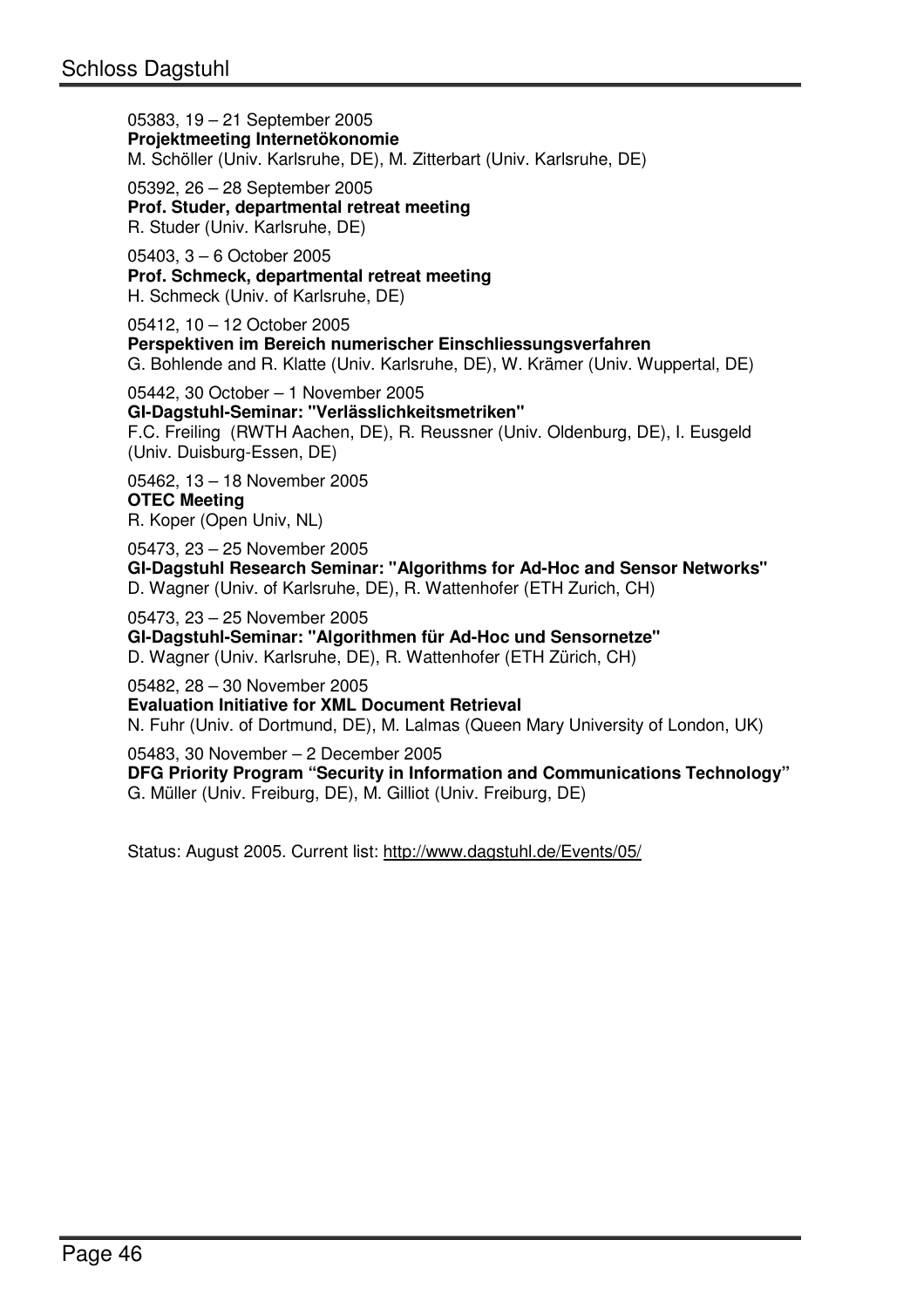## 3. 2004 Dagstuhl Guests: Statistics Breakdown According to Country of Origin

## **Graphic: page 16**

| <b>Country</b>    | A   | в   | C    | D    |
|-------------------|-----|-----|------|------|
| Germany           | 506 | 713 | 1219 | 4007 |
| Belgium           | 15  | 17  | 32   | 122  |
| Denmark           | 28  | 7   | 35   | 159  |
| France            | 123 | 46  | 169  | 663  |
| Greece            | 20  | 4   | 24   | 117  |
| United<br>Kingdom | 130 | 23  | 153  | 672  |
| Italy             | 70  | 19  | 89   | 397  |
| Netherlands       | 90  | 47  | 137  | 608  |
| Norway            | 12  | 1   | 13   | 48   |
| Austria           | 20  | 21  | 41   | 150  |
| Poland            | 16  | 18  | 34   | 182  |
| Russia            | 10  | 0   | 10   | 56   |
| Sweden            | 22  | 21  | 43   | 179  |
| Switzerland       | 47  | 16  | 63   | 240  |
| Spain             | 20  | 19  | 39   | 186  |
| Czech<br>Republic | 11  | 1   | 12   | 57   |
| Other<br>EU       | 52  | 23  | 75   | 317  |
| <b>Europe</b>     | 686 | 283 | 969  | 4153 |
| Canada            | 54  | 5   | 59   | 283  |
| <b>USA</b>        | 240 | 24  | 264  | 1232 |

| Country                         | A    | R    | С    | D     |
|---------------------------------|------|------|------|-------|
| <b>North America</b>            | 294  | 29   | 323  | 1515  |
| India                           | 5    | 0    | 5    | 29    |
| Japan                           | 21   | 19   | 40   | 182   |
| <b>Other Asian</b><br>countries | 4    | 6    | 10   | 50    |
| Asia                            | 30   | 25   | 55   | 261   |
| Australia                       | 20   | 5    | 25   | 108   |
| Brazil                          | 4    | O    | 4    | 17    |
| Israel                          | 28   | 3    | 31   | 144   |
| New Zealand                     | 5    | U    | 5    | 23    |
| Other                           | 16   | 19   | 35   | 147   |
| <b>Rest of world</b>            | 73   | 27   | 100  | 439   |
| <b>Total</b>                    | 1589 | 1077 | 2666 | 10375 |

- **A** Seminar participants
- **B** Participants of other events
- **C** Total guests
- **D** Total overnight stays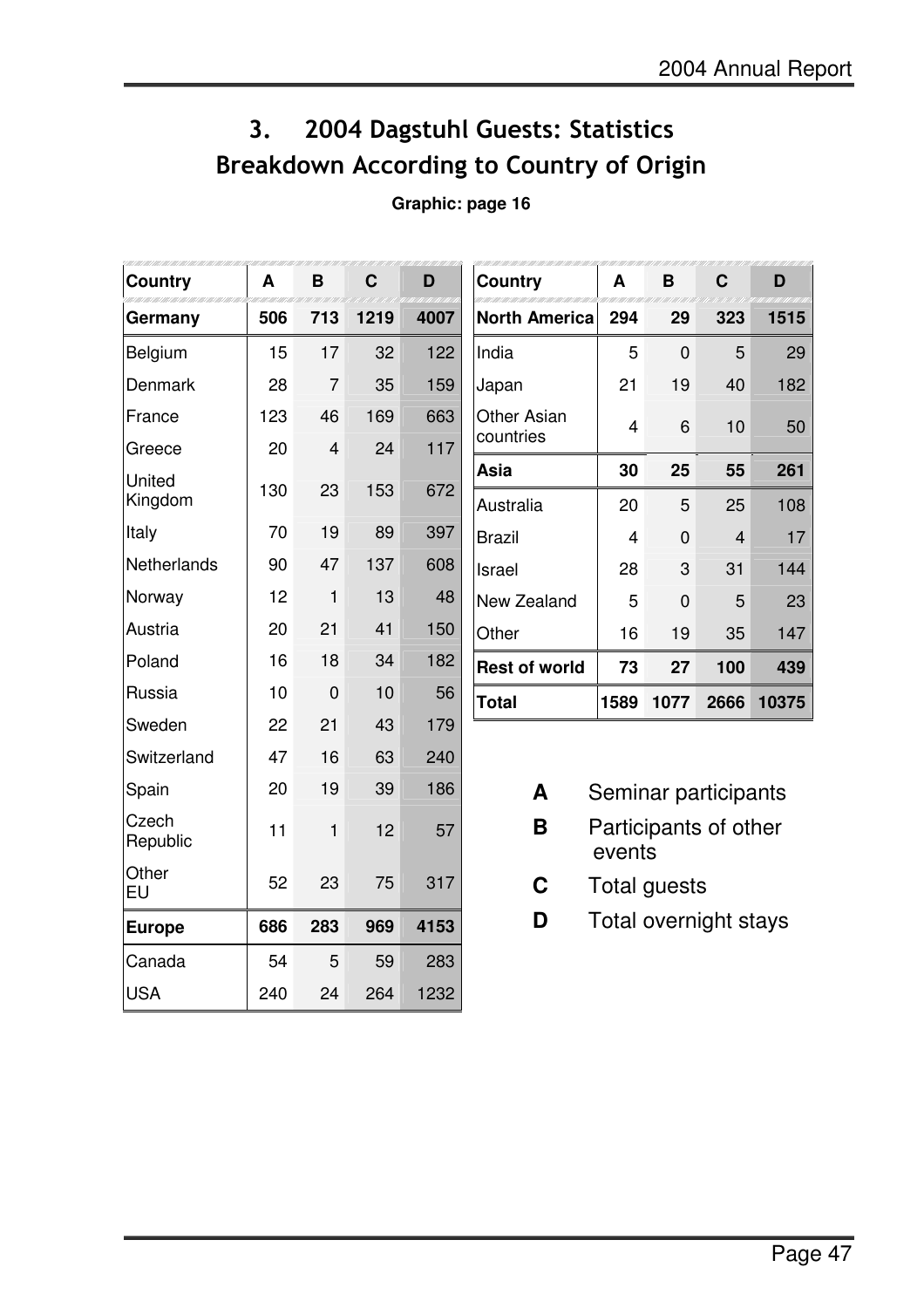## 4.1. Comments of Seminar Participants

### 03401 "Computational Cartography and Spatial Modelling" (28 September – 3 October 2003) (from the Summary of Organizers)

Due to the efforts of both the presenters and the audience, the disciplinary boundaries were crossed many times and this resulted in refreshing discussions. This was directly after the presentations, but also during the breaks in the pleasant environment of the Schloss Dagstuhl, there was sufficient time to go into more detailed discussions. It has been a very fruitful meeting for all participants. The meeting place traditions (problems/ challenges sessions, ample time for questions and interactions between talks, environment: library, computer room, common rooms, etc.) indeed helped to break down barriers imposed by academic disciplines. Some of the new research results presented were obtained in collaborative projects (and cooperation's) which started after the previous Dagstuhl seminar.

#### 04121 "Evaluating Embodied Conversational Agents" (13 – 19 March 2004) Zsofia Ruttkay, CWI, Amsterdam, Netherlands

The seminar was a great success, as seen from the many positive responses we received from the participants. What people found the biggest value was the open and relaxed atmosphere, which invited them to share experience and discuss for further development of the field critical issues in detail. Usual conferences do not provide enough time and space for such activities, and also the sphere is often more competitive than co-operative. At Dagstuhl, we could have dedicated work conducted in 5 parallel working groups, set up on the basis of plenary discussions.

We appreciated the excellent organizational support before and during the conference, the technical services (like having recorded all panel sessions) and the co-operation of the personnel in organizing the non-scientific activities.

We were especially pleased that the relatively new and in CS small circles know topic of ECAs got an entrance to Dagstuhl. The by invitation participation allowed us to have a set of high-level and nicely interdisciplinary researchers, discussing issues from different points of views.

We believe that this seminar will be referred to as an important event in our research community, with much scientific impact. This can be expected already from the richness of the materials emerged from working group discussions and presented on the Friday plenary session. Several follow-up activities have been suggested, like turning this rich body of material into a (in the field very much needed) tutorial-like publication, organizing some kind of annual student ECA challenge, and last but not least, making resources and results available on a dedicated web-site. Also several people got inspired by the presentations to pursue novel research topics. We pay attention to give credit to the Dagstuhl seminar in the follow-up scientific activities and publications in the future. We will also use the facilities of the Dagstuhl Online Proceedings to spread the results.

We would like to thank you and your colleagues for the support for making it possible to have such an exciting seminar at Dagstuhl. We may wish to have a repetition in the future...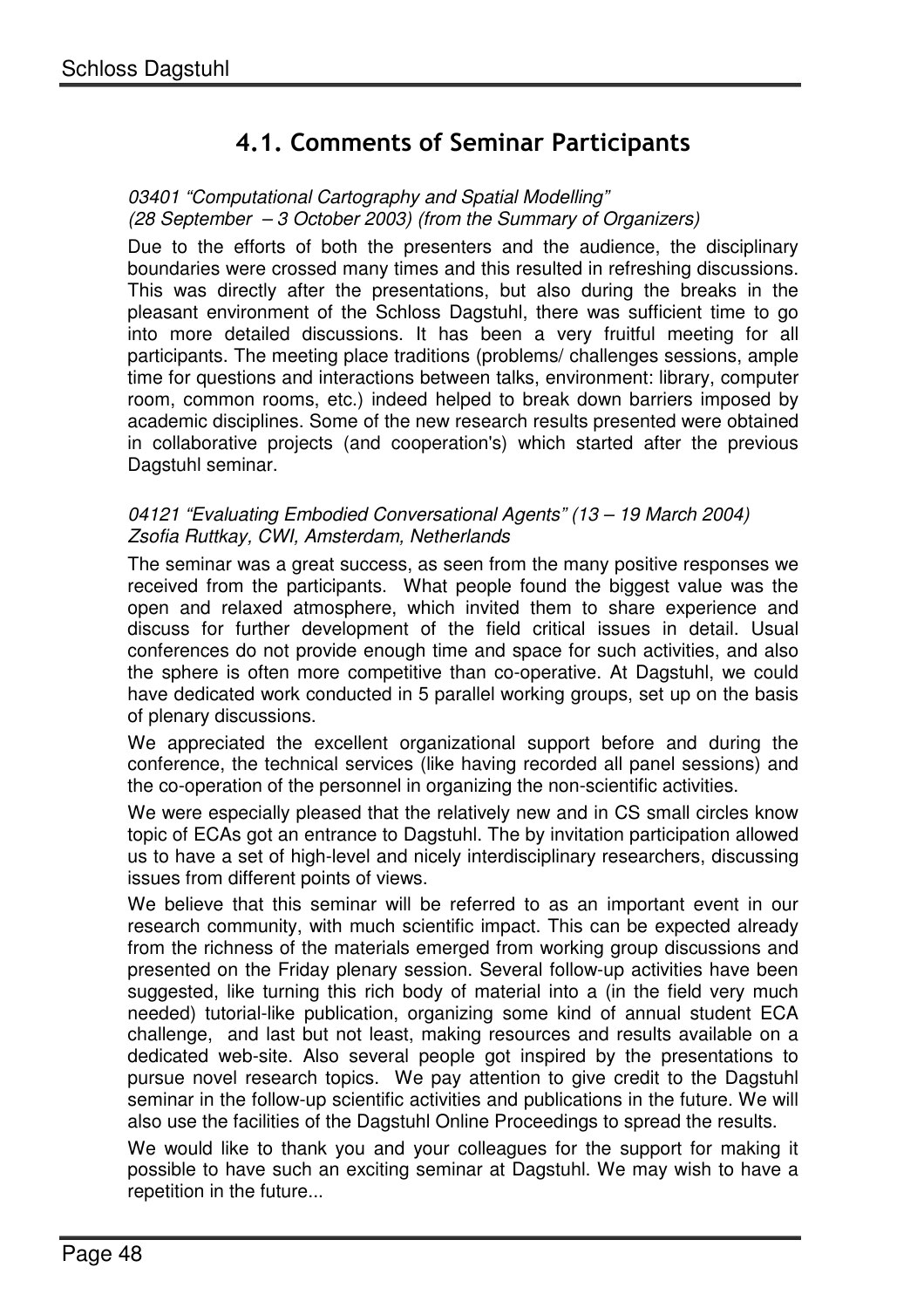04121 "Evaluating Embodied Conversational Agents" (13 – 19 March 2004) Justine Cassell, Northwestern Univ., Evanston, IL, USA

… based on my last stay at Dagstuhl, 2 years ago. I am very very happy to be coming back, as the last trip was magical — the environment is so beautiful, and we were so well taken-care of!...

#### 04121 "Evaluating Embodied Conversational Agents" (13 – 19 March 2004) Tim Barker, Staffordshire University, Staffordshire, UK

I just wanted to say a big THANK YOU to everyone there for making our stay at Dagstuhl a happy, memorable and above all productive time.

Your organisation is impeccable, the staff friendly and courteous and the facilities first class

#### 04131 "Geometric Properties from Incomplete Data" (21 – 26 March 2004) Ryszard Kozera, University of Western Australia, Crawley, Australia

On behalf of Organizing Committee of Seminar "Geometric Property from Incomplete Data", and on behalf of all Participants and Myself I would like to thank for the help which was provided by You and all involved staff for us to perform this successful seminar. We are now in the process of preparing the reviewing for papers in Kluwer Academic Press.

Certainly in the future we would like to organize the similar conference and will be in touch with you.

#### 04172 "Perspectives Workshop: Visualization and Image Processing of Tensor Fields" (18 – 23 April 2004)

#### Alex Pang, Univ. of California, Santa Cruz, CA, USA

I would like to take a few moments to express my gratitude for the wonderful Perspectives Workshop (seminar 04172) that Professors Joachim Weickert and Hans Hagen organized. The Dagstuhl environment provided the perfect setting for a very productive meeting and exchange of ideas among experts from two different fields (visualization and image processing) working on a common theme – tensor fields. Personally, I found the workshop to provide valuable information on the state of the art in both fields, identified the hard research problems, help establish future collaboration, and simply invigorating. I hope you will continue to support such future meetings of this nature.

#### 04172 "Perspectives Workshop: Visualization and Image Processing of Tensor Fields" (18 – 23 April 2004)

#### James C. Gee, Univ. of Pennsylvania Medical Center, Philadelphia, PA, USA

I am writing to congratulate you and Hans Hagen on your superb organization and conduct of the Dagstuhl Perspectives Workshop on Visualization and Image Processing of Tensor Fields. Having previously participated in a Dagstuhl seminar, I was familiar with the concept and the very special nature of these meetings, but, without exaggeration, your workshop surpassed even the very high expectations with which I had arrived at the Schloss Dagstuhl. I echo the overwhelmingly positive sentiments of the workshop participants; in particular, the astonishing success with which discussion of highly diverse topics informed one another is a tribute to the organizers' foresight and wide-ranging vision. This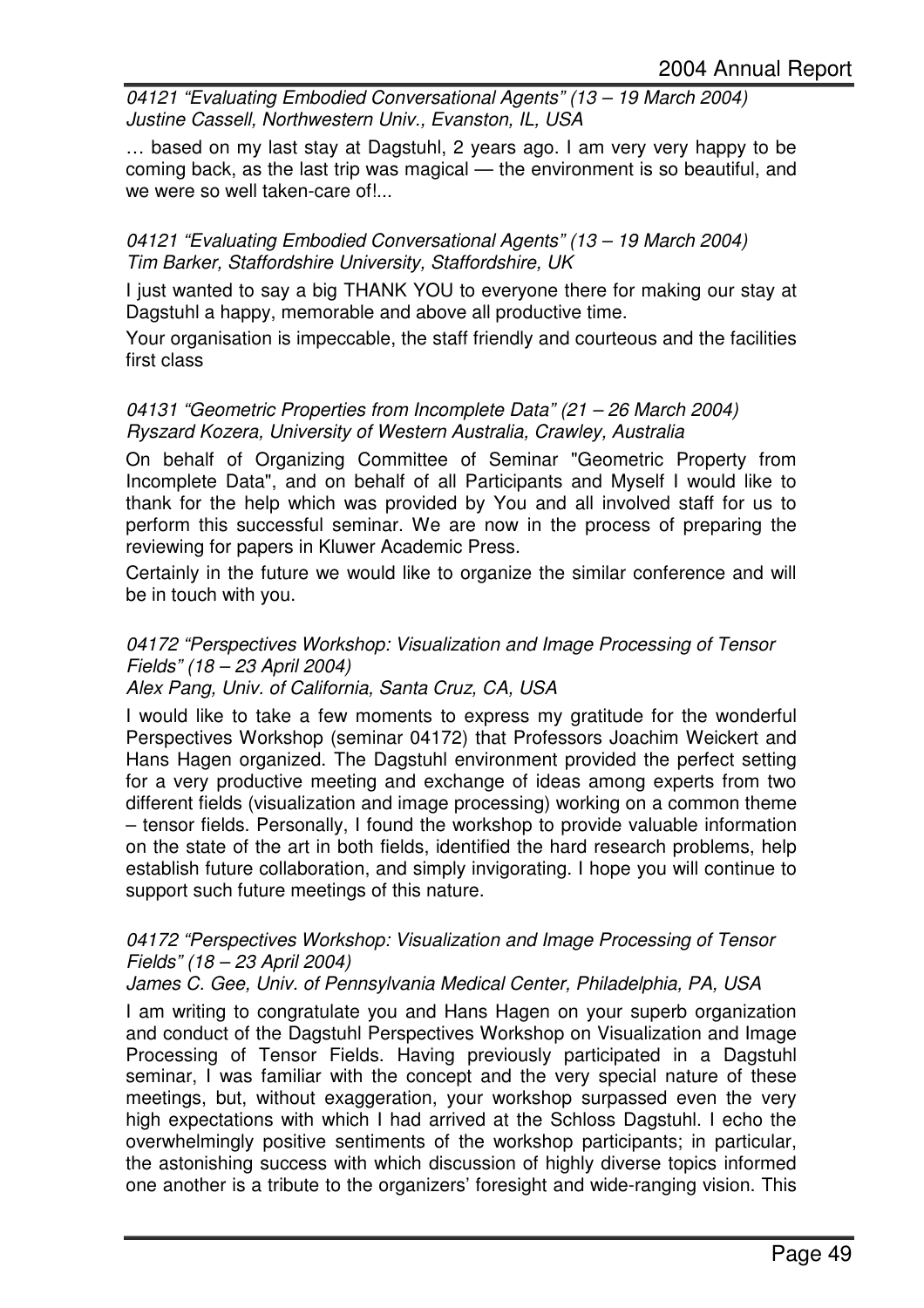### Schloss Dagstuhl

was an exceptionally enjoyable and intellectually stimulating meeting, and, most important, I came away with new knowledge and prospective collaborators. What more could one possibly ask for? My experience is further affirmation of Dagstuhl's representing science at its best and the institution's singular contributions to the field of computer science. Of course, the burden rests ultimately on the shoulders of meeting organizers to perpetuate the honourable and almost formidable tradition of the Dagstuhl, and you and Hans have truly distinguished yourselves in this role.

Again, I am grateful to have had the opportunity to contribute toward a wonderful week's worth of spirited and enlightened discussion on the visualization and processing of tensor fields.

#### 04181 "Atomicity in System Design and Execution" (25 – 30 April 2004) Cliff Jones, Univ. of Newcastle, UK

My feeling is always of being looked after perfectly in a completely unobtrusive way — there is always help if it is needed, but first everything runs like clockwork and second the staff never intrude on the strange habits of their visitors. I love coming and find the spells there very productive.

#### 04421 "Algebraic Methods in Computational Complexity" (10 – 15 October 2004) Weblog of Lance Fortnow, University of Chicago, Chicago, IL, USA

I have seen Dagstuhl expand and evolve over these years and this is the first time I feel that Dagstuhl has achieved its completed state. I love coming here; Dagstuhl has a contained environment in a pretty but boring part of Germany where we complexity theorists give seminars, eat and drink together and talk science and other stuff. Politics and baseball seem to dominate the discussions this week. […]

#### Is the Internet Harming Dagstuhl?

Dagstuhl was designed as a place to bring a small group of researchers to an isolated environment where they could give some talks, discuss research and otherwise socialize among themselves free from other distractions. No televisions though a radio bought to hear news during the 1991 Gulf War. We could get two-day old news from America via the Herald Tribune. While they had computer rooms, in the early days we had no world wide web and email was far less used. Instead we had rooms for coffee, rooms for beer and wine, rooms for billiards and music and rooms just to hang out. Everyone stayed on premises and we had no phones in rooms, just a couple communal phones to call home.

Although Dagstuhl has expanded, rooms not only have phones but WiFi throughout. We can answer email, read news, write weblog posts (as I am doing now) from the comfort of our own isolated desks. We're watching baseball games and the debate over the internet. But worse than being connected, the rest of the world knows we're connected. I find myself having to take time to fix problem sets for my class and deal with departmental issues as do many of my other colleagues here.

The internet has greatly helped science by bringing us closer together but also prevents us from being disconnected losing many of the advantages of these workshops. A sign here proclaims "Are you here for computer networking or human networking?" Something to remember next time you go to a conference.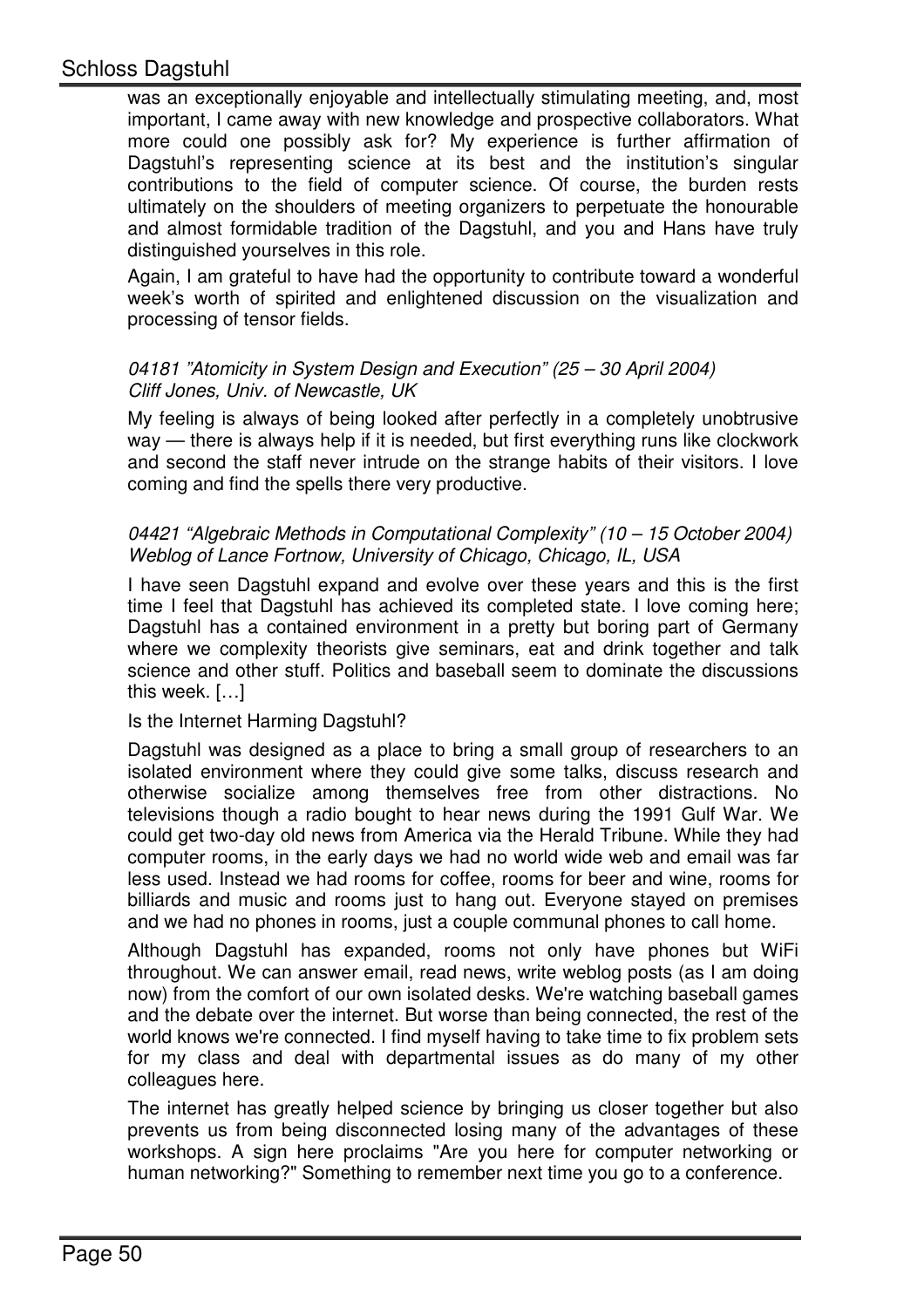04461 "Practical Approaches to Multi-Objective Optimization" Jürgen Branke, Univ. of Karlsruhe, Germany

Aus Sicht der Organisatoren war das Seminar ein voller Erfolg. An den lebhaften Diskussionen wurde deutlich, dass unser Ziel, zwei bisher getrennt arbeitende Forschergemeinden zusammenzubringen, erreicht wurde. Die Resonanz der Teilnehmer war durchweg positiv, und in der Abschlussdiskussion wurde der einstimmige Wunsch geäußert, ein ähnliches Seminar in zwei Jahren noch einmal zu wiederholen.

## 4.2. Comments of the Participants of Other Events

04415 "SNACS — Self-Organizing Networks and Adaptive Communication Systems" (6 – 8 October 2004)

Jochen Schiller, Freu Univ. of Berlin, Germany

in diesem Zusammenhang möchte ich mich auch einmal ganz allgemein für die tolle Organisation in Dagstuhl durch Sie und das ganze Team bedanken. Es ist im Oktober mein 4. Dagstuhl-Aufenthalt in diesem Jahr und ich habe mich jedes Mal sehr wohl gefühlt!

#### 04242 "Wireless and Mobility in Next Generation Internet" ( $6 - 9$  June 2004) Otto Spaniol, RWTH Aachen, Germany

im Nachgang zur Veranstaltung "Mobility and Wireless in Next Generation Internet" möchte ich mich nochmals dafür bedanken, dass wir den ersten größeren Workshop des EU-Projekts EURO-NGI (eines der "Networks of Excellence") in Dagstuhl ausrichten durften.

Ich glaube, wir hatten noch nie eine derart begeisterte Gruppe (nachdem sich die erste leise Kritik bzgl. der Schwierigkeit bzgl. der Anreise einmal gelegt hatte).

Ausnahmslos alle Teilnehmer waren hochgradig angetan von allen Features des Dagstuhlkonzepts. Lediglich die Organisatoren der Nachfolgeworkshops in den kommenden Jahren waren etwas traurig, weil sie in ihren jeweiligen Ländern keinerlei vergleichbare Möglichkeiten haben.

Im Vergleich zur (teuren) Organisation in Hotels oder auch gemessen an der Ausrichtung in Universitäten ist Dagstuhl unschlagbar, weil die Kombination von technischer Unterstützung sowie von sonstigen Erfordernissen (Essen, Übernachtung, sportlichen Aktivitäten,...) nirgendwo sonst gegeben ist, schon gar nicht für einen auch nur irgendwie vergleichbaren Preis.